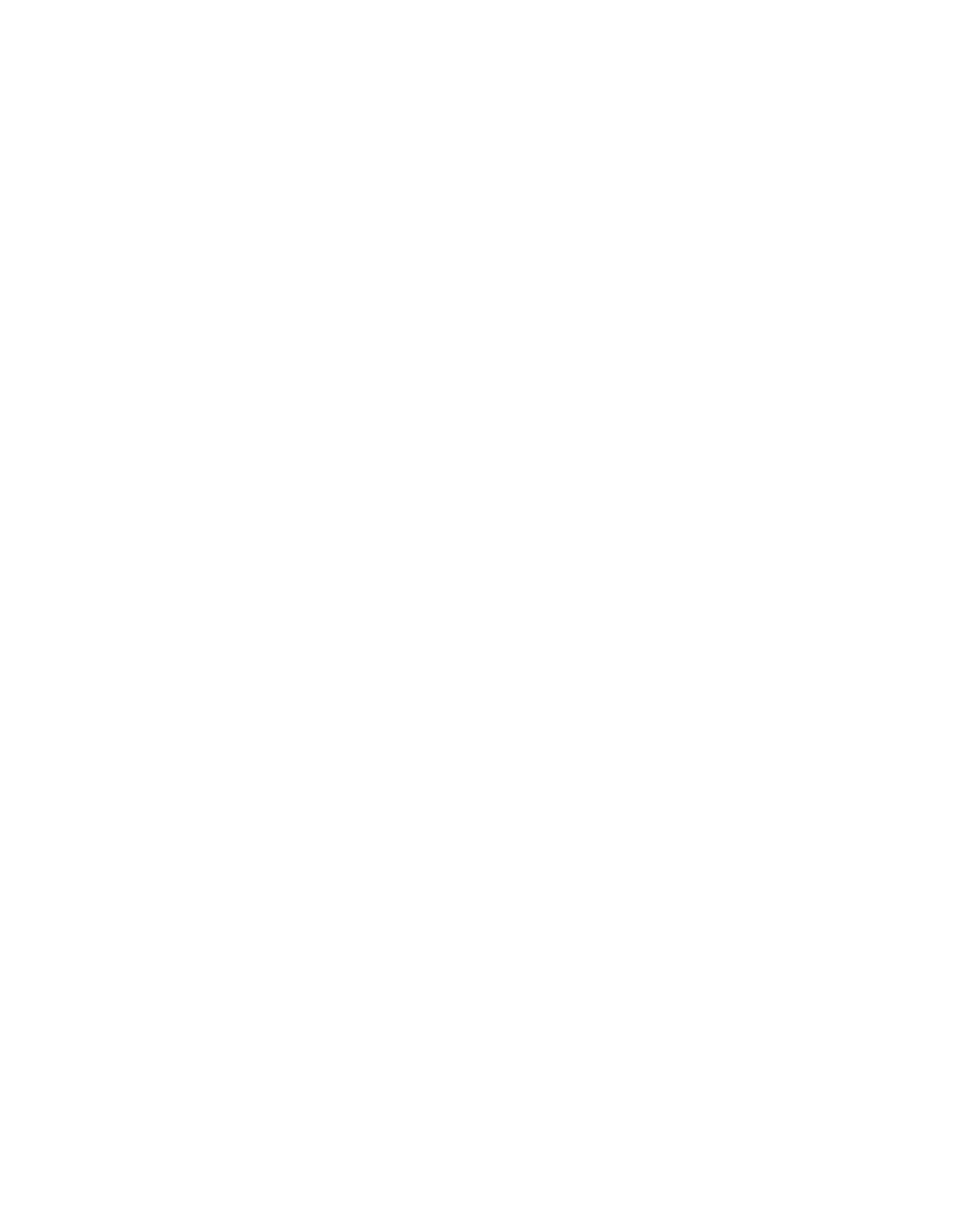|                  | Abstract<br>1                                                                                                                                                                                                                                                                                                                                                            |                                                                                                                                                                                                                                                                                                                                                                                                                                                                                                                                                             |  |
|------------------|--------------------------------------------------------------------------------------------------------------------------------------------------------------------------------------------------------------------------------------------------------------------------------------------------------------------------------------------------------------------------|-------------------------------------------------------------------------------------------------------------------------------------------------------------------------------------------------------------------------------------------------------------------------------------------------------------------------------------------------------------------------------------------------------------------------------------------------------------------------------------------------------------------------------------------------------------|--|
| 1                | Introduction                                                                                                                                                                                                                                                                                                                                                             | 1                                                                                                                                                                                                                                                                                                                                                                                                                                                                                                                                                           |  |
| $\boldsymbol{2}$ | <b>System Requirements</b>                                                                                                                                                                                                                                                                                                                                               | 1                                                                                                                                                                                                                                                                                                                                                                                                                                                                                                                                                           |  |
| 3                | Quick Start<br>3.1<br>$3.2\,$<br>3.3<br>3.4<br>Making and running an example $\ldots \ldots \ldots \ldots \ldots \ldots \ldots \ldots$                                                                                                                                                                                                                                   | $\bf{2}$<br>$\overline{2}$<br>$\overline{2}$<br>$\overline{2}$<br>$\boldsymbol{3}$                                                                                                                                                                                                                                                                                                                                                                                                                                                                          |  |
| 4                | <b>Programming Tips</b><br>Compiling and linking with Microsoft Developer Studio $(VC++ 6x) \dots$ .<br>4.1<br>Compiling with $VC++$ from the command line $\ldots \ldots \ldots \ldots \ldots$<br>4.2<br>4.3<br>4.4<br>4.5<br>4.5.1<br>4.5.2<br>4.5.3<br>4.5.4<br>4.6<br>4.6.1<br>4.6.2<br>4.6.3<br>4.7                                                                 | $\bf{3}$<br>3<br>$\overline{4}$<br>$\bf 5$<br>$\overline{5}$<br>$\overline{5}$<br>6<br>$6\phantom{.}6$<br>$\,6\,$<br>Starting processes manually $\dots \dots \dots \dots \dots \dots \dots \dots$<br>Attaching a debugger to a running program $\ldots \ldots \ldots \ldots \ldots$<br>$\overline{7}$<br>$\overline{7}$<br>$\overline{7}$<br>8<br>Logging Fortran applications $\ldots \ldots \ldots \ldots \ldots \ldots \ldots$<br>8<br>8                                                                                                                |  |
| 5                | <b>Tools</b><br>5.1<br>5.1.1<br>5.1.2<br>5.1.3<br>5.2<br>5.3<br>5.3.1<br>5.3.2<br>5.3.3<br>Update tool $\ldots \ldots \ldots \ldots \ldots \ldots \ldots \ldots \ldots \ldots \ldots \ldots$<br>5.4<br>5.4.1<br>5.4.2<br>5.4.3<br>5.5<br>5.6<br>Job manager tool $\ldots \ldots \ldots \ldots \ldots \ldots \ldots \ldots \ldots \ldots \ldots$<br>5.7<br>5.7.1<br>5.7.2 | 10<br>10<br>10<br>10<br>Command line options for mpirun $\dots \dots \dots \dots \dots \dots$<br>11<br>13<br>13<br>14<br>Select the options to configure $\dots \dots \dots \dots \dots \dots \dots \dots$<br>14<br>15<br>Apply the settings $\dots \dots \dots \dots \dots \dots \dots \dots \dots \dots \dots$<br>16<br>17<br>Select the new binaries $\ldots \ldots \ldots \ldots \ldots \ldots \ldots \ldots \ldots$<br>17<br>17<br>Apply the updates $\dots \dots \dots \dots \dots \dots \dots \dots \dots \dots \dots$<br>18<br>19<br>20<br>21<br>22 |  |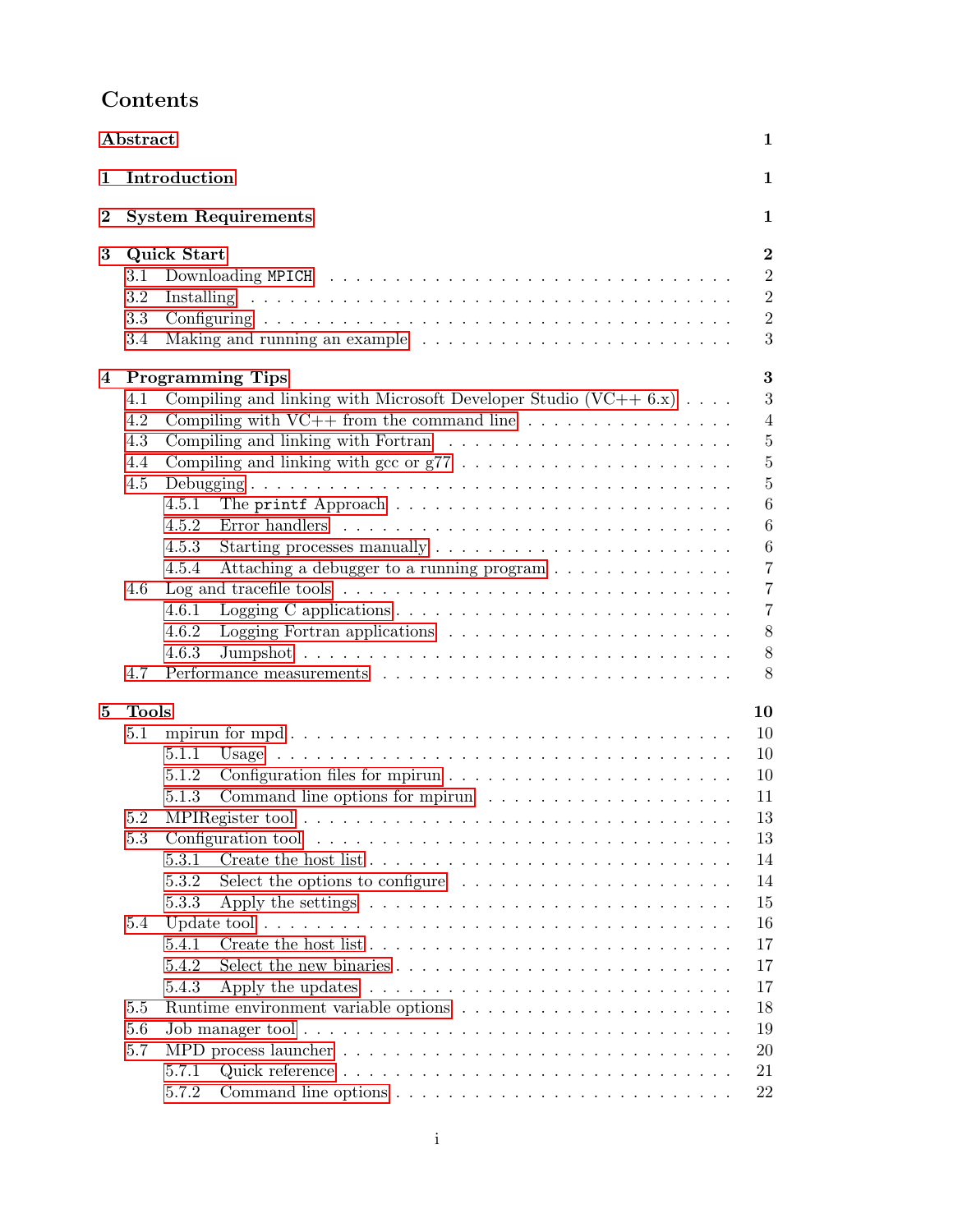|              |                            | 5.7.3                                                                                                     | 25 |  |
|--------------|----------------------------|-----------------------------------------------------------------------------------------------------------|----|--|
|              | 5.8                        | MPICH and threads                                                                                         | 33 |  |
|              | 5.9                        | Rebuilding the MPICH dlls from the source distribution $\dots \dots \dots \dots$                          | 33 |  |
|              |                            | Download the source distribution $\ldots \ldots \ldots \ldots \ldots \ldots$<br>5.9.1                     | 33 |  |
|              |                            | 5.9.2<br><b>Build</b>                                                                                     | 33 |  |
| 6            |                            | Documentation                                                                                             | 35 |  |
| 7            |                            | In Case of Trouble                                                                                        | 36 |  |
|              | 7.1                        | Things to try first $\dots \dots \dots \dots \dots \dots \dots \dots \dots \dots \dots \dots \dots \dots$ | 36 |  |
|              | 7.2                        |                                                                                                           | 36 |  |
| 8            | FAQ                        |                                                                                                           | 37 |  |
|              | 8.1                        | Error 64 - GetQueuedCompletenessStatus failed                                                             | 37 |  |
|              | 8.2                        | No more connections $\dots \dots \dots \dots \dots \dots \dots \dots \dots \dots \dots \dots \dots$       | 37 |  |
|              | 8.3                        | my windows don't show up $\ldots \ldots \ldots \ldots \ldots \ldots \ldots \ldots \ldots \ldots$          | 37 |  |
|              | 8.4                        |                                                                                                           | 38 |  |
|              | 8.5                        |                                                                                                           | 38 |  |
|              | 8.6                        |                                                                                                           | 38 |  |
|              | 8.7                        | Can I run on both Windows and Linux at the same time? $\dots \dots \dots$                                 | 38 |  |
|              |                            | A History of MPICH                                                                                        | 39 |  |
| B            | <b>File Manifest</b><br>39 |                                                                                                           |    |  |
| C            |                            | <b>Manual</b> installation                                                                                | 40 |  |
| $\mathbf{D}$ |                            | Automated installation                                                                                    | 41 |  |
| E            |                            | Distribution files                                                                                        | 42 |  |
| F            |                            | <b>MSDEV</b> Project settings                                                                             | 42 |  |
|              | References                 |                                                                                                           | 47 |  |
|              |                            |                                                                                                           |    |  |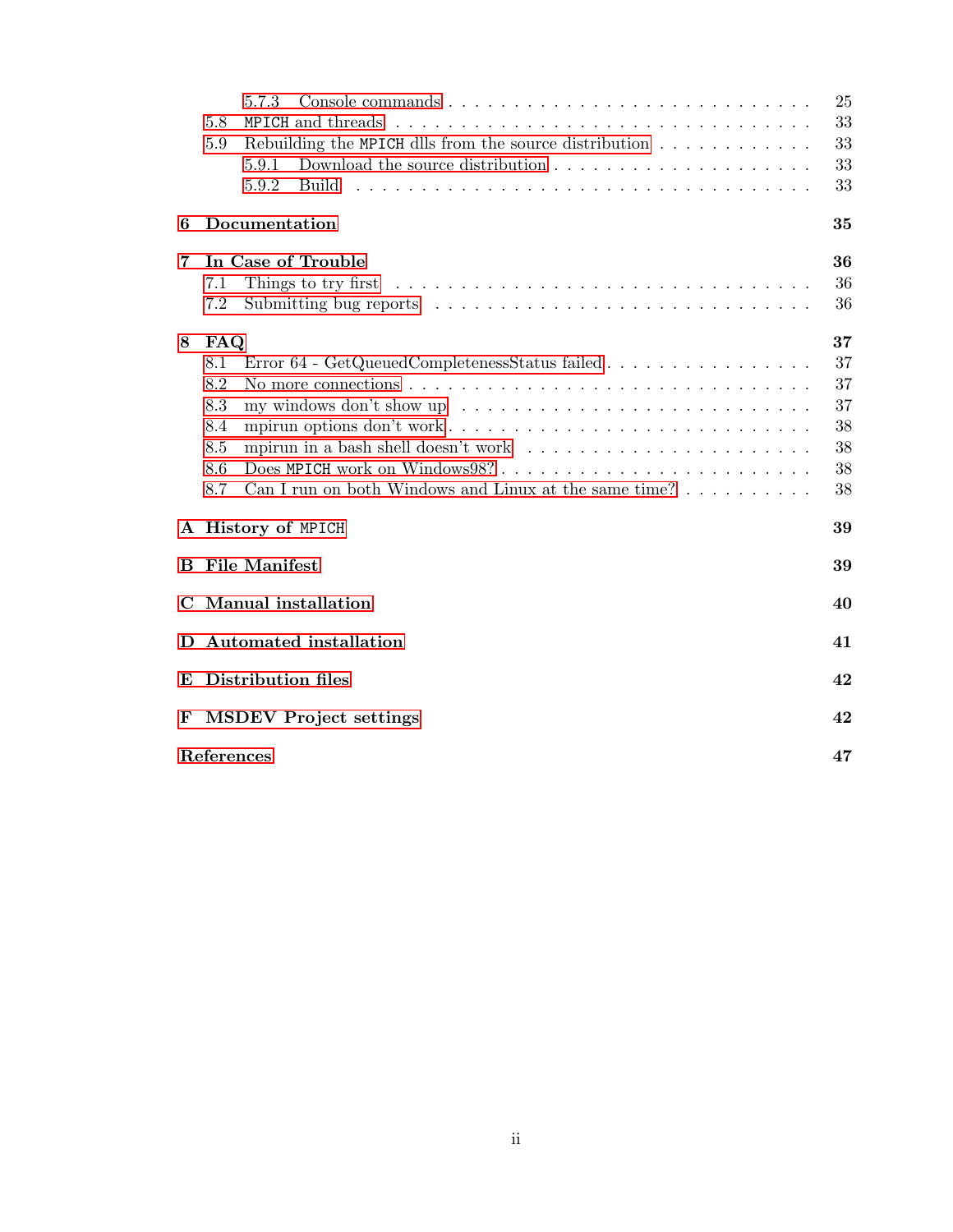#### Abstract

<span id="page-4-0"></span>MPI (Message-Passing Interface) is a standard specification for message-passing libraries. MPICH is a portable implementation of the full MPI-1.2 specification for a wide variety of parallel and distributed computing environments. MPICH contains, along with the MPI library itself, a programming environment for working with MPI programs. The programming environment includes a startup mechanism and a profiling library for studying the performance of MPI programs. This document describes how to install and use MPICH on Micrsoft Windows systems.

This document describes how to obtain, install, and use MPICH [\[7\]](#page-50-0), the portable implementation of the MPI Message-Passing Standard. This document describes version 1.2.6.

# 1 Introduction

MPICH is a freely available implementation of the MPI standard that runs on a wide variety of systems. The details of the MPICH implementation are described in [\[7\]](#page-50-0); related papers include [\[5\]](#page-50-0) and [\[6\]](#page-50-0).

Major Features of MPICH:

- Full MPI 1.2 compliance, *including* cancel of sends.
- MPMD programs.
- Multiple Fortran bindings.
- Parts of MPI-2 are also supported:
	- Most of MPI-IO is supported through the ROMIO implementation (See 'romio/ README' for details).
	- Support for MPI\_INIT\_THREAD (but only for MPI\_THREAD\_SINGLE and MPI\_- THREAD\_FUNNELLED).
	- Miscellaneous new MPI\_Info and MPI\_Datatype routines.
- MPICH also includes components of a parallel programming environment, including
	- Tracing and logfile tools based on the MPI profiling interface, including a scalable logfile format (SLOG).
	- Parallel performance visualization tools (jumpshot).
	- Extensive correctness and performance tests.
	- Both large and small application examples.

# 2 System Requirements

MPICH for Windows requires the following: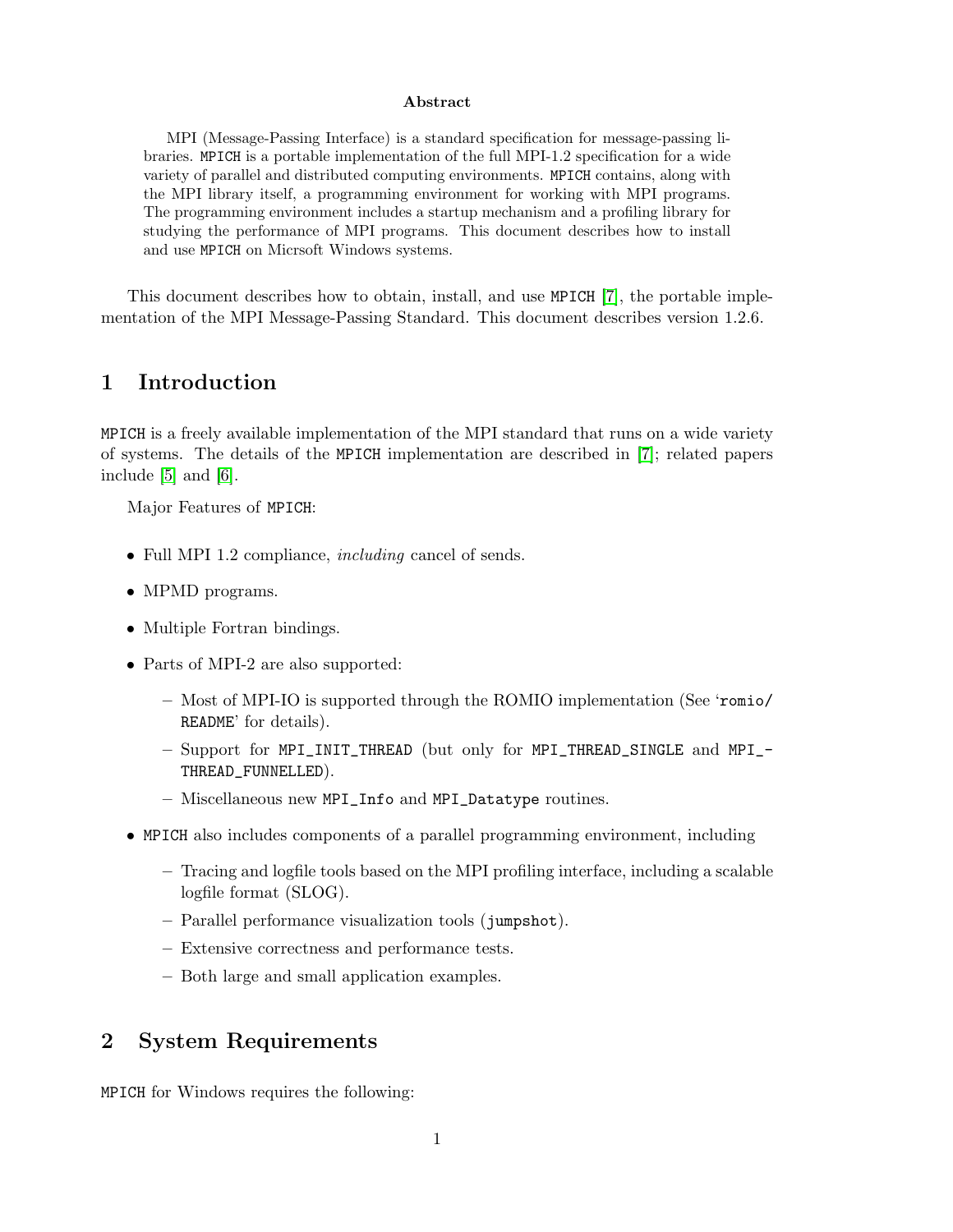- <span id="page-5-0"></span>• WindowsNT4/2000/XP Professional or Server (Win9x/ME are not supported)
- The ability to make TCP/IP socket connections between all hosts.

To use the default installation you must be able to run 'mpich.nt.1.2.5.exe' while logged on as an administrator. If you do not have administrator privileges on your machine, you will need to get a system administrator to run setup for you.

If you don't have administrator privileges and just want to evaluate MPICH see Section [5.7.1.](#page-25-0) If you want to run under Windows9x in a limited fashion see FAQ [8.6.](#page-41-0)

Known compilers that may be used with the distributed libraries are MS  $VC++ 6.x$ , MS VC++.NET, Compaq Visual Fortran 6.x, Intel Fortran, gcc, and g77.

To compile the mpich dlls from the source distribution, which is not required because the dlls come pre-compiled, you need Visual  $C++6.x$  and Visual Fortran 6.x.

# 3 Quick Start

Here is a set of steps for setting up MPICH. Details and instructions for a more thorough tour of MPICH's features, including installing, validating, benchmarking, and using the performance evaluation tools, are given in the following sections.

## 3.1 Downloading MPICH

The first step is to download MPICH.

The easiest way to get MPICH is to use the web page [www.mcs.anl.gov/mpi/mpich/](www.mcs.anl.gov/mpi/mpich/download.html) [download.html](www.mcs.anl.gov/mpi/mpich/download.html); you can also use anonymous ftp from ftp.mcs.anl.gov in directory 'pub/ mpi/nt'. Get the file 'mpich.nt.1.2.5.exe'.

# 3.2 Installing

- 1. Logon to your machine using an account with adminstrator privileges. You may have to get your systems administrators to do this part for you.
- 2. Execute 'mpich.nt.1.2.5.exe', selecting all the defaults.
- 3. Repeat on each of your machines. (See Appendix [D](#page-44-0) for a command line installation method that can be used in a script)

If you are unable to install MPICH using the setup program or you wish to perform a minimal installation, see Appendix [C](#page-43-0) for instructions on manual installation.

# 3.3 Configuring

If you installed on one machine only, you may skip this step.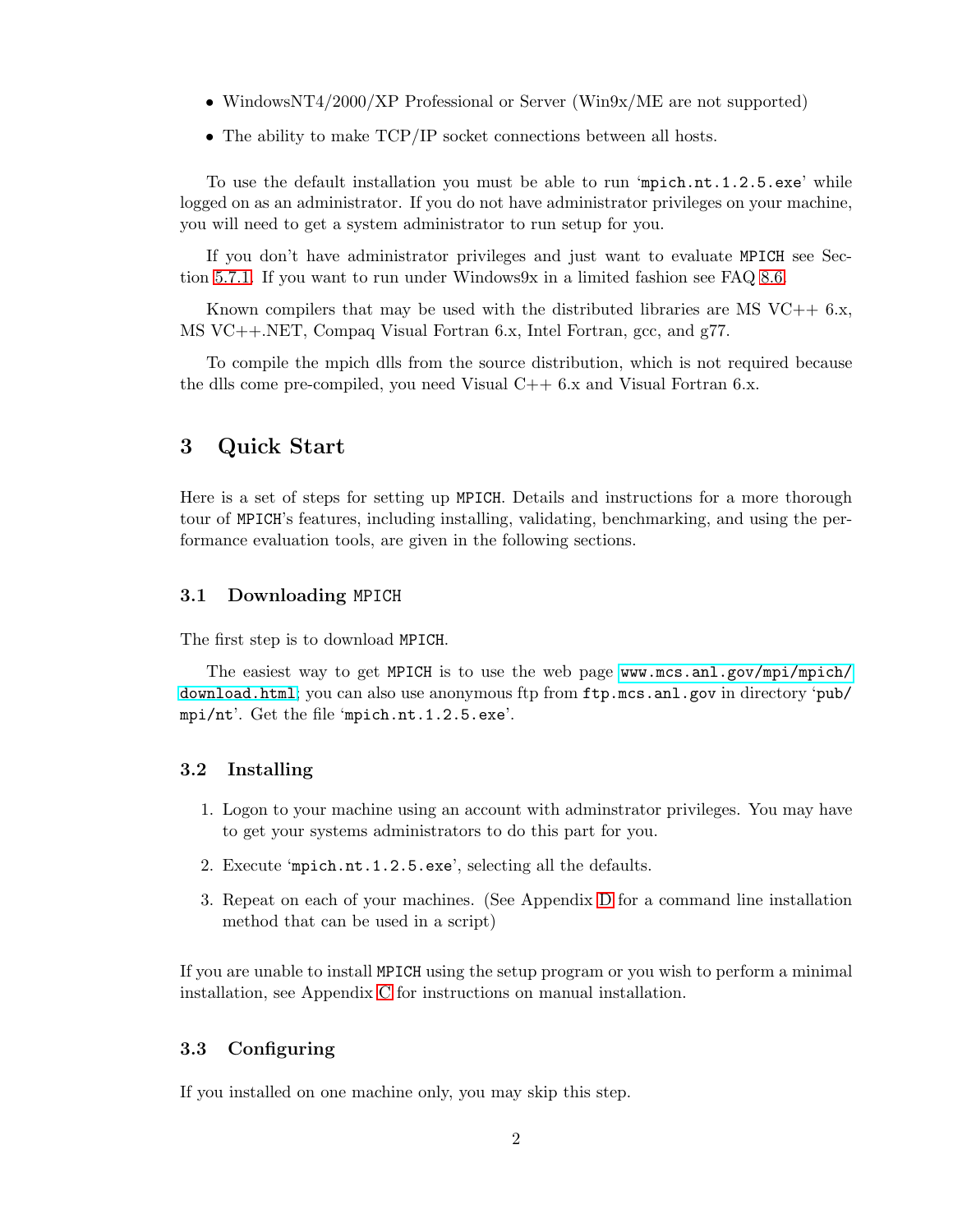<span id="page-6-0"></span>Before some of the automatic features of MPICH can work, you must configure it.

- 1. Invoke the configuration tool on one host in your cluster: start->programs->MPICH->mpd->MPICH Configuration tool.
- 2. Add the hosts where you installed MPICH to the list with the Add or Select button.
- 3. Click Apply to set the hosts configuration option. This option saves a list of hosts in the Windows registry from which mpirun can draw names when it needs to select hosts to launch processes on.
- 4. Click OK to exit.

For convenience you should add the launcher tools bin directory to your path. For the default installation this will be  $C:\PProgram$  Files\MPICH\mpd\bin.

# 3.4 Making and running an example

There are sample MPI applications in the MPICH\SDK\examples\nt directory. They can be built with Microsoft Visual Studio 6.x, Visual Fortran 6.x, gcc and g77.

- 1. Open the MSDEV workspace file found in MPICH\SDK\examples\nt\examples.dsw.
- 2. Build the Debug target of the cpi project.
- 3. Copy MPICH\SDK\examples\nt\basic\Debug\cpi.exe to a shared directory or to the same place on all the machines in your cluster. For example you could copy  $\text{cpi}$ .exe to c:\temp\cpi.exe on all the nodes.
- 4. Open a command prompt and change to the directory where you placed cpi.exe.
- 5. Execute 'MPICH\mpd\bin\mpirun.exe -np 4 cpi'.

# 4 Programming Tips

This section describes some of the programming options for MPICH.

### 4.1 Compiling and linking with Microsoft Developer Studio  $(VC++ 6.x)$

- 1. Create a new project.
- 2. Add MPICH\SDK\include to the include path.
- 3. Add MPICH\SDK\lib to the library path.
- 4. Add the /MTd compiler switch to the Debug target and /MT to the Release target.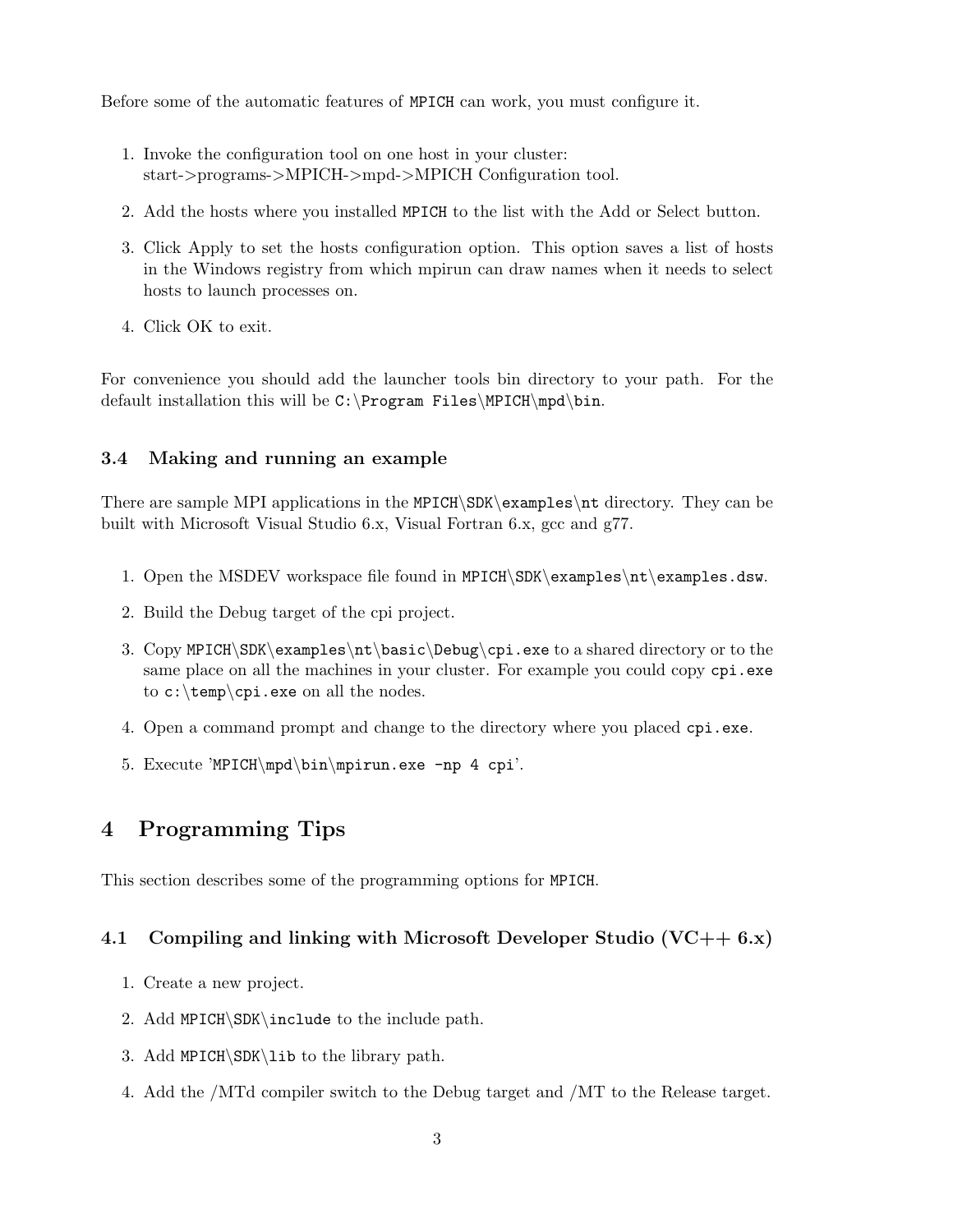- <span id="page-7-0"></span>5. Add ws2 32.lib to the library option. Add mpich.lib to the Release target and mpichd.lib to the Debug target.
- 6. Add your source files.
- 7. Build.
- 8. Copy the executable and use mpirun to run the application.

A graphical illustration of where to make the compiler settings can be found in Appendix [F](#page-45-0)

## 4.2 Compiling with VC++ from the command line

If you want to compile from the command line instead of using the MS Integrated Development Environment, here are the compile and link commands copied from the cpi project in the examples directory.

- 1. Bring up a command prompt.
- 2. Execute 'vcvars32.bat' to set up the environment variables for  $VC++$ .
- 3. compile 'example.c':

Debug target: execute this:

cl.exe /nologo /MTd /W3 /GX /Od /I "C:\Program Files\MPICH\SDK\include" /D WIN32 /D DEBUG /D CONSOLE /D MBCS /GZ /c example.c

Release target: execute this:

cl.exe /nologo /MT /W3 /GX /O2 /I "C:\Program Files\MPICH\SDK\include" /D WIN32 /D NDEBUG /D CONSOLE /D MBCS /c example.c

4. link 'example.obj':

Debug target: execute this:

```
link.exe ws2_32.lib mpichd.lib kernel32.lib user32.lib gdi32.lib winspool.lib
comdlg32.lib advapi32.lib shell32.lib ole32.lib oleaut32.lib uuid.lib
odbc32.lib odbccp32.lib
/nologo /subsystem:console /debug /machine:I386 /out:"example.exe"
/pdbtype:sept
/libpath:"C:\Program Files\MPICH\SDK\lib"
example.obj
```
Release target: execute this:

```
link.exe ws2_32.lib mpich.lib kernel32.lib user32.lib gdi32.lib winspool.lib
comdlg32.lib advapi32.lib shell32.lib ole32.lib oleaut32.lib uuid.lib
odbc32.lib odbccp32.lib
/nologo /subsystem:console /machine:I386 /out:"example.exe"
/libpath:"C:\Program Files\MPICH\SDK\lib"
example.obj
```
Depending on what functions 'example.c' uses, you may not need all the libraries specified above.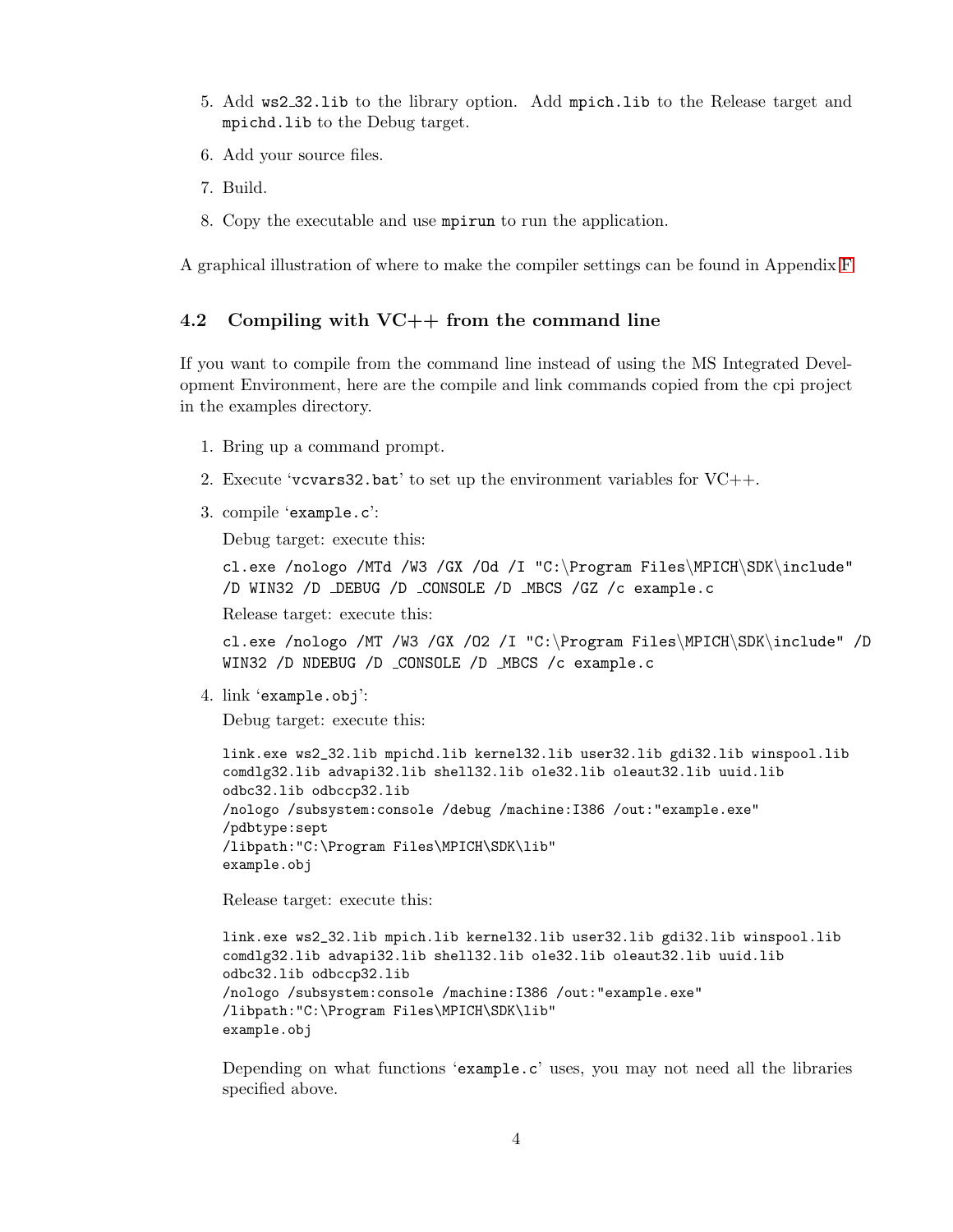# <span id="page-8-0"></span>4.3 Compiling and linking with Fortran

To compile with Visual Fortran, follow the same steps as in the Visual C++ Section [4.1.](#page-6-0) Visual Fortran uses the same linker as MS Visual C++.

The MPICH dlls contain the following interfaces for Fortran:

1. MPI INIT@4 - example symbol in the mpich dll

Uppercase externals using the standard calling convention with mixed string length parameters. This is the default for Visual Fortran. But, it doesn't allow passing strings to any of the message passing functions like MPI SEND because strings cause the function signature to change. To use strings you must use the C calling convention.

2. MPI\_INIT

Uppercase externals using the C calling convention with string length parameters at the end of the list. This is the default for the Intel Fortran compiler. You can also use this interface with Visual Fortran by adding the following compiler flags: /iface:cref /iface:nomixed str len arg

 $3.$  mpi\_init\_

Lowercase double underscore externals using the C calling convention with string length parameters at the end of the argument list. This is the default for g77.

If your Fortran compiler is not compatible with any of these interfaces then you will have to re-build the mpich libraries from the source distribution, 'mpich.nt.1.2.5.src.exe', and change the linkage to match your compiler. See Section [5.9](#page-36-0) for details on re-building the mpich libraries.

# 4.4 Compiling and linking with gcc or g77

- 1. Create a makefile.
- 2. Add -I.../MPICH/SDK.gcc/include
- 3. Add -L.../MPICH/SDK.gcc/lib
- 4. Add -lmpich
- 5. Add the rules for your source files.
- 6. make
- 7. Copy the executable and use mpirun to run the application.

# 4.5 Debugging

Debugging parallel programs is notoriously difficult. Parallel programs are subject not only to the usual kinds of bugs but also to new kinds having to do with timing and synchronization errors. Often, the program "hangs," for example when a process is waiting for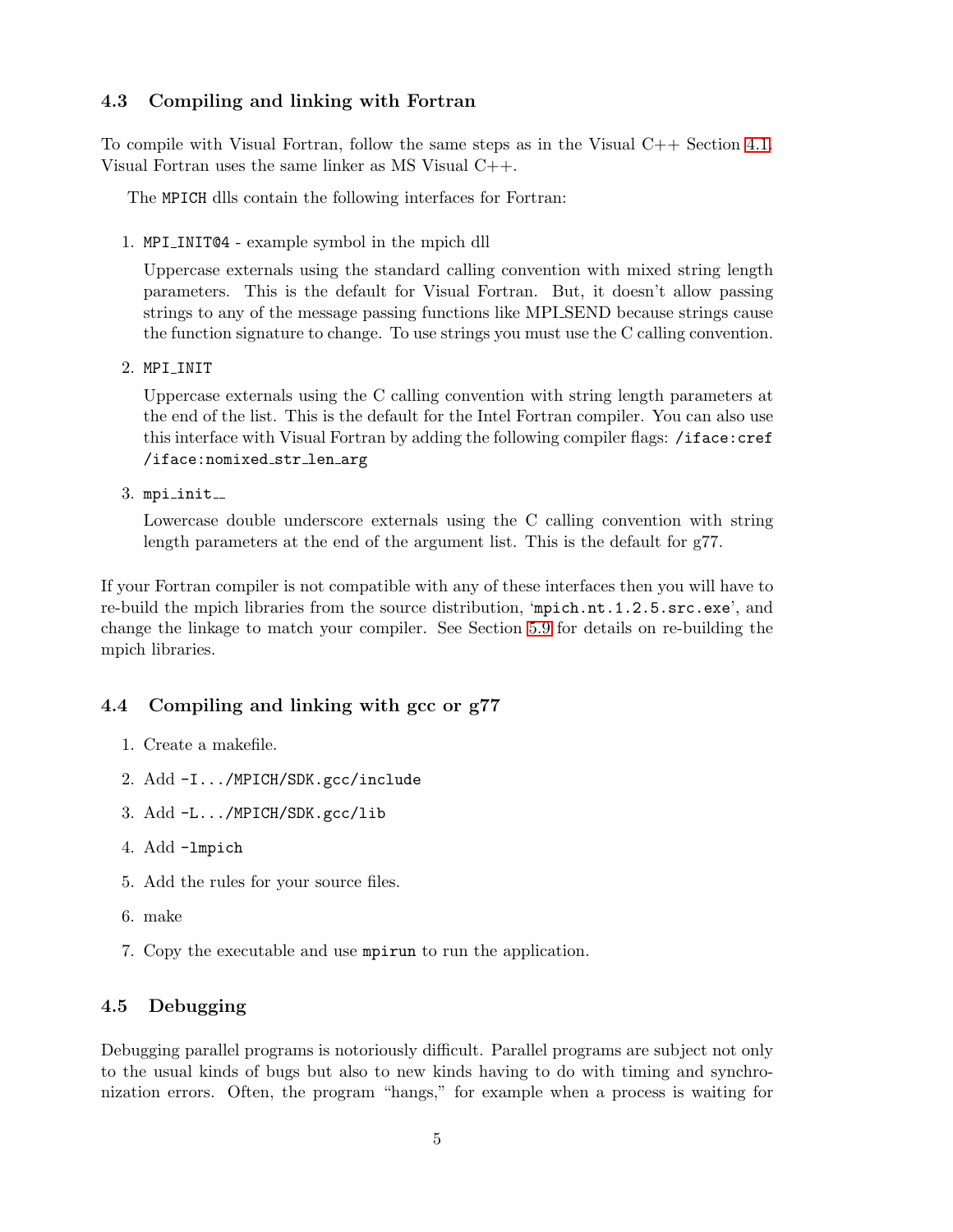<span id="page-9-0"></span>a message to arrive that is never sent or is sent with the wrong tag. Parallel bugs often disappear precisely when you adds code to try to identify the bug, which is particularly frustrating. In this section we discuss several approaches to parallel debugging.

## 4.5.1 The printf Approach

Just as in sequential debugging, you often wish to trace interesting events in the program by printing trace messages. Usually you wish to identify a message by the rank of the process emitting it. This can be done explicitly by putting the rank in the trace message.

It is recommended that you call fflush(stdout) after your printf statements to ensure the output gets forwarded to the root without delay.

## 4.5.2 Error handlers

The MPI Standard specifies a mechanism for installing one's own error handler, and specifies the behavior of two predefined ones, MPI ERRORS RETURN and MPI ERRORS ARE FATAL.

#### 4.5.3 Starting processes manually

You can start each process in a parallel job by hand by setting the appropriate environment variables. Each process needs the following variables:

- 1. MPICH JOBID=some short unique string to identify the job
- 2. MPICH NPROC=total number of processes in the job
- 3. MPICH IPROC=rank of the current process
- 4. MPICH ROOT=host:port where the root process will live and listen

If you set these by hand then you can run each process in a debugger.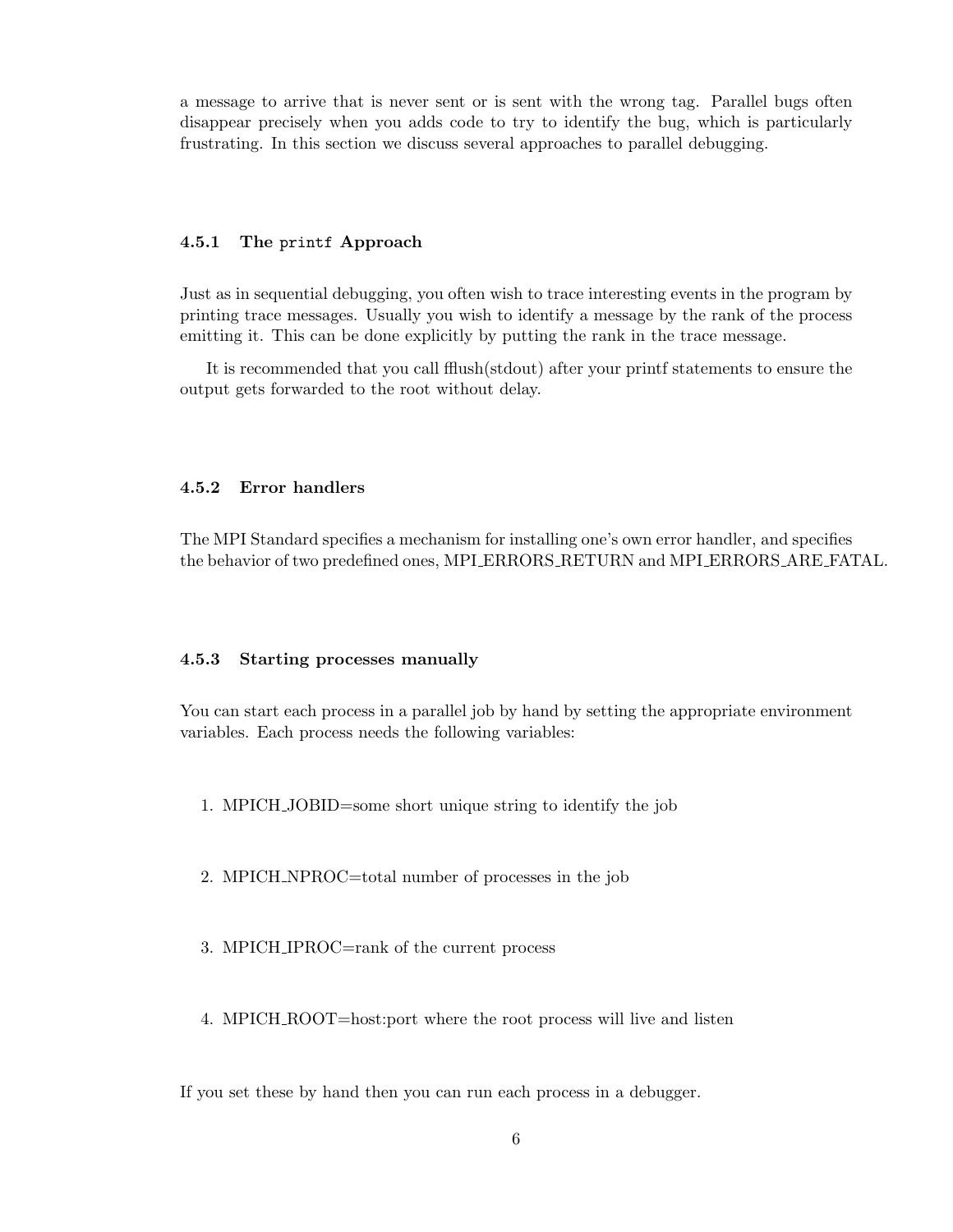<span id="page-10-0"></span>Here is an example to run a two process job from two command prompts on the machines Fry and Jazz: On Fry C:\Temp>set MPICH\_JOBID=fry.123 C:\Temp>set MPICH\_IPROC=0 C:\Temp>set MPICH\_NPROC=2 C:\Temp>set MPICH\_ROOT=fry:12345 C:\Temp>netpipe.exe On Jazz C:\Temp>set MPICH\_JOBID=fry.123 C:\Temp>set MPICH\_IPROC=1 C:\Temp>set MPICH\_NPROC=2 C:\Temp>set MPICH\_ROOT=fry:12345 C:\Temp>netpipe.exe If you want to debug netpipe.exe, execute 'msdev netpipe.exe' instead of simply

'netpipe'.

# 4.5.4 Attaching a debugger to a running program

You can often attach the MSDEV debugger to a running process locally. Visual C++.NET has the ability to debug processes remotely. See the MSDEV help utility for details.

## 4.6 Log and tracefile tools

The Windows distribution of MPICH comes with the MPE library for profiling applications and the Jumpshot java tool for visualizing the generated log files.

# 4.6.1 Logging C applications

The MPE library is used for logging information about the execution of each MPI call to a log file for later analysis. This library may be accessed when linking the program. For example, to create a log file of a program such as cpi, all that needs to be done is to insert the mpe library in the link statement before the mpich library: 'mpe.lib mpich.lib'

The log file will be written to a file with the name 'cpi.exe.clog' or 'cpi.exe.slog', depending on the value of the environment variable MPE\_LOG\_FORMAT (clog is the default). A clog file can be converted to the slog format using the 'clog2slog.exe' tool found in the MPICH\SDK\profiling directory. Only small slog files can be created directly. If the log file is going to be large, you must create a clog file and then convert it to an slog file. SLOG files can be graphically displayed using the Jumpshot program, described in Section [4.6.3.](#page-11-0)

Here is an example:

1. Build cpi from the examples\nt directory selecting the PDebug target. This project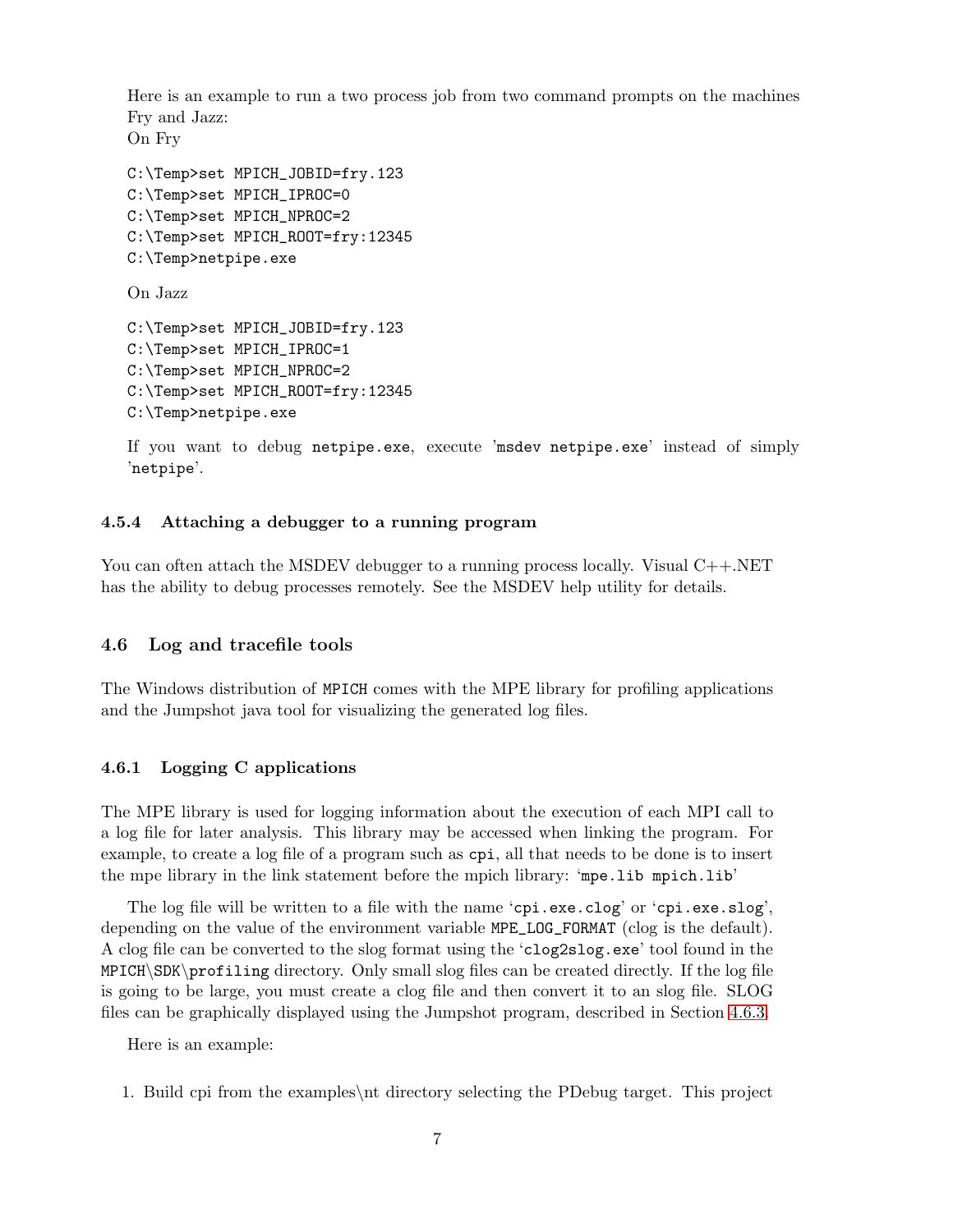has 'mped.lib mpichd.lib' in the link command.

- <span id="page-11-0"></span>2. mpirun -np 4 cpi.exe
- 3. clog2slog cpi.exe.clog
- 4. java -jar jumpshot3.jar
- 5. File=>Select Logfile, choose cpi.exe.slog

#### 4.6.2 Logging Fortran applications

The Fortran interface in the mpich dlls cannot be profiled. In order to profile a Fortran application, the application must be re-linked with the static mpich libraries. The static libraries can be built from the source distribution 'mpich.nt.1.2.5.src.exe' using the 'mpich.static.dsw' workspace in the mpich root directory, or downloaded from ftp.mcs.anl.gov in directory 'pub/mpi/nt/binaries'. The debug static libraries are: 'mpichsd.lib', 'pmpichsd.lib' and 'mpichfsd.lib'. The release static libraries are: 'mpichs.lib', 'pmpichs.lib' and 'mpichfs.lib'. You also need the 'mpdutil.lib' and 'crypt.lib' libraries from the mpd workspace that can be built or downloaded.

For debug targets, add 'mpichfsd.lib mped.lib mpichsd.lib pmpichsd.lib mpdutil.lib crypt.lib' to the link command.

For release targets, add 'mpichfs.lib mpe.lib mpichs.lib pmpichs.lib mpdutil.lib crypt.lib' to the link command.

After building with the static libraries, run the application and view the log file using the steps described in the previous section.

#### 4.6.3 Jumpshot

Jumpshot is a program for displaying logfiles produced using the MPE logging library. Jumpshot is described in more detail in the *MPE Installation and User's manual* [\[2\]](#page-50-0). Jumpshot is a Java program and requires a functioning Java environment. You can view an slog logfile such as 'cpi.exe.slog' in the example above by using 'jumpshot3.jar' found in the MPICH\Jumpshot directory. Shortcuts to the Jumpshot manual and jumpshot3.jar are found at: start->programs->MPICH->Jumpshot

# 4.7 Performance measurements

The mpich\sdk\examples\nt\mpptest directory contains a sophisticated tool for measuring latency and bandwidth for MPICH on your system. After building mpptest from the examples workspace in MSDEV Studio, simply change to the mpichsdk\examples\nt\mpptest directory and do

mpirun -np 2 mpptest -gnuplot > out.gpl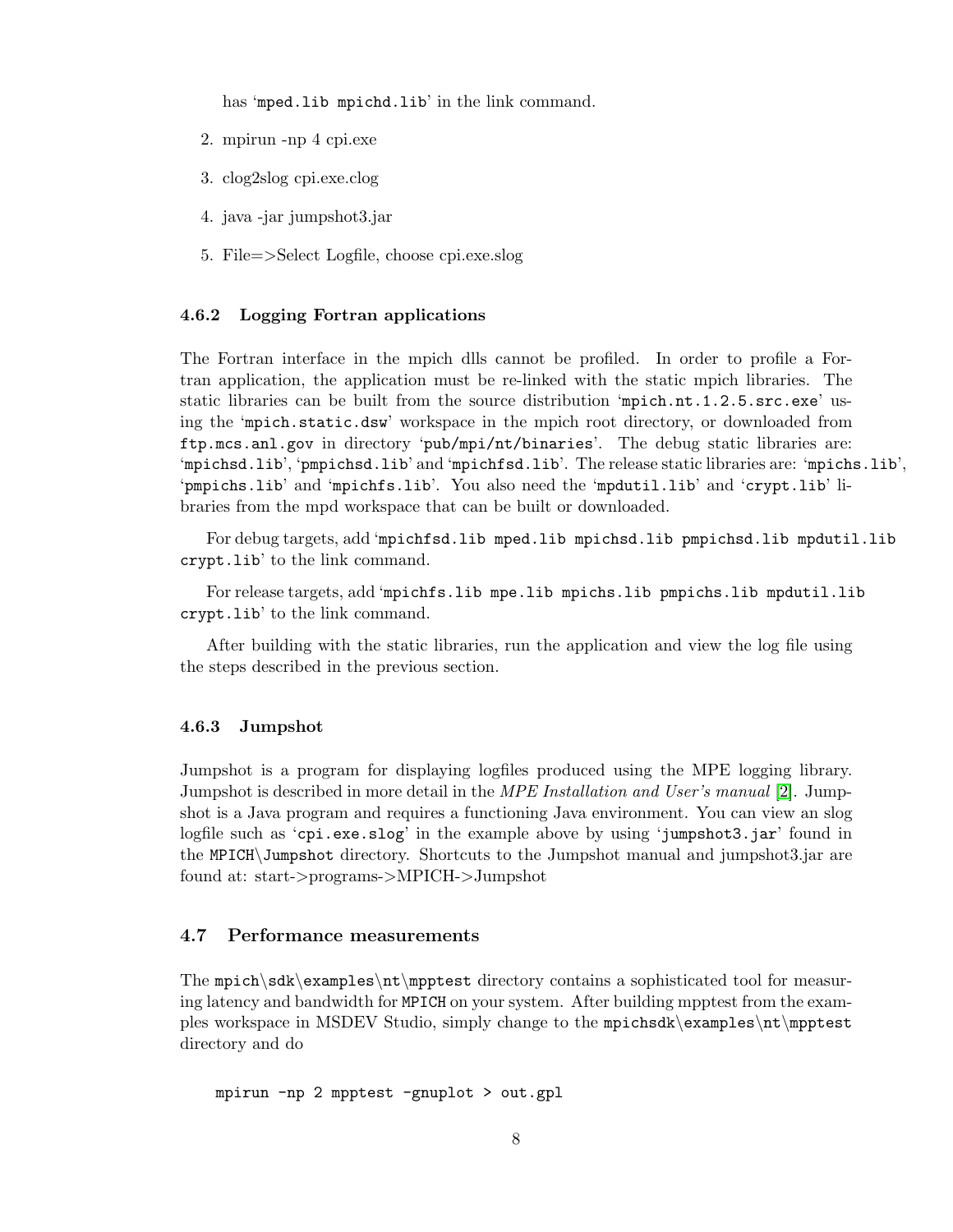

Figure 1: Sample output from mpptest

The file 'out.gpl' will then contain the necessary gnuplot commands. The file 'mppout.gpl' will contain the data. To view the data with gnuplot, use:

gnuplot out.gpl

or use

load 'out.gpl'

from within gnuplot. You can use

gnuplot set term postscript eps set output "foo.eps" load 'out.gpl'

to create an Encapsulated Postscript graph such as the one in Figure 1.

The program mpptest has a wide variety of capabilities; the option -help will list them. For example, mpptest can automatically pick message lengths to discover any sudden changes in behavior and can investigate the ability to overlap communication with computation. More information is available at <http://www.mcs.anl.gov/mpi/mpptest>.

gnuplot can be found here: <ftp://ftp.dartmouth.edu/pub/gnuplot>

Benchmarking can be very tricky. Some common benchmarking errors are discussed at <http://www.mcs.anl.gov/mpi/mpptest/hownot.html>. The paper [\[10\]](#page-50-0) discusses these issues at more length.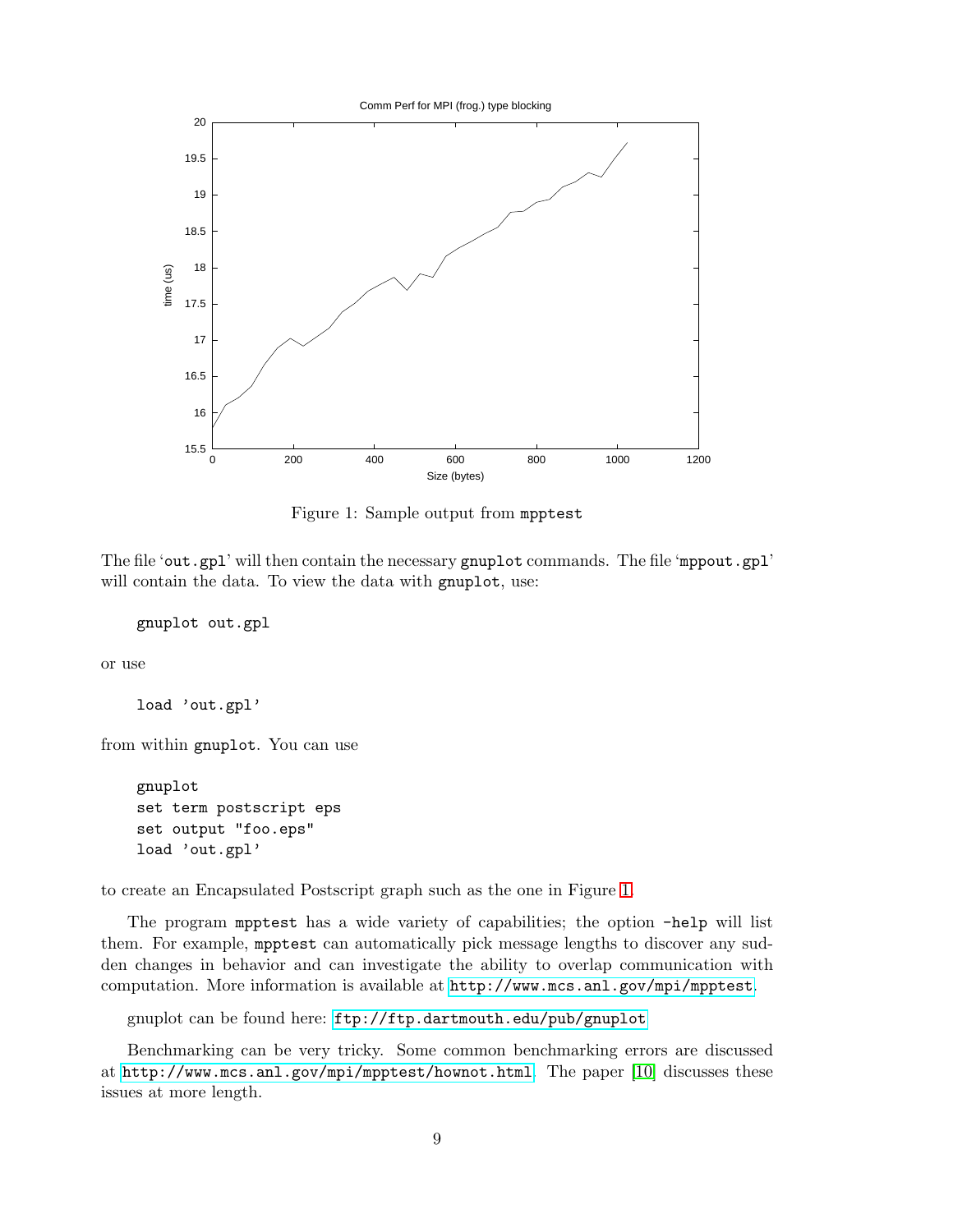# <span id="page-13-0"></span>5 Tools

This section covers details of the specific pieces of MPICH. Read this section if you need more detailed control over configuring, building, installing, or operating MPICH.

## 5.1 mpirun for mpd

mpirun is the tool that communicates with the mpd process launcher to start MPI applications. mpirun comes in two flavors - mpirun and guimpirun. mpirun is the command line version of the tool and guimpirun is the graphical version. The command line tool was developed first and then the gui tool was ported from the command line version. For this reason, the command line tool is more stable.

You will want to add MPICH\mpd\bin to your path to have access to mpirun and the other tools from a command prompt.

5.1.1 Usage

```
mpirun [-mpirun options] configfile [args ...]
mpirun -np #processes [-mpirun options] executable [args ...]
```
Bracketed sections are optional (don't type the [] characters).

### 5.1.2 Configuration files for mpirun

The configuration file format is as follows:

```
exe c:\somepath\myapp.exe
 OR \\host\share\somepath\myapp.exe
[args arg1 arg2 arg3 ...]
[env VAR1=VAL1|VAR2=VAL2|...|VARn=VALn]
[dir drive:\some\path]
[map drive:\\host\share]
hosts
hostA #procs [path\myapp.exe]
hostB #procs [\\host\share\somepath\myapp2.exe]
hostC #procs
...
```
Bracketed lines are optional (don't inlucde the  $\Box$  characters). The  $\#$  character will comment out a line. You may specify a path to an executable on each host line, thus enabling MPMD programming. If you do not specify a path, then the default is used from the exe line.

Here are two sample configuration files: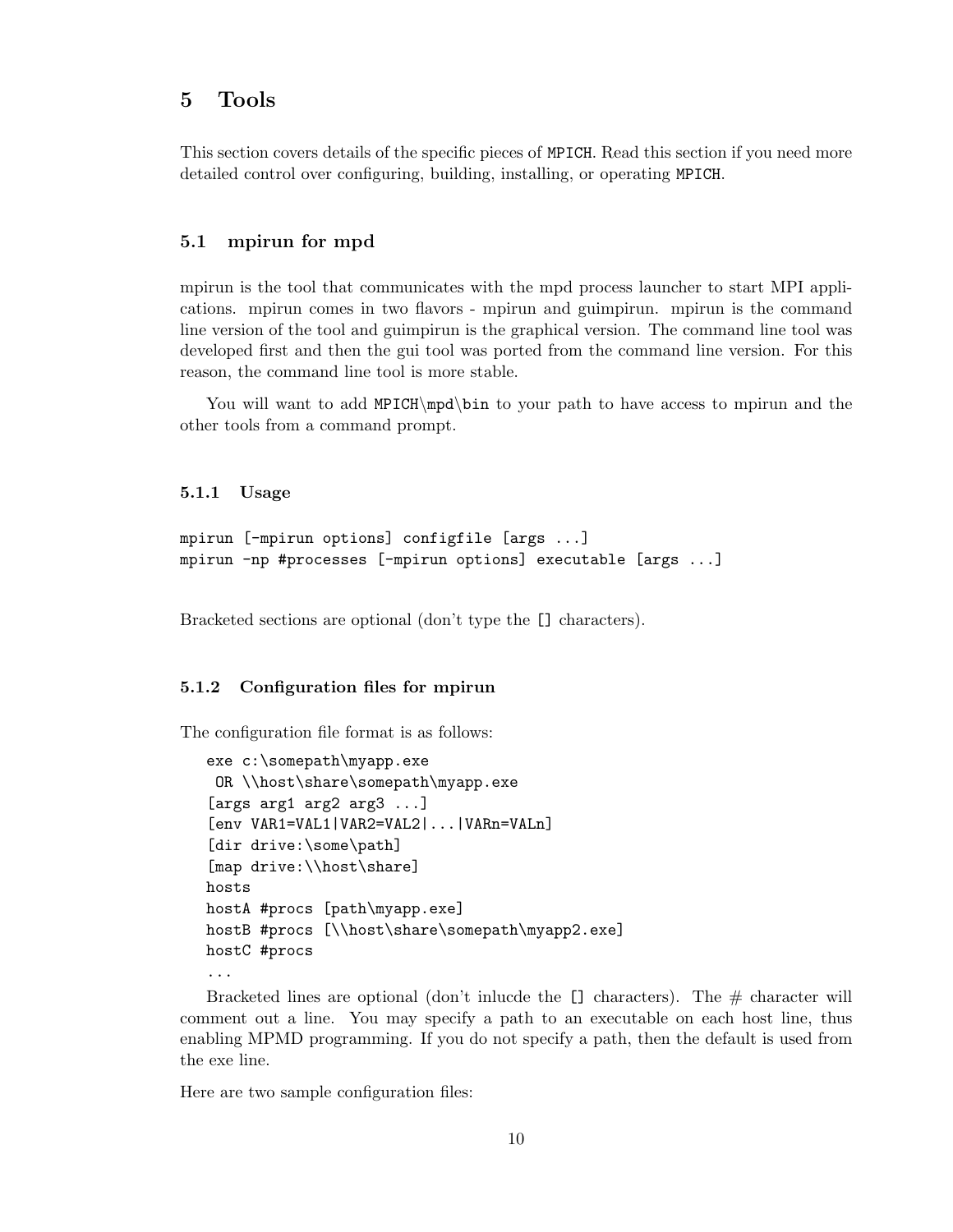```
exe c:\temp\myapp.exe
hosts
fry 1
jazz 2
```
This one shows a more complicated scenario:

```
exe c:\temp\slave.exe
env MINX=0|MAXX=2|MINY=0|MAXY=2
args -i c:\temp\cool.points
hosts
fry 1 c:\temp\master.exe
fry 1
#light 1
jazz 2
```
This configuration file would launch one instance of 'master.exe' on fry and three instances of 'slave.exe', one on fry and two on jazz. Host light would be ignored because of the # character. Each process would have four environment variables set. Each process would receive "-i  $c:\temp\cool.points"$  as command line arguments.

## 5.1.3 Command line options for mpirun

#### -np #procs

Launch #procs processes. mpirun uses the list of hosts stored in the registry by the configuration tool to choose hosts to start processes on. If there is no list in the registry all the processes are launched on the local host.

#### -machinefile filename

This tells mpirun to use the hosts in 'filename' when determining where to launch processes. Use this in conjunction with  $-\text{np } x$  to launch processes on a specific set of machines. Put one host per line in the file. Empty lines are discarded and lines starting with  $#$  are ignored. You can specify a number after the host name to recommend how many processes to launch on the host. This is useful if you want to launch more than one process on a multi-CPU machine. mpirun will cycle through this list until all the processes are launched, repeating hosts if necessary. Example file:

ccnode01 ccnode02 2 ccnode03 4 ccnode04

# -localonly

This flag causes all the processes to be launched on the local machine using the shared memory device.

-localroot

This flag causes the root process to be launched by mpirun instead of mpd. This only happens if the root process is on the same node where mpirun is executed. The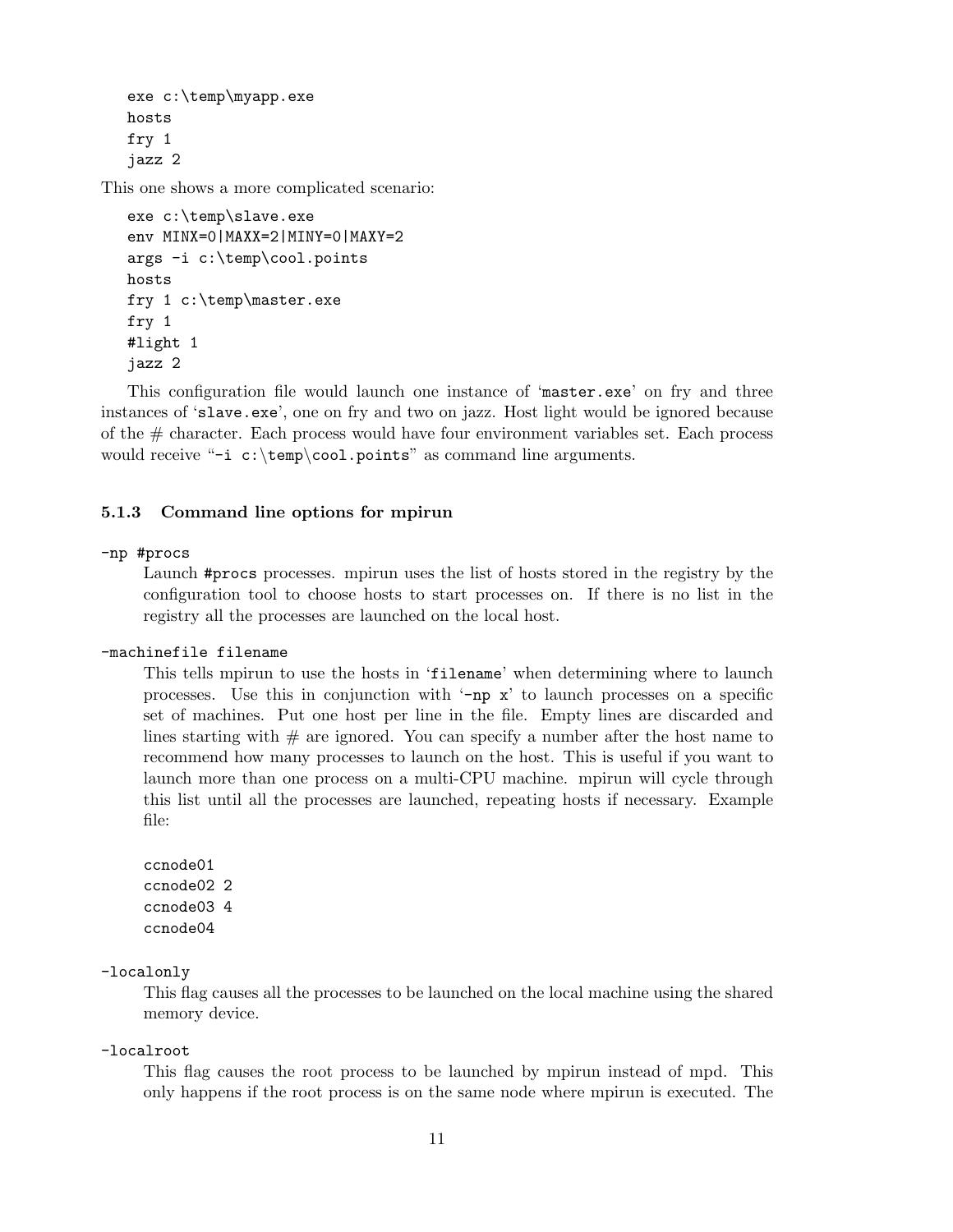reason for this option is to allow the root to live in the same space as mpirun. It has two advantages. First, the root can create windows that the user can see and interact with. Second, if the root crashes, you can attach the debugger to see what happened.

-env "var1=val1|var2=val2|var3=val3|...varn=valn"

This will set the environment variables specified in the string before each process is launched. Remember to quote the string so the command prompt doesn't interpret the vertical bar as a pipe command.

-logon

This option will cause mpirun to prompt for an account and password. If you use mpiregister.exe to encrypt an account and password into the registry, -logon will override the use of that user.

#### -map drive:\\host\share

This option will map a drive on the hosts where the processes are launched. The mappings are removed after the processes exit. This option can be repeated multiple times. example: -map z:\\myserver\myhome

#### -dir drive:\some\path

This sets the working directory for the launched processes. If this option is not specified the current directory is used.

```
-hosts n host1 host2 ... hostn
```
#### -hosts n host1 m1 host2 m2 ... hostn mn

Specify the hosts to launch on. In the second form, the number of processes is  $m_1 +$  $m2 + ... + mn$ .

#### -pwdfile filename

Specify a file containing an account and password used to launch processes under. The first line of the file must be the account name and the second line must be the password.

#### -exitcodes

This option causes mpirun to print out the exit code of each process as it exits.

#### -noprompt

This option prevents mpirun from prompting for user credentials if they have not been stored in the registry.

#### -priority class:level

This option set the process run priority. The class can be a value from 0 to 4 representing idle, below, normal, above, and high priority classes (realtime priority is not allowed). The level can be a value from 0 to 5 representing idle, lowest, below, normal, above, and higest. The values corresponding to below and above are only supported on Window2000 and XP. An example would be -priority 3:4. The default is 2:3.

#### -mpduser

Use this option to launch a job in the context of the user registered with mpd. All the mpd's must have been installed with the mpduser option, an account must be set on each mpd, and the mpduser option must be enabled on each mpd. If the mpd's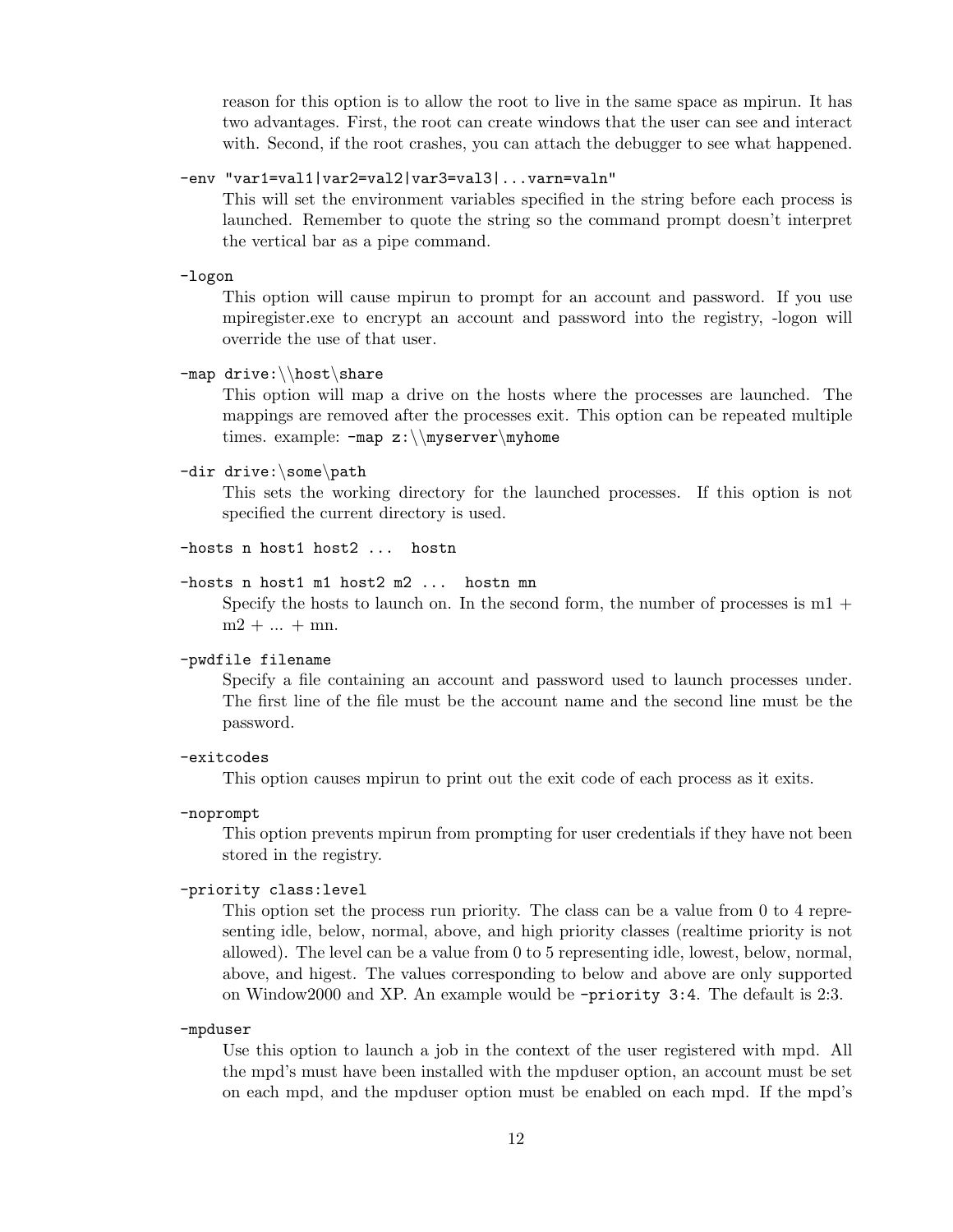<span id="page-16-0"></span>are configured correctly, mpirun will not use the current user's credentials to launch the job but instead launch in the context of the registered mpd user.

# 5.2 MPIRegister tool

MPIRegister.exe is a tool to encrypt an account and password into the registry for the current user. It is found in the 'MPICH\mpd\bin' directory. The information it stores is used by mpirun to launch applications in the context of the specified user. If you don't use mpiregister then mpirun will prompt for an account and password each time it is invoked.

Usage:

- MPIRegister
- MPIRegister -remove
- MPIRegister -validate [-nocache -host h -port p -phrase x]

First it prompts for an account. Enter the name in the form [Domain \]Account where the domain name is optional (ie mcs\ashton or ashton). Then it prompts for the password twice. Finally it asks if you wish to make the action persistent. If you say yes then the data will be saved to the hard drive. If you say no then the data will only remain in memory. This means that you may run mpirun various times and it will not prompt you for an account and password. But, when you re-boot the machine and use mpirun again, it will prompt for an account and password.

The -remove option will delete the information from the registry.

The -validate option will connect to an mpd and attempt to validate the user credentials by logging on the user with the supplied password. This option must be used only after the user credentials have been saved. It does not prompt for credentials. The host, port and phrase options are optional and refer to where the mpd is located. If they are not specified the local host and default mpd port and passphrase are used. The -nocache option causes the mpd to ignore any cached user handles for a slower but more accurate validation.

### 5.3 Configuration tool

The configuration tool is a graphical interface to the registry settings that control some of runtime configurable options to MPICH.

In order to run an application on various hosts without specifying the hosts in a configuration file, the launcher needs to know all the hosts it has been installed on. MPIConfig.exe can find the hosts where the launcher has been installed and write this list of hosts to the registry. With this information mpirun can pick hosts from the list in the registry when determining where to launch processes.

A shortcut to the configuration tool is found here: start->programs->MPICH->mpd->MPICH Configuration tool. See Figure [2](#page-17-0) for a snapshot of the tool.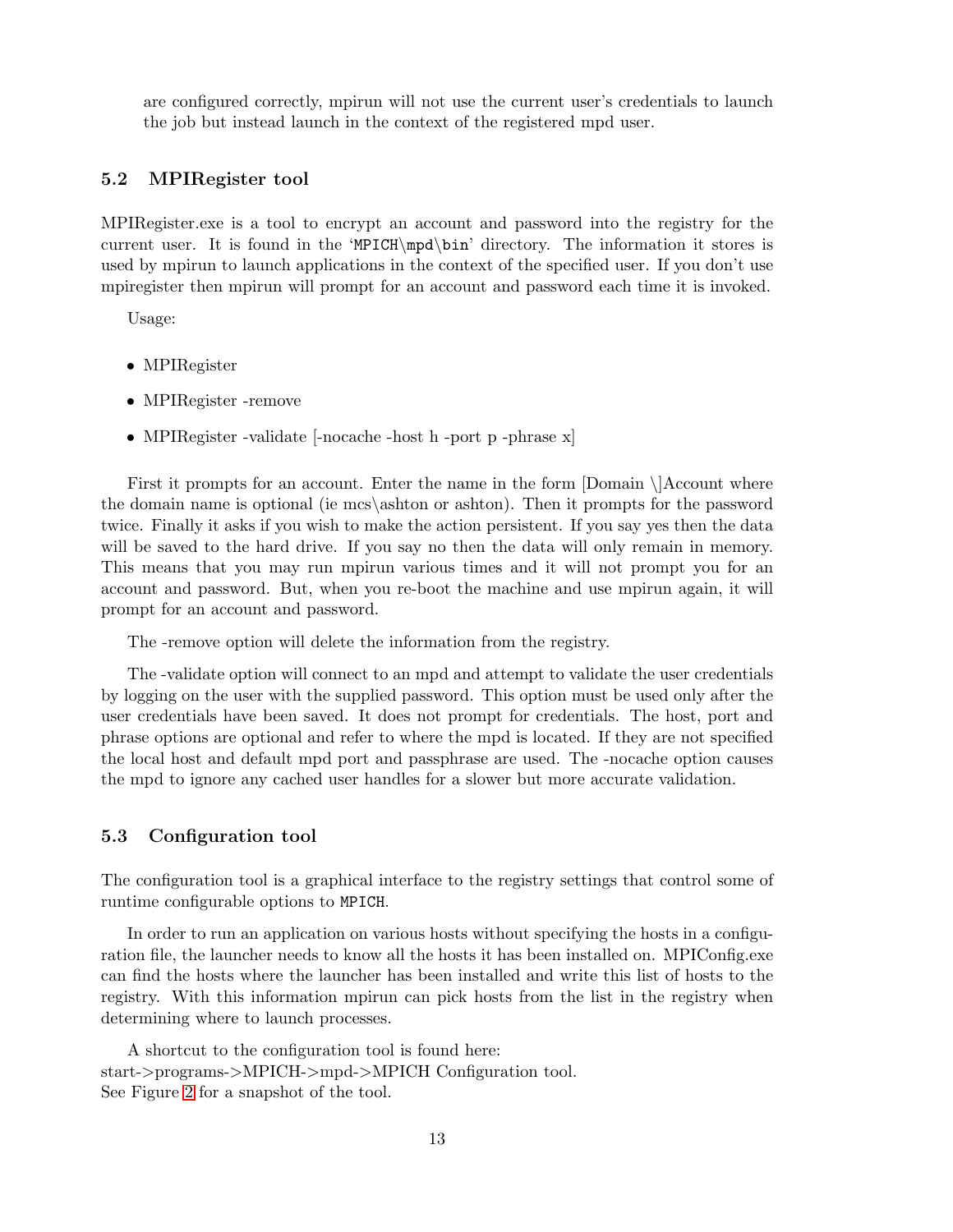<span id="page-17-0"></span>

| 1) Select the hosts to configure<br>toad<br>Add<br>Select | 2) Select the options to set and their values                                                 | Show configuration:                                               |
|-----------------------------------------------------------|-----------------------------------------------------------------------------------------------|-------------------------------------------------------------------|
| <b>EONGLAPTOP</b>                                         | ×                                                                                             | <b>V</b>                                                          |
| <b>GGFTEST</b><br>LORAX                                   | hosts T0AD SEED LORAX GGFTEST EONG<br>⊽                                                       |                                                                   |
| <b>SEED</b><br><b>TOAD</b>                                |                                                                                               | 10                                                                |
|                                                           | <b>ho</b><br>job host:                                                                        | Ing<br><b>URS</b>                                                 |
|                                                           | ob host mpd passphrase                                                                        |                                                                   |
|                                                           | no                                                                                            | yes<br>na.                                                        |
|                                                           | logon dats during pwd decryption wes-<br>n <sub>0</sub>                                       | no<br>yes                                                         |
|                                                           | attempt to mimic local network.<br>yes no<br>drive mapping of the current<br>directory        | ves:<br>na                                                        |
|                                                           | display system debug dialog<br>when processes crash<br>yes no<br>(applies to -localonly only) | yes no                                                            |
| Enter the password to connect to the                      | no                                                                                            | yes:<br>no                                                        |
| remote mpd's                                              | no                                                                                            | <b>Jies</b><br>no                                                 |
|                                                           | redirect mpd output to log  ves<br>no.<br>log file name:                                      | no<br><b>DES</b>                                                  |
| I installed using the<br>n.<br>default passphrase         | Set the selected options<br>Apply<br>Set the selected                                         | Modify the selected aptions.<br>Madify<br>on the above host only. |
|                                                           | <b>Apply Single</b><br>options on the<br>highlighted host only                                | <b>OK</b>                                                         |
|                                                           |                                                                                               | Cancel                                                            |

Figure 2: MPICH Configuration tool

# 5.3.1 Create the host list

Section 1 of the dialog has a list that needs to be filled with the hostnames where mpd has been installed. Use the buttons and/or type host names directly into the edit box to create the list.

Add button: Adds the host name from the edit box to the list

Select button: Bring up a dialog to select host names from the network.

# 5.3.2 Select the options to configure

Section 2 of the dialog contains the list of options that can be configured.

- If you check the hosts box, mpiconfig makes a group out of all the selected hosts and writes this list of host names to the registry on each host. When mpirun is executed with the -np option from any host in a group, hosts will be selected from the list in round robin fashion.
- The launch timeout specifies how long MPIRun will wait before it determines that it is unable to launch a process. The time is in seconds.
- Specify a job host if you want mpirun to send job information to an mpd running on the specified host. With this enabled, you can use the MPIJob tools to view where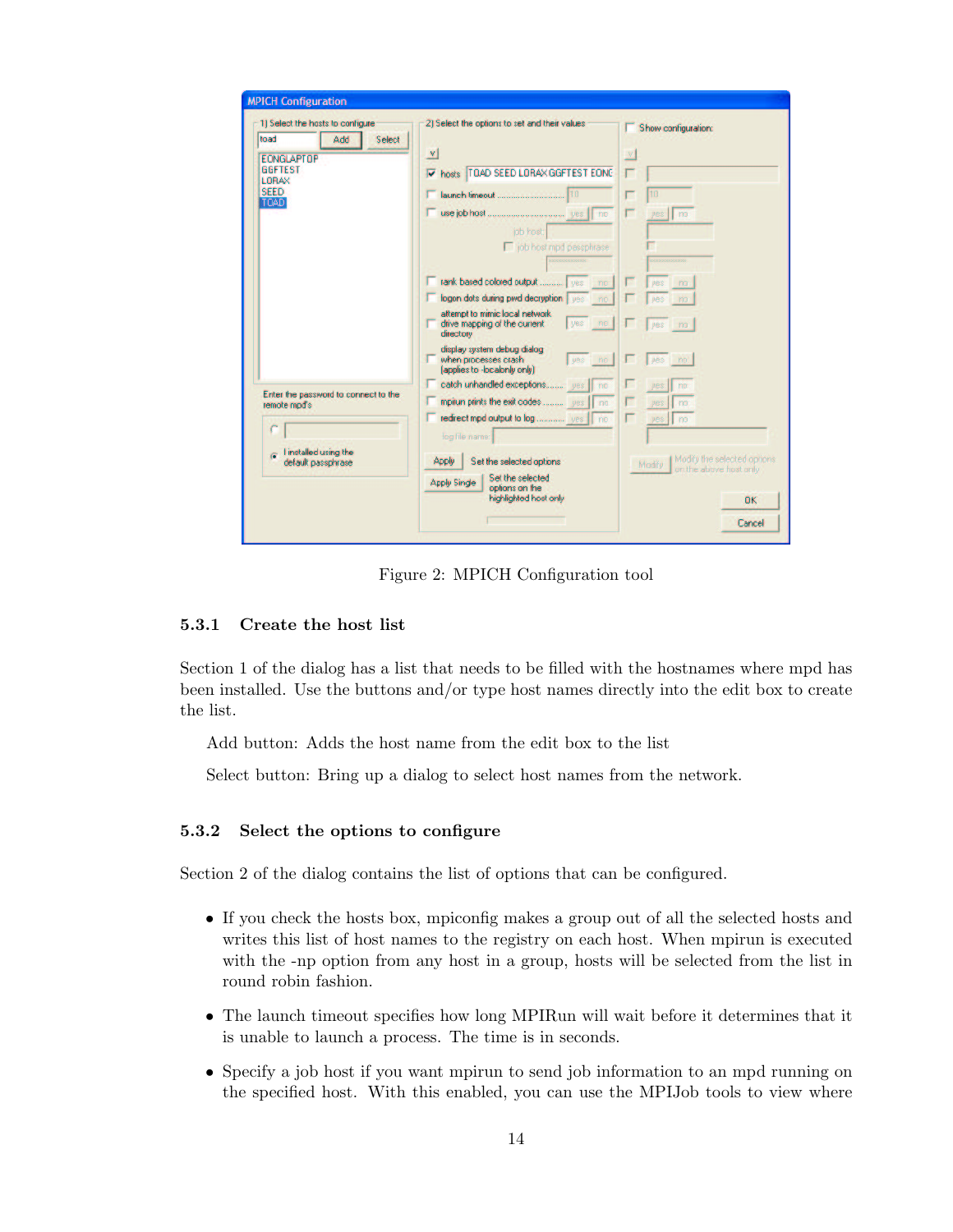<span id="page-18-0"></span>jobs are running, what state they are in, and you can kill errant jobs. Since the job database is stored in the mpd running on the specified host, the host you input here must have an mpd installed and running on it.

- The rank based colored output checkbox enables/disables colorized output. There are 32 colors that are given out to the ranks in round robin fashion.
- The logon dots check is for mpirun to display .... while decrypting passwords. It is essentially a progress indicator to tell the user that mpirun has not hung.
- The mimic local drive mapping is for when mpirun is executed from a network mapped drive. With this option enabled, mpirun tries to make the same mapping on the remote hosts where it launches processes. For example you might have the Z: drive mapped to  $\m{\mbox{myserver}}$  to  $\rm{myserver}$ . If you execute mpirun from the Z: directory, mpirun will attempt to map Z: to \\myserver\myhome on the remote machines before launching processes.
- The 'display system dialog ...' check only applies to jobs run on a single machine with the -localonly option to mpirun. Disable this option to prevent the system from showing dialog boxes when processes crash. This is useful if you have a script running jobs and you don't want it to hang waiting for an error dialog box to be closed.
- The 'catch unhandled exceptions' option causes mpd to watch each process as it is running and report if an unhandled exception has caused a process to exit. Normally, processes simply exit when an unhandled exception occurs.
- The 'mpirun prints the exitcodes' option causes mpirun to print the exit code of each process as it exits. Lines like:

[rank 2 exit code: 0]

will be inserted in the standard output of mpirun.

- The 'redirect mpd output to log' causes mpd to redirect all of its internal output messages to the log file specified. The log file must reside on the local hard drive. This file can get large quickly if you run a lot of jobs.
- The 'enable -localroot option by default' causes mpirun to use the localroot option if it is not specified on the command line. The localroot option causes the root process to be launched by mpirun instead of mpd if mpirun is on the same node as the root. This allows the root process to bring up visible windows. The disadvantage of the option is that the root process cannot use shared memory to reach the rest of the processes on the same node and it reverts to sockets.

## 5.3.3 Apply the settings

• Apply button:

All the hosts are contacted and the selected settings are set.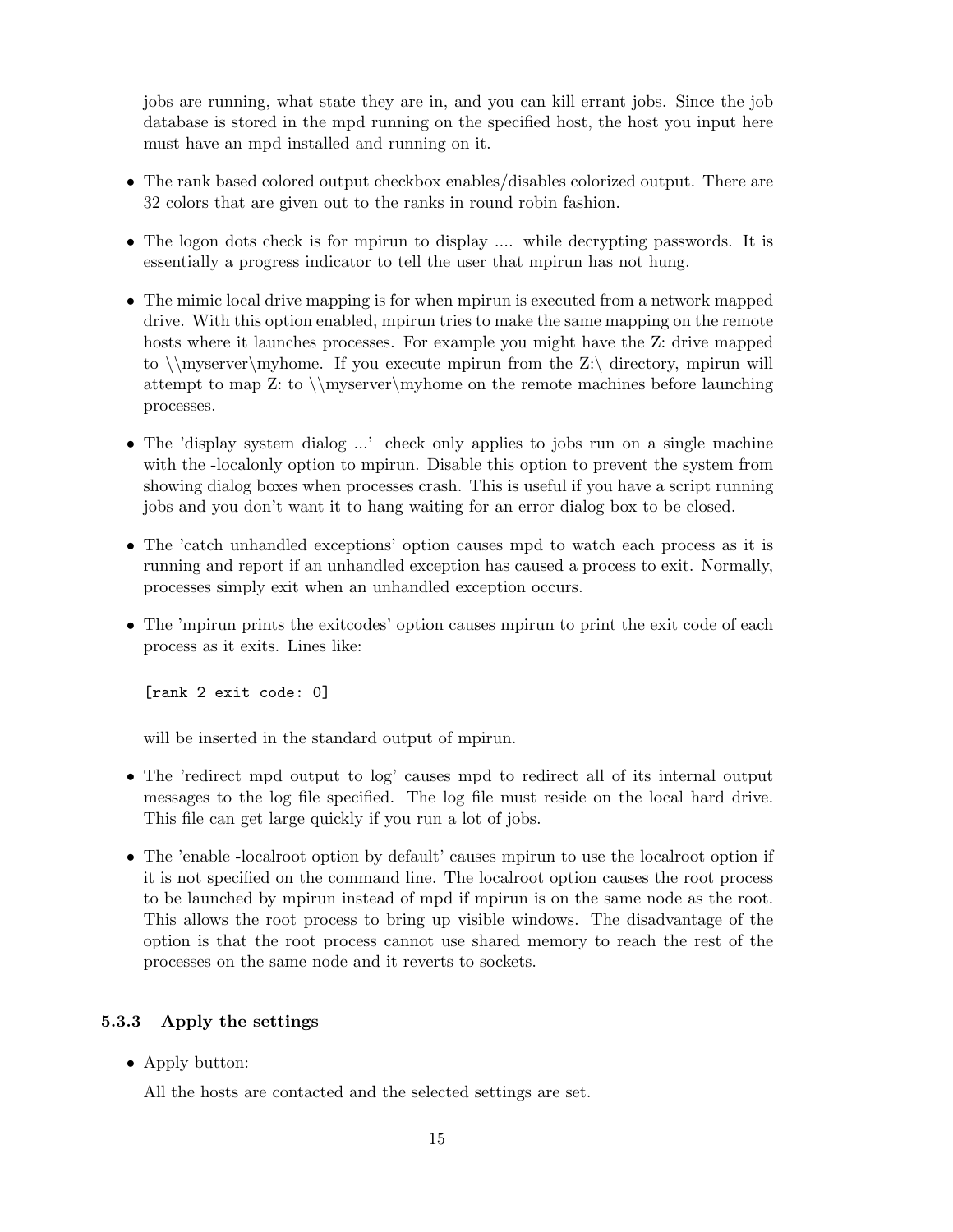<span id="page-19-0"></span>

| frog<br>Add                                                     | Select the hosts to update by adding them to the list<br><b>Select hasts from</b><br><b>Select</b><br><b>Update the hosts</b><br>the network.                   | Force update (no version check)<br>Update all |
|-----------------------------------------------------------------|-----------------------------------------------------------------------------------------------------------------------------------------------------------------|-----------------------------------------------|
| <b>TRIANGLE</b>                                                 | Update selected host only<br>Show host configuration                                                                                                            | <b>Update single</b>                          |
| <b>TRONA</b><br><b>UND</b>                                      | trog<br>nк<br>mod connection                                                                                                                                    | Cancel                                        |
| <b>MCTORIO</b><br><b>MOLA</b><br><b>VIVALDI</b><br><b>WILCO</b> | moich:<br>1.2.4 May 4 2002<br>Enter the credentials of a user with<br>default port<br>admin privileges on the remote hosts.<br>mod:<br>8675<br>1.2.4 May 4 2002 |                                               |
| <b>WILDCAT</b><br><b>WORMTONGUE</b><br><b>ZARTOV</b>            | default passphrase<br><b>Account</b>                                                                                                                            |                                               |
| ZINK<br><b>ZOIDBERG</b>                                         | Password                                                                                                                                                        |                                               |
| frog                                                            | Update mpich dlls                                                                                                                                               | mpich version                                 |
|                                                                 | Source of the new mpich dlls                                                                                                                                    |                                               |
|                                                                 | C File C:\\/\/INNT\System32\mpich.dll                                                                                                                           |                                               |
|                                                                 | (F) URL [ftp://ftp.mcs.anl.gov/pub/mpi/nt/binaries/mpich.dll                                                                                                    | ANL                                           |
|                                                                 | $\nabla$ Update mod<br>Source of the new mpd.exe                                                                                                                | mod version                                   |
|                                                                 | $\subset$ File<br>CAProgram Files MPICH NT (mpd\bin\mpd.exe)                                                                                                    |                                               |
|                                                                 | 4 URL ftp://ftp.mcs.anl.gov/pub/mpi/nt/binaries/mpd.exe                                                                                                         | ANL                                           |
|                                                                 |                                                                                                                                                                 |                                               |
|                                                                 |                                                                                                                                                                 |                                               |

Figure 3: MPICH Update tool

• Apply single:

The selected host from the host list is contacted and the selected settings are set. This option would be useful to set an option on a single node without affecting the settings on the rest of the nodes.

• Password

If you installed mpd manually and set the passphrase to something other than the default, enter it here.

• Show host configuration:

Check this box to show the configuration of the currently selected host.

• Modify:

You can change individual options on the currently selected host by checking the option you want to change and then hit the modify button.

# 5.4 Update tool

This tool allows an administrator to update mpds and the mpich dlls on a cluster of machines. See Figure 3 for a snapshot of the tool.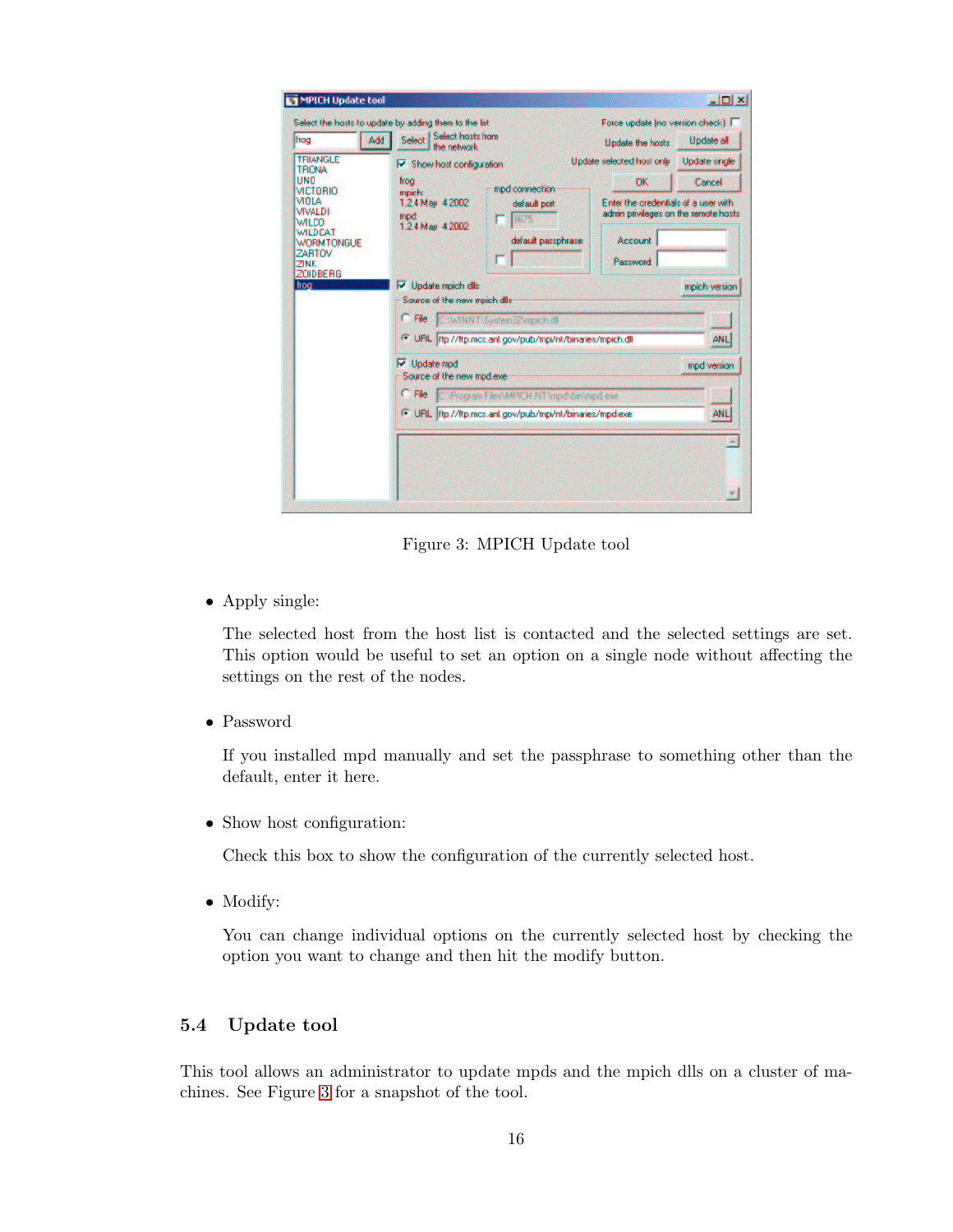# <span id="page-20-0"></span>5.4.1 Create the host list

First create the list of hosts to update by adding them to the host list using the Add and Select buttons.

- Add: Adds the host name from the edit box to the list
- Select: Bring up a dialog to select host names from the network.

# 5.4.2 Select the new binaries

Select the checkboxes you want to update. You can update the mpds, the mpich dlls, or both. Then select the source of the new versions.

• File

Select this option if the new file you want use as the source for updating is located on your file system

• URL

Select this option if the new file you want use as the source for updating is located on a web site or an ftp site. The ANL button will set the field to Argonne's ftp site where the most current version will be posted.

# 5.4.3 Apply the updates

Enter the connection information and then choose one of the update options to apply the updates.

1. Enter the connection information

MPD Port

If mpd was installed with a port other than the default, enter it here.

MPD Password

If you installed mpd manually and set the passphrase to something other than the default, enter it here.

Account and Password:

Enter the credentials here of a user who can stop and start the mpd service on each machine (ie an adminstrator)

2. Update the hosts

Update:

Update the files on all the hosts in the list.

Update single:

Update the files on the selected host only.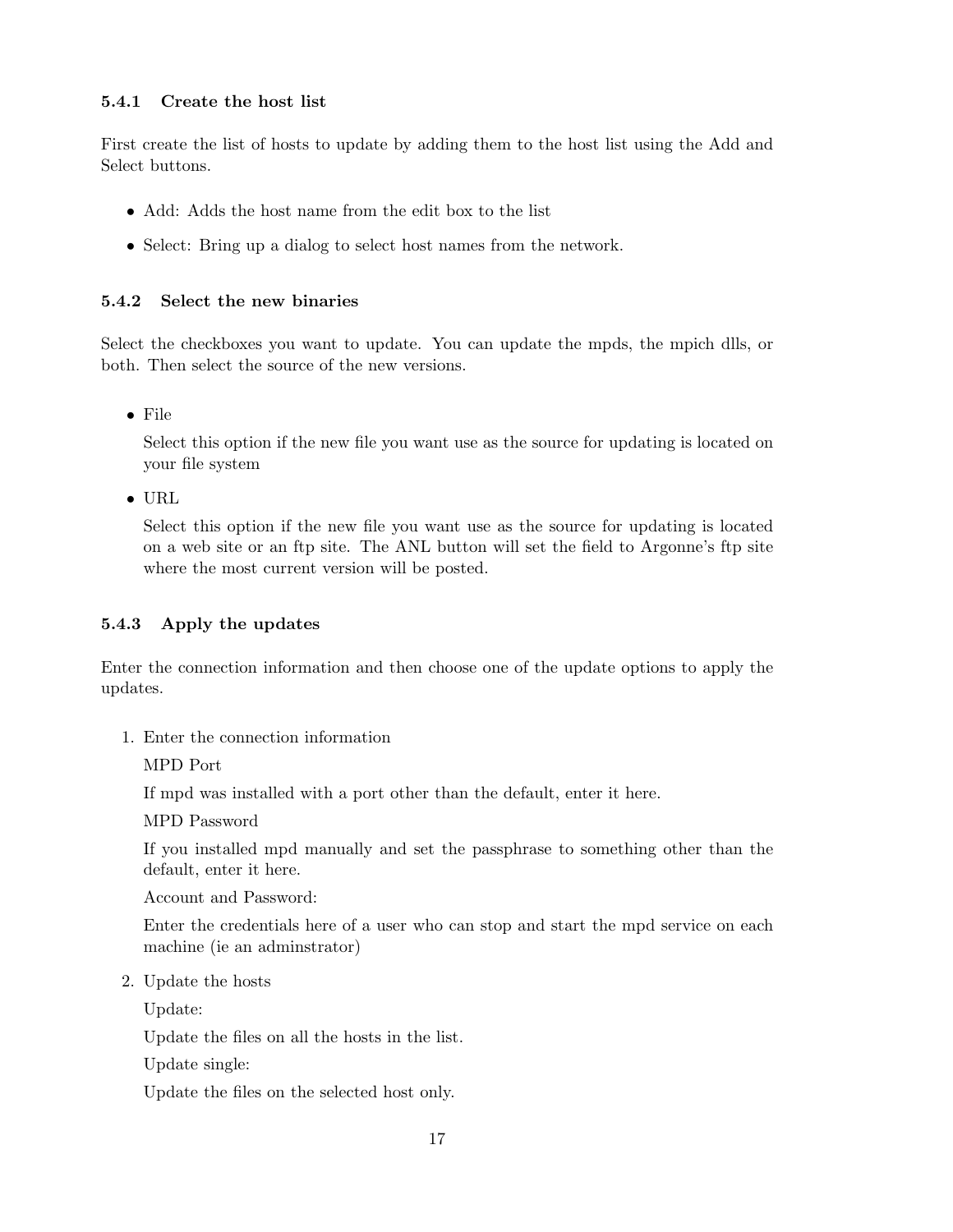<span id="page-21-0"></span>Force update:

Check this box to suppress version checking when updating the files. With this box unchecked, only files with versions older than the new one will be updated.

Show host configuration:

Check this box to show the version of the currently selected host.

## 5.5 Runtime environment variable options

There are some lesser used options available to MPICH which can be used to fine tune the performance to a specific machine. The following environment variables may be used to set runtime options:

#### MPICH\_NETMASK

Set this variable to the subnet ip address and mask you want to use to select the appropriate network adaptor on multi-nic hosts. The form is: IP/Mask, eg 192.0.0.0/8. The subnet ip address is the partial ip address specifying which bits represent the subnet part of an ip address. The mask part represents which bits are signifigant to determine the subnet. For example,  $20 = 255.255.240.0$ 

#### MPICH USE POLLING

Set this variable to 1 to enable polling. The default is to use event objects to wait on. Polling has lower latency but burns the CPU and can decrease performance in certain situations.

#### MPICH SINGLETHREAD

Set this variable to 1 to cause the shared memory and via devices to be single threaded. Single threaded devices have much lower latency but they obey different progress rules than the multithreaded versions. They only make progress on messge passing when MPI calls are made. The multi-threaded devices make progress on messages asynchronously when the message arives.

#### MPICH SHMQSIZE

This value is the size, in bytes, of the shared memory queue for each process. The default value is 1MB.

#### MPICH MAXSHMMSG

This value is the largest message, measured in bytes, that can be put in the shared memory queue. This value must be less than or equal to MPICH SHMQSIZE. Messages larger than this value are copied directly from the address space of the sender to the receiver. The default value is 15k.

#### MPICH LONGVLONGTHRESH

#### MPICH TCPLONGVLONGTHRESH

#### MPICH SHMLONGVLONGTHRESH

This value is the message size, in bytes, when the message sending protocol changes from eager to rendezvous. The default value is for shm is 20k and tcp is 100k. Use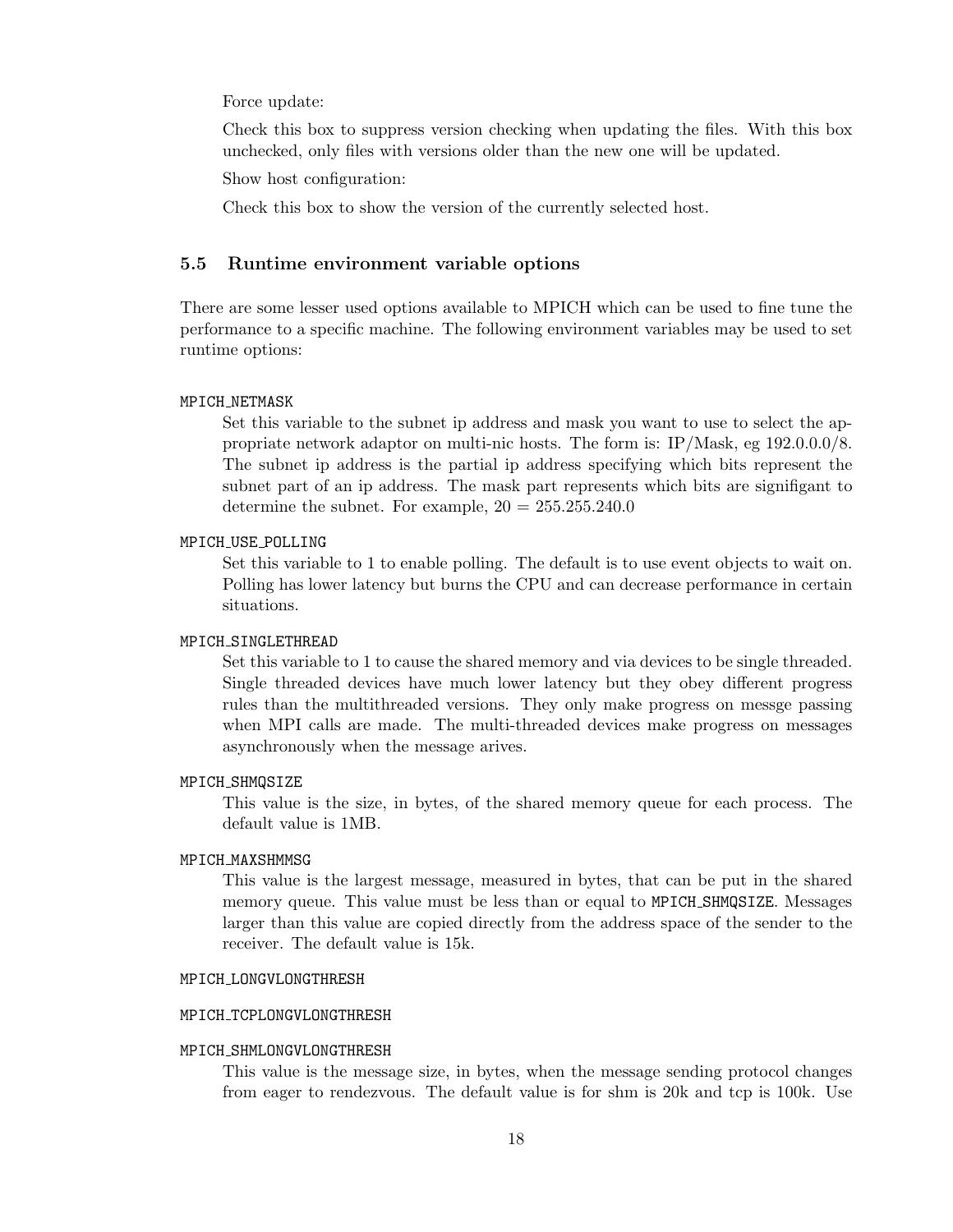<span id="page-22-0"></span>the first variable to set both thresholds or use the protocol specific version to set an individual threshold.

#### MPICH NUMCOMMPORTS

This value is the number of completion port threads that will be launched by each process to handle all socket communication. The default is 2.

#### MPICH\_VI\_USE\_POLLING

Set this variable to 1 to enable polling in the VIA device. The default is to use the wait interface. Polling has lower latency but burns the CPU and can decrease performance in certain situations.

### MPICH VERBOSE

Set this variable to 1 to cause MPICH to spit out loads of internal state as the application runs. This would be useful to report suspected bugs in MPICH.

Examples:

High performance ping pong shared memory test:

```
mpirun -localonly 2
  -env "MPICH_USE_POLLING=1|MPICH_SINGLETHREAD=1"
  netpipe.exe
```
High performance ping pong via test

```
mpirun -np 2
 -env "MPICH_USE_POLLING=1|MPICH_SINGLETHREAD=1|MPICH_VI_CLIQUES=*"
 netpipe.exe
```
# 5.6 Job manager tool

The job manager tool allows a user to see the jobs that have been or are currently running (if job logging has been enabled using the configure tool). This is an in memory database that is lost if the machine is rebooted or the mpd that hosts the data is restarted. There is a gui and command line version of the tool.

#### Connect:

Connect to the job host.

#### Refresh:

Read the jobs on the job host.

### Remove:

Delete the currently selected job. This does not kill the processes, it only removes the data from the mpd job database.

## Kill:

Connect to the hosts where the processes are running and kill all the processes.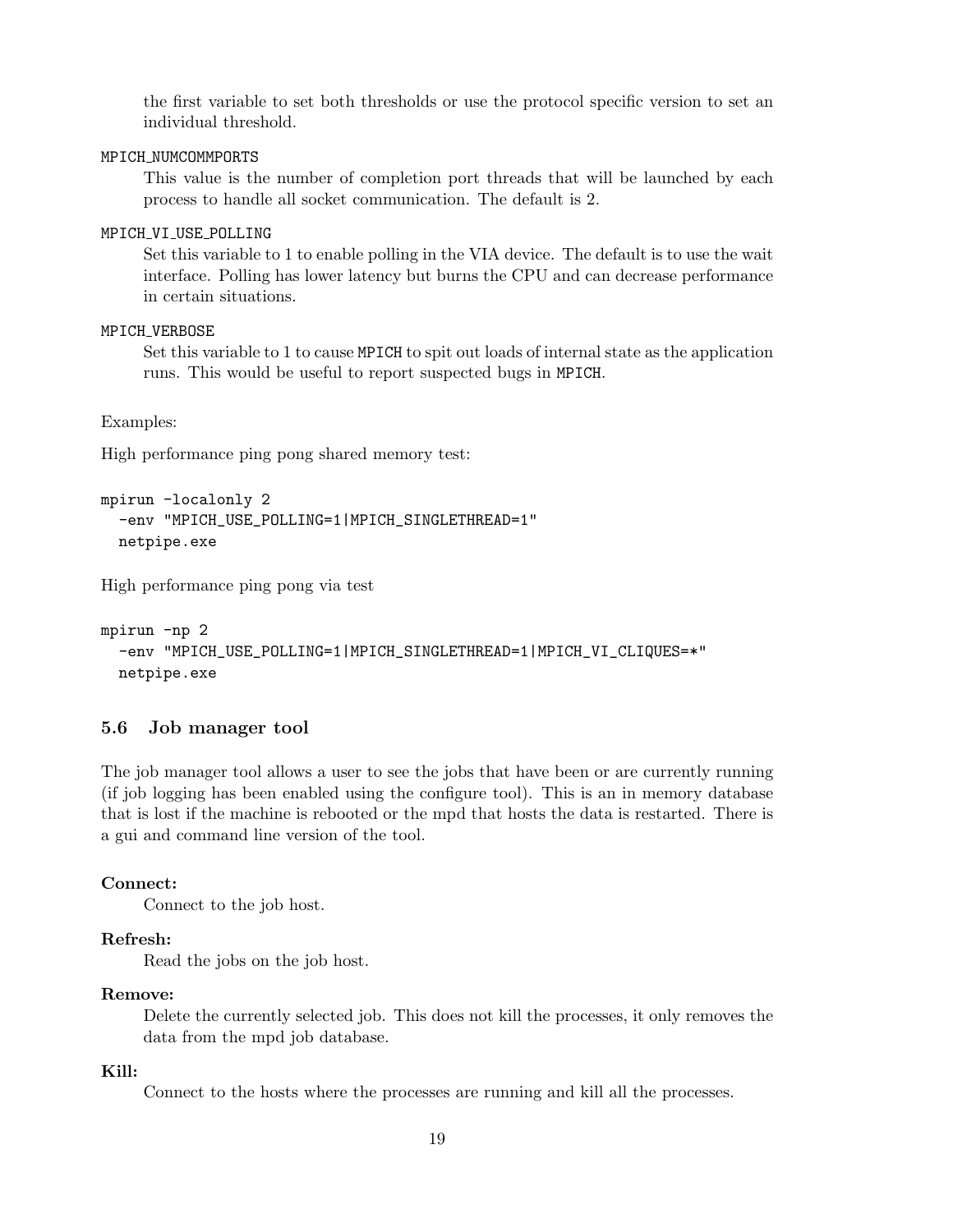<span id="page-23-0"></span>

| <b>MPICH Job manager</b><br>Connect                 | connect to a job host                                                                                                |      | <b>DK</b> |
|-----------------------------------------------------|----------------------------------------------------------------------------------------------------------------------|------|-----------|
| Johs:<br>Refresh                                    | Remove                                                                                                               | Kill | Cancel    |
|                                                     |                                                                                                                      |      |           |
|                                                     | 2002.05.05<03h.28m.33s> : mpich\ashton@FROG.2 : FINISHED<br>2002.05.05<03h.28m.08s> : mpich\ashton@FR0G.1 : FINISHED |      |           |
|                                                     |                                                                                                                      |      |           |
| Job: Full details                                   |                                                                                                                      |      |           |
| user = mpich\ashton<br>$n0 = 2$<br>state = FINISHED |                                                                                                                      |      |           |
| "c:\temp\netpipe" -reps 2<br>frog(0) hopper(1)      |                                                                                                                      |      |           |
|                                                     |                                                                                                                      |      |           |
|                                                     |                                                                                                                      |      |           |
|                                                     |                                                                                                                      |      |           |
|                                                     |                                                                                                                      |      |           |

Figure 4: Snapshot of the MPIJob tool

## Jobs window

This window shows the list of jobs. Jobs are listed in the format "timestamp : user@jobid : state" The timestamp is in the format, "year.month.day<hourh.minutem.seconds>"

# Job window

This window shows the details of the selected job.

# Full details

With this box checked, the complete information of all the processes launched in a job is displayed.

The command line version of mpijob is used this way:

```
mpijob -jobs [jobhost]
mpijob jobid [-full] [jobhost]
mpijob -killjob jobid [jobhost]
mpijob -clear [all, before timestamp, or jobid] [jobhost]
mpdjob -tofile filename [all, before timestamp, or jobid] [jobhost]
```

```
timestamp = yyyy.mm.dd<hh.mm.ss>
```
# 5.7 MPD process launcher

MPD is a process manager for clusters of computers running WindowsNT/2000/XP. It can run in three different modes:

• A service that launches processes in the context of multiple connecting users. This is the default installation.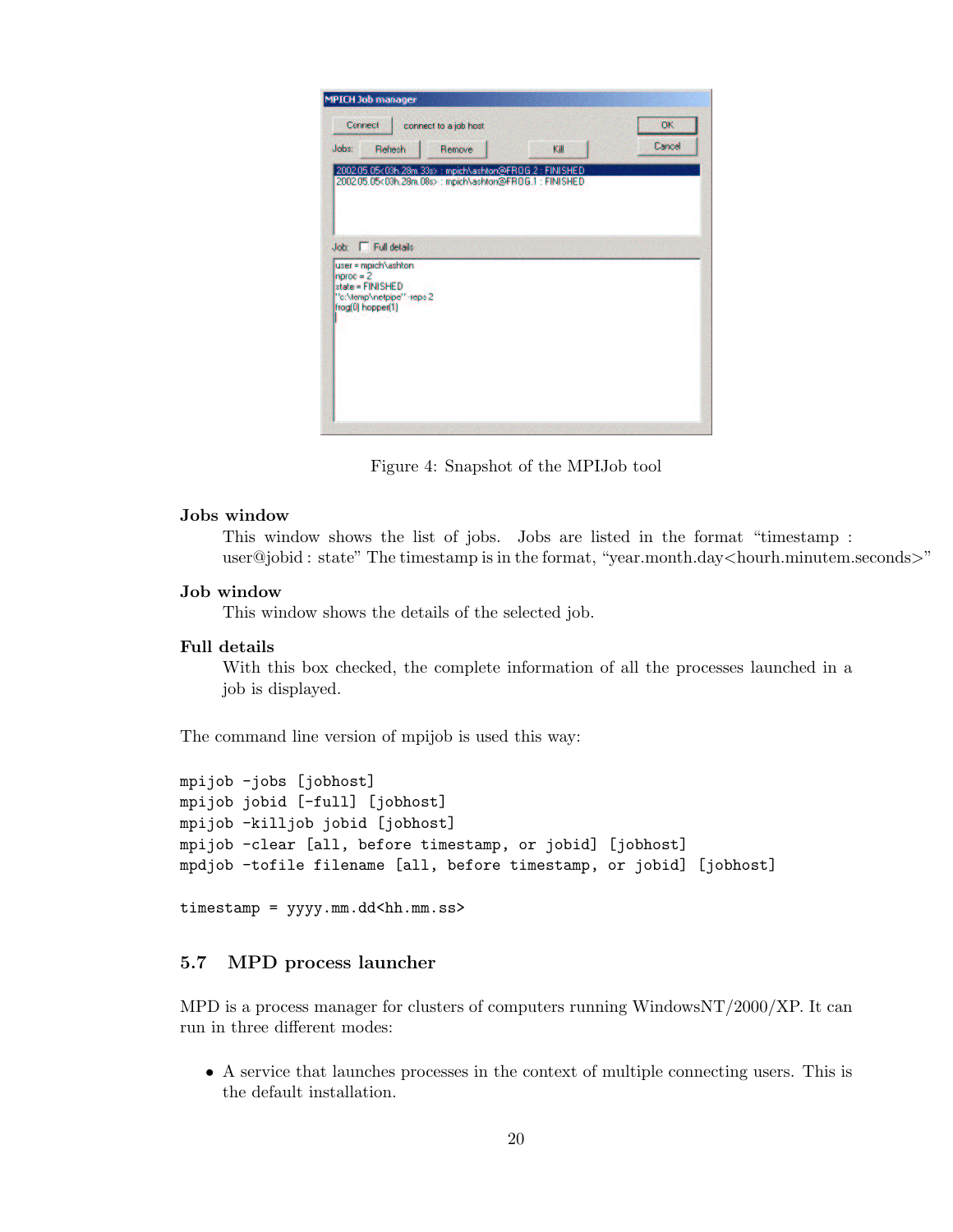- <span id="page-24-0"></span>• A service that launches processes in the context of a single user.
- A command line program started manually on all the nodes. This can be useful for evaluation purposes or for users who do not have the ability to install services on their machines. This option acts like single user mode.

# 5.7.1 Quick reference

NOTE: The binary distribution of mpich.nt, 'mpich.nt.1.2.5.exe', installs mpd for you using the setup program. You can use Add/Remove programs to remove it. If you want to install mpd by hand, use the following information:

## Default Installation - multi-user

- 1. Copy 'mpd.exe' to all the nodes.
- 2. Logon to each node with an account that has Administrator privileges.
- 3. Execute mpd -install from a command prompt on each node.
- 4. From a single node, run 'mpiconfig.exe'
	- (a) Click Select to find the hosts where you installed mpd.
	- (b) Click Add to add these hosts to the list. If you can't see all the hosts where you installed mpd, add them manually with the edit box above the list.
	- (c) Click Set to set the global options on each machine.
- 5. Compile a sample application like cpi from the examples\nt directory.
- 6. Copy 'cpi.exe' to all the nodes or place it in a shared directory.
- 7. Run 'mpirun -np 4 cpi'

## Single user Installation - all jobs run in the security context of a specified user.

- 1. Copy 'mpd.exe' to all the nodes.
- 2. Logon to each node with an account that has Administrator privileges.
- 3. Execute mpd -install -account  $domain \username$  -getphrase on each node. Input the password of the user and a passphrase for the mpds.
- 4. If this user has administrator privileges, run 'mpiconfig.exe'
	- (a) Click Select to find the hosts where you ran mpd -install
	- (b) Click Add to add these hosts to the list. If you can't see all the hosts where you installed mpd, add them manually with the edit box above the list.
	- (c) Click Set to set the hosts on each machine.
- 5. Compile a sample application like cpi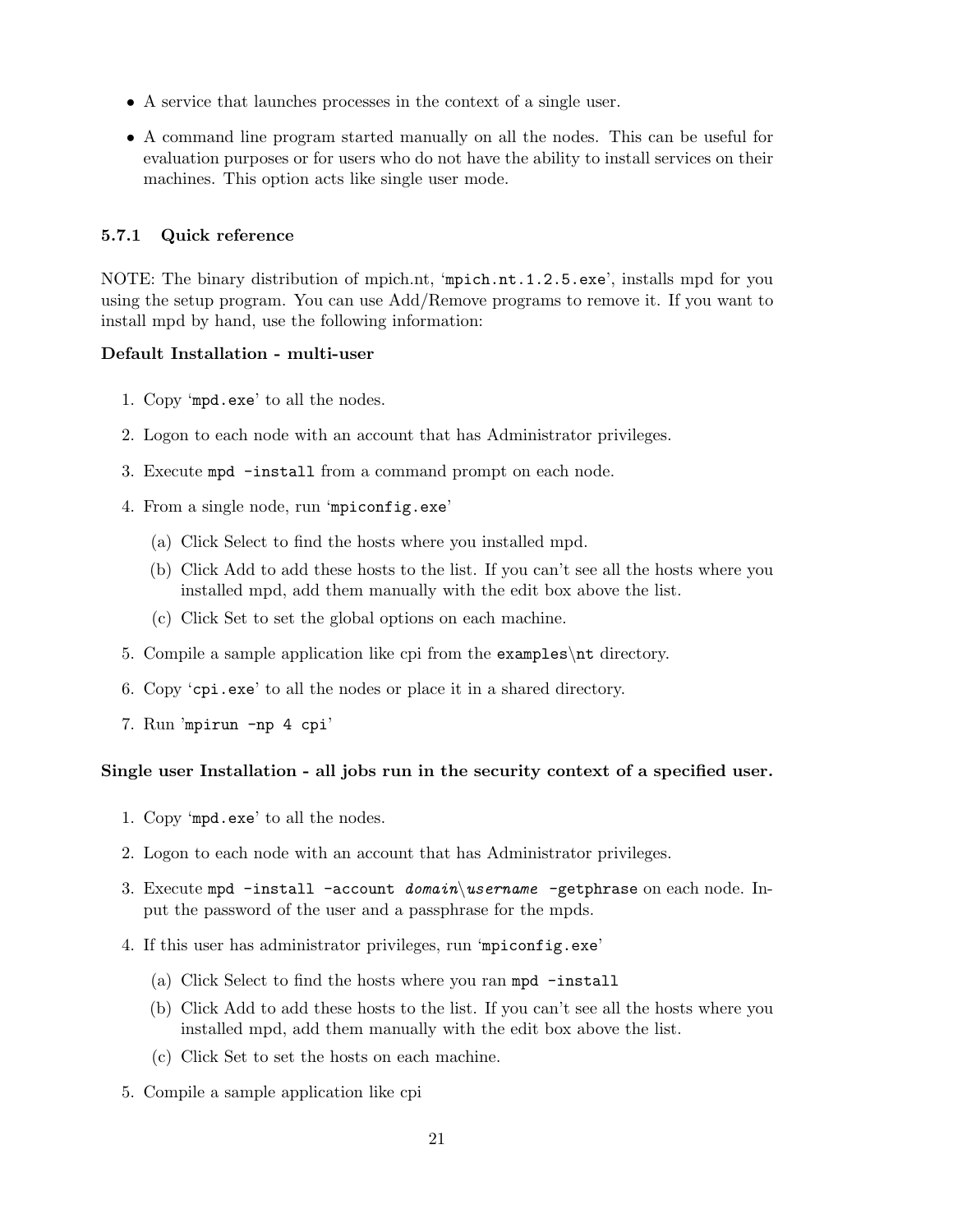- <span id="page-25-0"></span>6. Copy 'cpi.exe' to all the nodes or place it in a shared directory.
- 7. Run 'mpirun -np 4 cpi'

#### No rights installation - evaluation, interactive usage

- 1. Copy 'mpd.exe' to all the nodes.
- 2. Execute mpd -d on each node.
- 3. Compile a sample application like cpi
- 4. Copy 'cpi.exe' to all the nodes or place it in a shared directory.
- 5. Create a machine file and fill it with the host names where mpd is running.
- 6. Run 'mpirun -np 4 -machinefile file cpi'

## Uninstall

- 1. Execute mpd -remove from each node or type "stop" into the window where mpd -d is running.
- 2. Delete all the files.

## 5.7.2 Command line options

### Installation

- mpd -install -regserver -interact -phrase x -getphrase -account x -password x -port x mpduser
	- The options -install and -regserver are synonyms to install the service.
	- The option -interact allows the service to start applications with access to the desktop window. Don't use this option unless you have to show windows while your application is running.
	- The option -phrase x allows you to set the passphrase for mpd authentication. When a remote machine connects to the mpd, this phrase is used to encrypt a challenge response string to authenticate the remote user. The option -getphrase causes the mpd to prompt for the passphrase to be entered. This is useful if you don't want to pass the phrase on the command line. If -phrase x or -getphrase are not specified, the default passphrase is used.
	- The -port option allows you to specify a port for the mpd to listen on. This must be the same on all the nodes. If you do not specify this option, the default is used, 8675.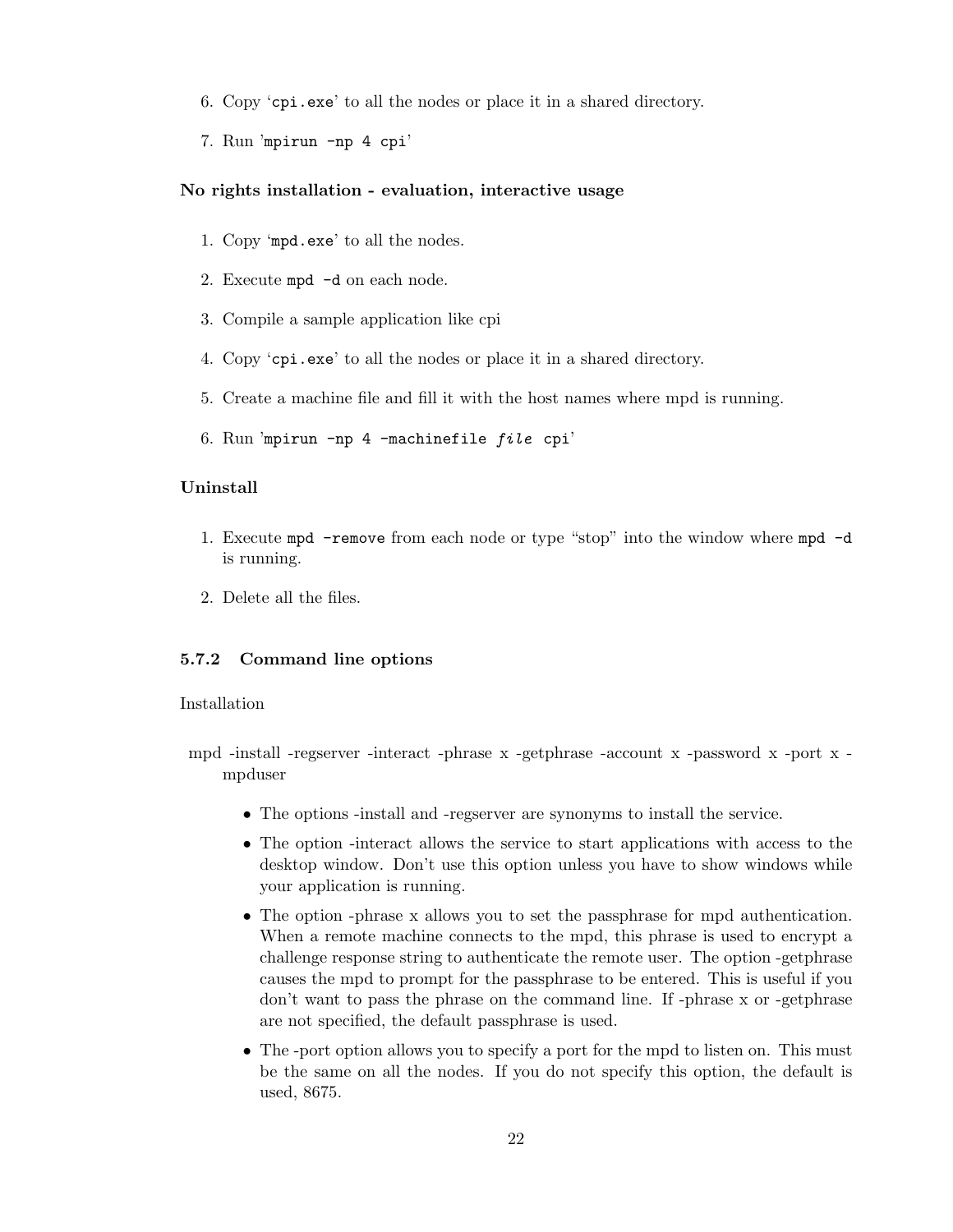- The options -account x and -password x allow the user to install the service in single user mode. In single user mode, all processes launched are placed in the security context of the specified user no matter who connects to the mpd. The advantage of this mode is that no passwords are needed again after install time. The disadvantage is that any user who knows the mpd passphrase can launch processes in the context of the installed user. If -account x is specified but password is not, the user will be prompted to enter a password. Accounts should be specified in the form "Domain\User".
- The option -mpduser in conjunction with -install installs the mpd with the ability to accept anonymous launch requests that are launched in the context of a registered mpd user. The option enables the following mpd console commands: setmpduser, clrmpduser, enablempduser and disablempduser.

mpd -remove -unregister -uninstall

The options -remove, -unregister and -uninstall are all synonyms to un-install the service.

mpd -d -port x -phrase x -getphrase

The -d option allows a user to run an mpd from the command line. This is for debugging the mpd or for users who need to execute the mpd manually. The options -port x and -phrase x or -getphrase allow the user to specify what port to listen on and what passphrase to use. The option -getphrase will cause the mpd to prompt for a passphrase. If these options are not specified, mpd will use the default port and passphrase. While the mpd is running it will spit out information as messages pass through and commands are issued. You can enter "stop" to stop the mpd or "quit" to forcibly exit the process.

mpd -update -mpd x -host x -hostfile x -account x -password x -singleuser -port x -phrase x -getphrase

Before you upgrade a set of running mpds, make sure there are not any jobs running. The upgrade process will terminate any running processes managed by the mpds.

The -update option is used to upgrade running mpds after a new version has been downloaded. Specify the location of the new mpd.exe with the -mpd x option where x is the full path to the newly downloaded mpd.exe including the executable name (mpd.exe). If you do not specify this option, the mpd will use itself as the upgrade module. So if you do not specify -mpd, make sure you execute the new mpd and not the old mpd.

Specify the host to upgrade with the -host x option or a list of hosts to upgrade in a file with the -hostfile x option.

You need to specify a user with enough privileges to be able to stop and start services on the specified hosts with the -account x and -password x options. If you do not provide a password on the command line, you will be prompted to enter one.

The options -port x and -phrase x or -getphrase allow you to specify what port to connect to and what passphrase to use. If you specify the option -getphrase, you will be prompted to enter a passphrase. If these options are not specified, the default port and passphrase will be used.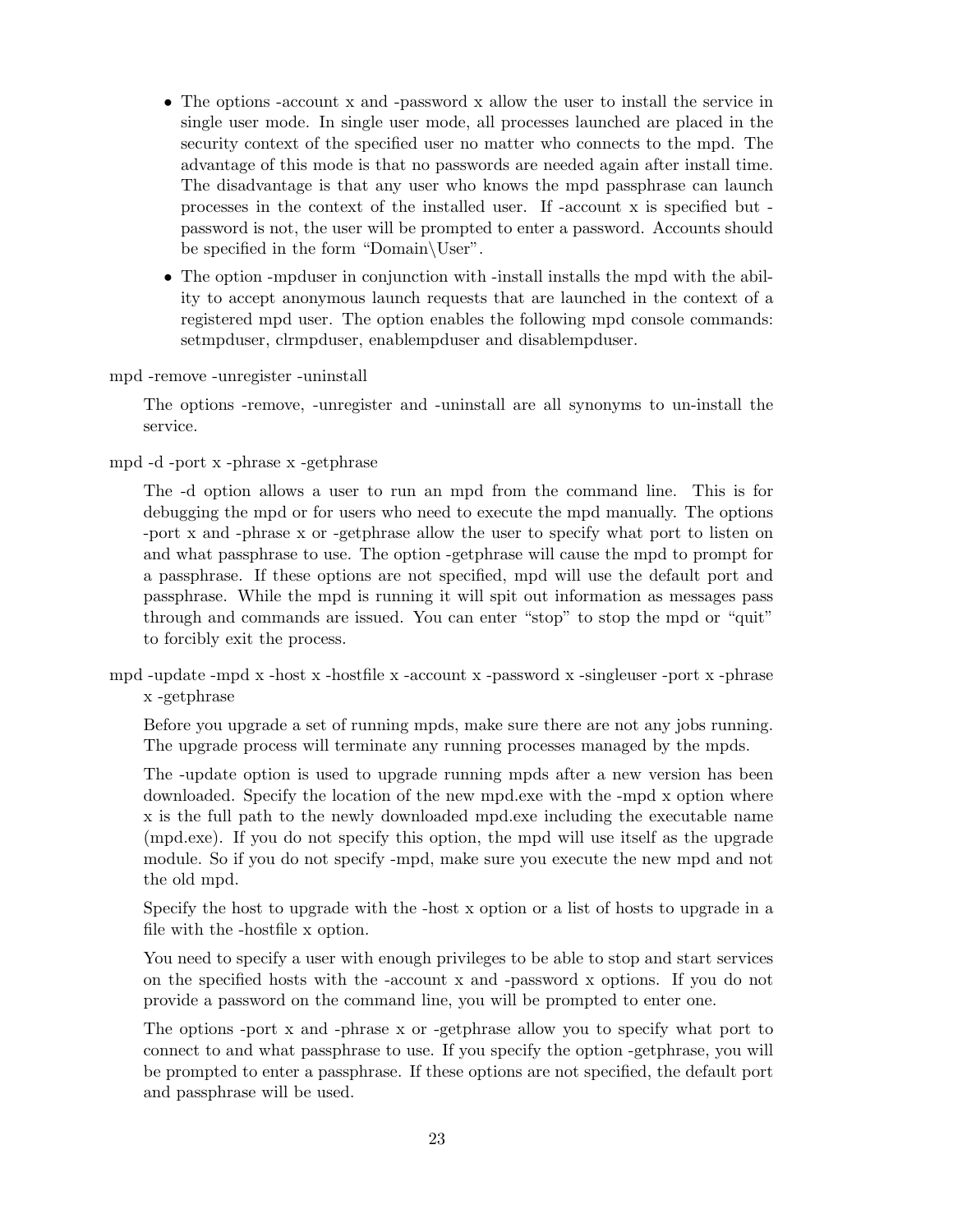If you do not specify any options, you will be prompted to enter a host, account, and password.

Note: You cannot upgrade mpds running from a command prompt: mpd -d. If you installed the mpds in single user mode, the user must have administrator privileges in order to upgrade this way. Use the -singleuser option instead of an account and password in this case because single user mode does not require a user logon.

You can always upgrade manually by doing the following on each node:

- 1. Execute mpd -stop to stop the running mpd.
- 2. Delete the old mpd.exe and place the new version in its place the exact same place. The name and path of mpd.exe cannot change.
- 3. Execute mpd -start to start the new mpd.

If you want to move mpd.exe to a new location you will have to uninstall (mpd -r emove) and then re-install (mpd -install ...).

#### Session

#### mpd -console -port x -phrase x -getphrase

### mpd -console host -port x -phrase x -getphrase

The -console option creates a console session with an mpd on the local host or the host specified. If the mpd is listening on a port other than the default, the option -port x can be used to specify what port to connect to. If -phrase x or -getphrase are not specified the mpd searches for the passphrase specified at install time and then reverts to the default passphrase if mpd is not installed on the local host.

#### Management

#### mpd -start

The option -start starts an installed mpd on the local host. Note: the mpd is started automatically at installation time.

#### mpd -stop

The option -stop stops an installed mpd on the local host. Note: when the mpd stops, it will kill all running processes that it has launched.

#### mpd -restart

The option -restart stops and restarts the mpd on the local host.

#### mpd -restart host

The option -restart host connects to 'host' and restarts the mpd on that host.

#### mpd -clean

The option -clean removes all the settings from the registry. The next time the mpd is started it will revert to the default values.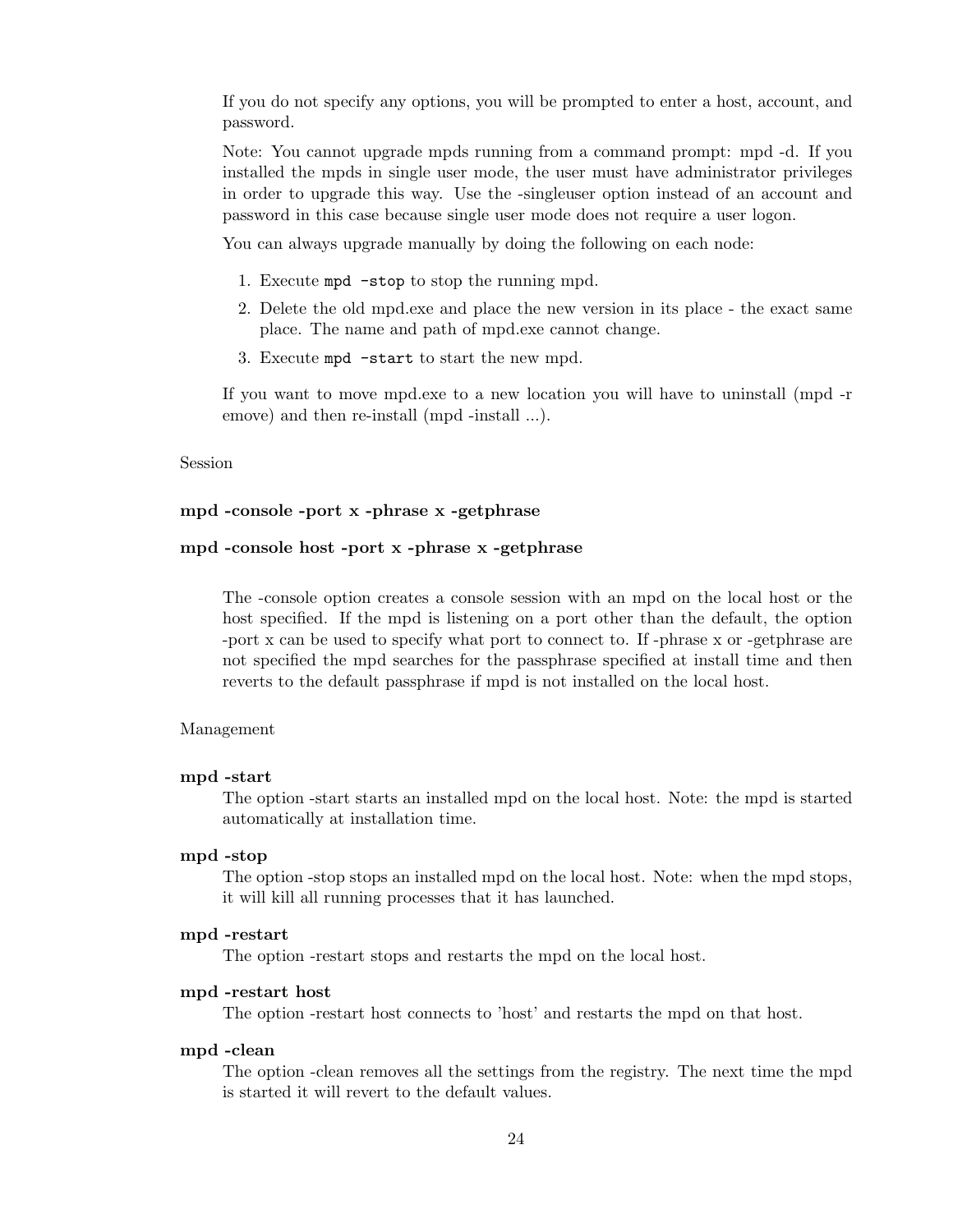<span id="page-28-0"></span>Information

#### mpd -v -version

The options -v and -version will both print out version information.

#### mpd -h -? -help

The options -h -? or -help will print out a list of the most common command line options.

## 5.7.3 Console commands

This section describes all the commands that can be issued to a mpd in a console session. Console sessions are established by executing 'mpd -console' or 'mpd -console host' as described in the previous section.

### DATABASE OPERATIONS

An mpd can maintain a set of in-memory databases. The databases store key/value pairs of strings. The data is not persistent, so when an mpd is taken down, all the databases are destroyed. Mpd is not a database application. This capability is provided so parallel applications can pass small amounts of initialization data between processes. It is not intended to hold user data.

# dbcreate

This command creates a database and returns the name.

Return values:

The name of the database or DBS FAIL if an error occurred.

#### dbcreate name or name=x

This command creates a database with the specified name. DBS SUCCESS is returned if the database is created or if it already exists.

Return values:

DBS SUCCESS or DBS FAIL

#### dbdestroy name or name=x

This command removes an entire database.

Return values:

DBS\_SUCCESS or DBS\_FAIL

# dbput name: key: value or name  $=x$  key  $=x$  value  $=x$

This command inputs a key/value pair into the specified database. The key values need to be unique. It is not allowed to call dbput with the same key more than once into the same database.

Return values:

DBS SUCCESS or DBS FAIL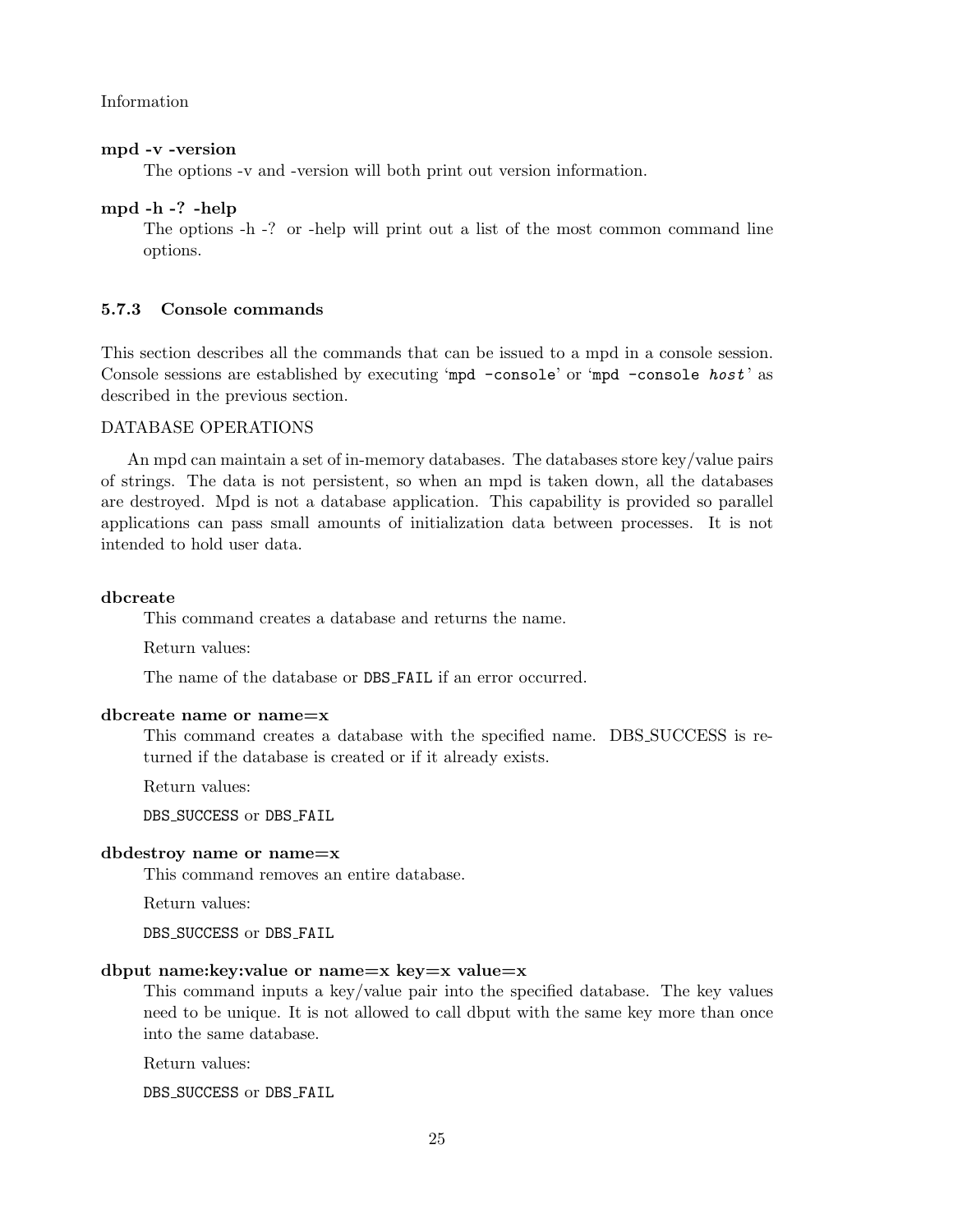#### dbget name:key or name=x key=x

This command retrieves the value of the key in the specified database.

Return values:

The value of the key in the specified database or DBS FAIL

#### dbdelete name: key or name $=x$  key  $=x$

This command deletes a key from the specified databse.

Return values:

DBS\_SUCCESS or DBS\_FAIL

#### dbfirst name or name=x

This command starts the iterator on the specified database. It returns the first key/value pair in the database or DBS END if the database is empty.

Return values:

key=value, or DBS END or DBS FAIL

#### dbnext name or name=x

This command returns the next key/value pair in the specified database. Repeat this command until it returns DBS END to iterate through the entire database. You must call dbfirst before this command to start the iteration.

Return values:

key=value, DBS END, or DBS FAIL

#### dbfirstdb

This command starts the iterator on the entire database namespace. It returns the name of the first database in the space or DBS END if there are no existing databases.

Return values:

name=name or DBS END

## dbnextdb

This command returns the name of the next database in the namespace. Repeat this command until it returns DBS END to iterate through the names of all available databases. You must call dbfirstdb before this command to start the iteration.

Return values:

name=name or DBS END

# PROCESS OPERATIONS

launch h=host c=cmd e=env m=map d=dir a=account p=password 0=stdin 1=stdout 2=stderr or 12=stdouterr or 012=inouterr k=rank

With the default installation, the mpds run as services on each of the nodes. When a launch command reaches the requested node, the mpd uses the account and password parameters to launch the requested process in the security context of that user. If the mpd has been started in single user mode, then the mpd runs in the security context of a single user. The mpd runs in single user mode if it was installed with a specific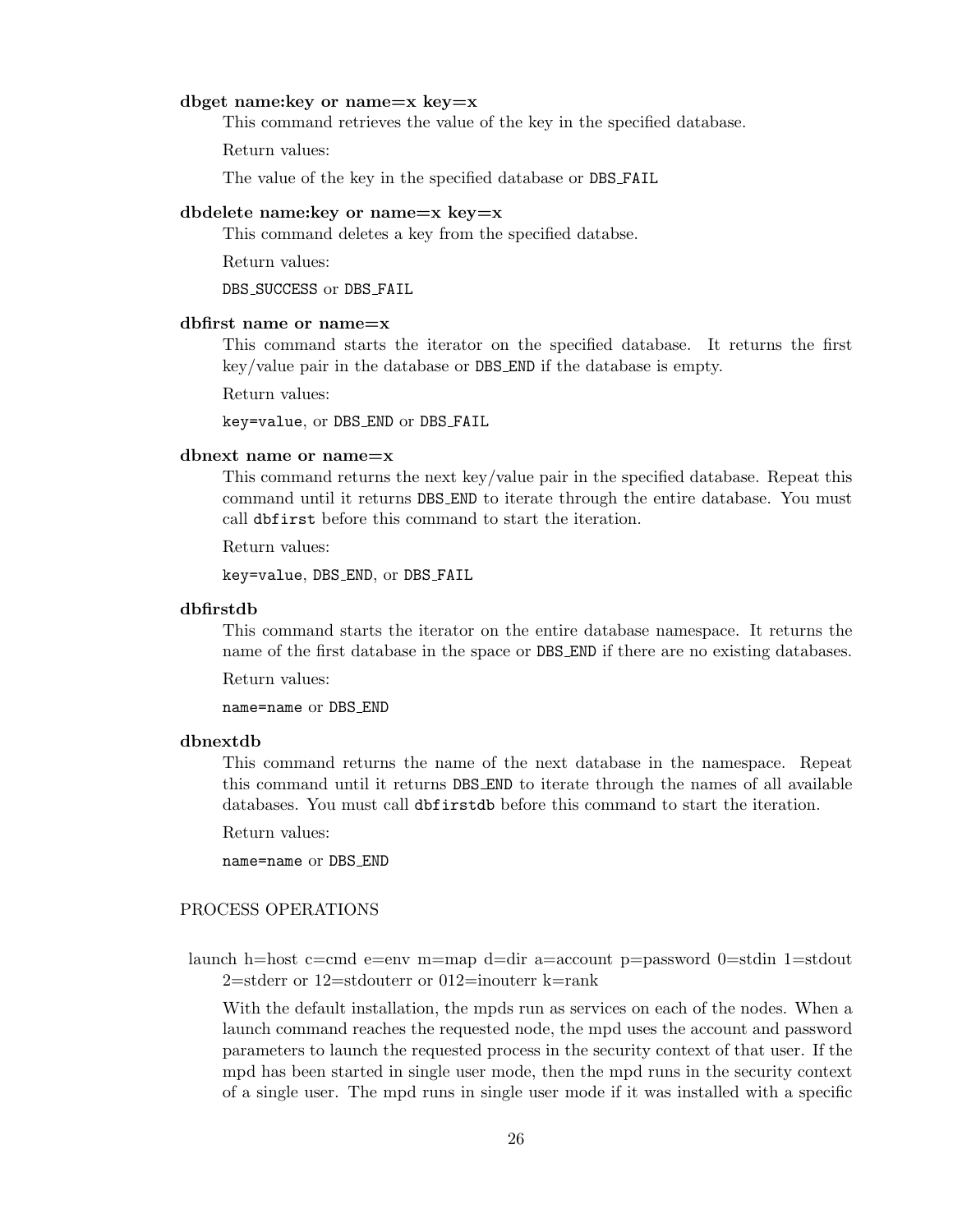username and password or if it is run from a command prompt,  $mpd -d$ .... When in single user mode all processes are launched in the security context of the same user. There is no need to pass the account and password. If they are provided they are ignored.

 $\bullet$  h=host

the hostname to launch the process on. If this option is not specified the process is launched on the local host.

 $\bullet$  c=cmd

the path to the executable plus any arguments. For example:  $c=c:\m\n<sub>1</sub>$  arg2 or  $c=\langle\sigma\$ somehost\someshare\some\path\someapp.exe arg1 arg2.

 $\bullet$  e=env

a string of environment variables to set. Single quote this list and separate values by the vertical bar character. Example: e='var1=val1—var2=val2—var3=val3'

• m=map

network drive mapping option in the form: 'drive:\\host\share'. Multiple mappings can be specified separated by semicolons.

eg.  $m=y:\\mphost\myfiles;z:\\myhost\myhome)$ 

 $\bullet$  d=dir

the working directory to launch the process in

• a=account p=password

the account and password used to set the security context for the launched process. If the mpd is in single user mode, these parameters are not necessary and they are ignored.

• 0=stdin 1=stdout 2=stderr 12=stdouterr 012=stdinouterr k=rank

these options specify where to connect the standard input, output, and error of the launched process. The format is host:port. For example, 012=somehost:1234, would connect to the host "somehost" on port 1234 three times to redirect standard input, output and error. When connecting to this host, the mpd sends a five byte message first. The first byte is a 0, 1, or a 2 to signify stdin, stdout or stderr. The next 4 bytes are the integer specified by the k=rank option. If no k option is specified a value of zero is sent by default.

Return values:

launchid

#### geterror launchid

This command returns the current error message for the launch command corresponding to the provided launchid. ERROR SUCCESS signifies that the launch was successful. If the launch command is still in progress, the return value is LAUNCH\_PENDING. If there is an error associated with the launch, the specific error message will be returned.

Return values:

ERROR SUCCESS, LAUNCH PENDING, "specific error message"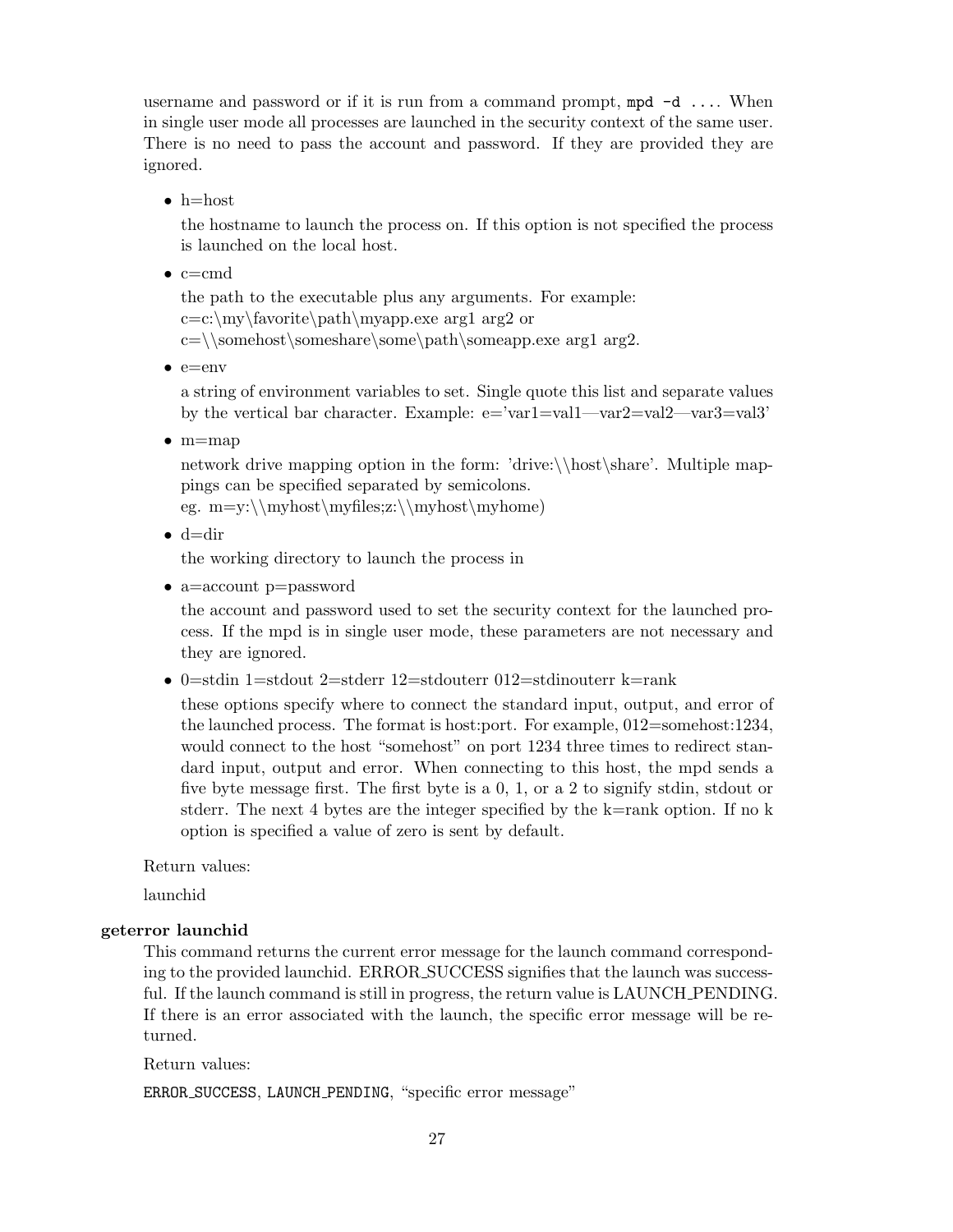### getpid launchid

This command blocks until the process associated with launchid has been started. If there was an error in the startup of the process, this command will return -1 and geterror can be used to get the specific error message.

Return values:

process id or -1

## getexitcode launchid

This command returns the exit code of the process associated with launchid. If the process is still running, ACTIVE is returned. If there was a error launching the process, FAIL will be returned and geterror can be called to retrieve the error message.

Return values:

exitcode, ACTIVE, FAIL

## getexitcodewait launchid

This command blocks until the process associated with launchid exits. If there is an error and the process was not launched, FAIL will be returned and geterror can be called to retrieve the error message.

Return values:

exitcode, FAIL

#### freeprocess launchid

This command frees the local structures used to store the process id, exit code and state. freeprocess should be called after there is no need to get any further information about a process, usually after a successful call to one of the getexitcode commands. After this command, the launchid becomes invalid and cannot be used in any other calls.

Return values:

nothing

#### kill launchid

This command kills the process associated with launchid. kill launchid will only work if there is a valid process id in the local launchid structure. If the state is LAUNCH PENDING or an error has occurred, kill will not succeed. This is important because if a launch command is issued and immediately followed by a kill command, the kill will not succeed if the state of the process is LAUNCH PENDING. To guarantee that the process has started before trying to kill it you should call getpid first.

Return values:

nothing

### kill host $=x$  pid $=x$

This command attempts to kill the process on host x associated with pid x. kill can only kill processes launched by the mpd.

Return values:

nothing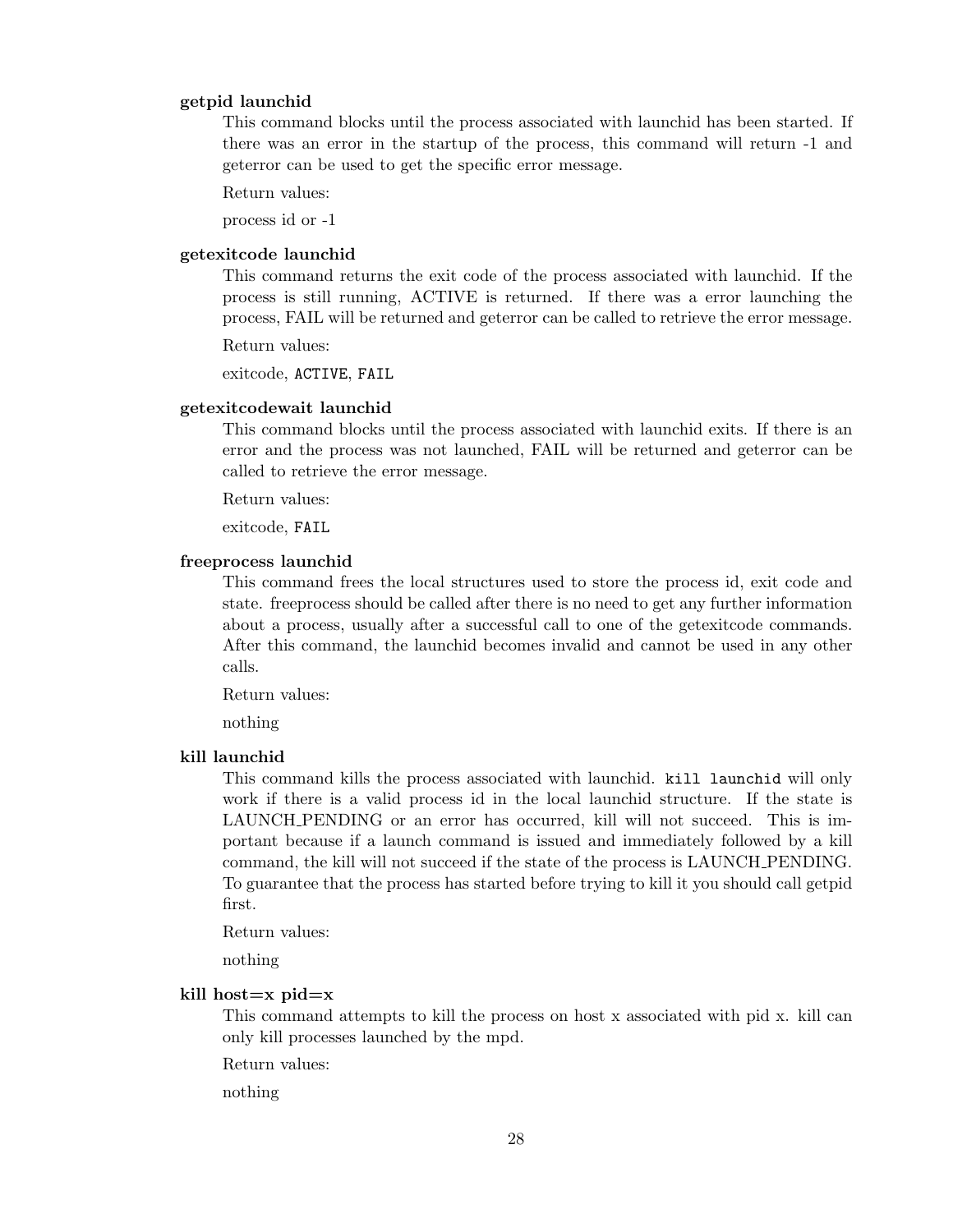# killall

This command attempts to kill all the processes launched by the mpd.

Return values:

nothing

# ps

This command returns a list of the active processes started by the mpd. Return values: pid:command line...

# MANAGEMENT OPERATIONS

#### hosts

This command returns the hosts that the current mpd knows about.

Return value:

hostA,hostB,hostC,...

## shutdown

This command stops the mpd and closes the console connection. Do not use this command unless you want to stop the mpd. You will have to run mpd -start to get the mpd to start again. Use done to close a console session.

Return values:

nothing

#### restart

This command restarts the mpd and closes the console connection. You will have to reconnect to the mpd. Use done to close a console session.

Return values:

Restarting mpd...

#### done or quit

This command closes the current console session with the mpd.

Return values:

nothing

# set key=value

This command sets the key/value pair in the mpd section of the registry. For example, set temp=c: $\temp$  sets the temp directory for mpd files on all the nodes.

Return values:

nothing

#### get key

This command gets the value of the key provided from the mpd section of the registry.

Return values:

value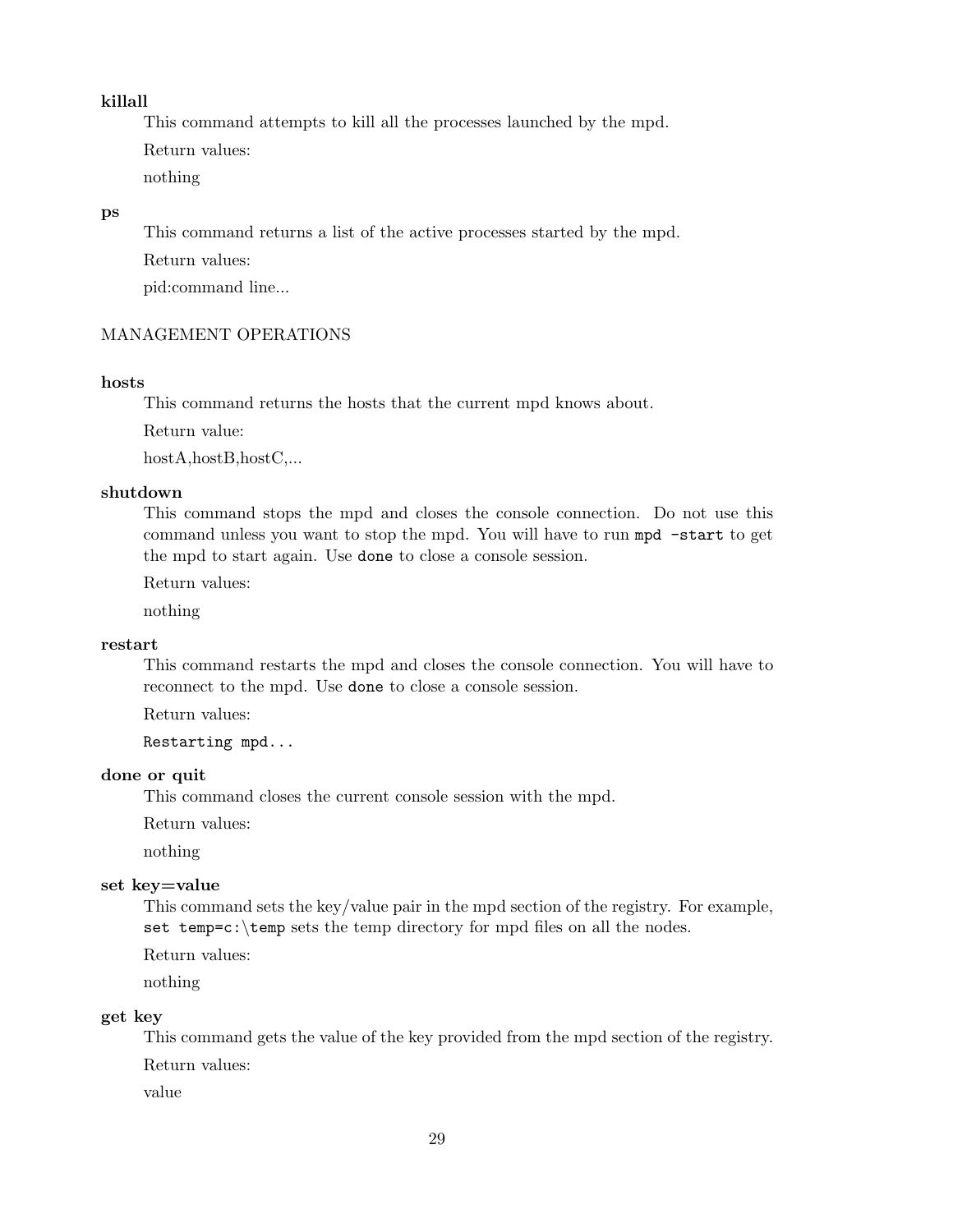### delete key

This command removes the specified key from the mpd section of the registry.

Return values:

nothing

## version

This command returns the version numbers and date of the mpd the console session is connected to. For example: 1.2.3 Mar 2 2002

Return values:

release.major.minor date

# mpich version

This command returns the version numbers and date of the mpich dll on the host the console session is connected to. For example: 1.2.4 Apr 12 2002

Return values:

release.major.minor date

#### config

This command returns all the mpd registry key/value pairs on the host local to the mpd.

Return values:

key=value...

#### print

This command spits out a lot of internal state useful only for debugging mpd.

Return values:

internal state

#### stat param

This command reports internal information on the specified parameter where param can be one of the following:

- ps running processes, command line, environment variables, working directory, mpich rank, io redirection
- launch launch structures, id, process id, process state
- config mpd registry settings
- context open contexts, contexts are socket connections to the mpd both internal and external
- tmp temporary files
- barrier outstanding barriers
- forwarders forwarders open on this node, input port and output host:port
- cached cached user handles

#### Return values:

internal state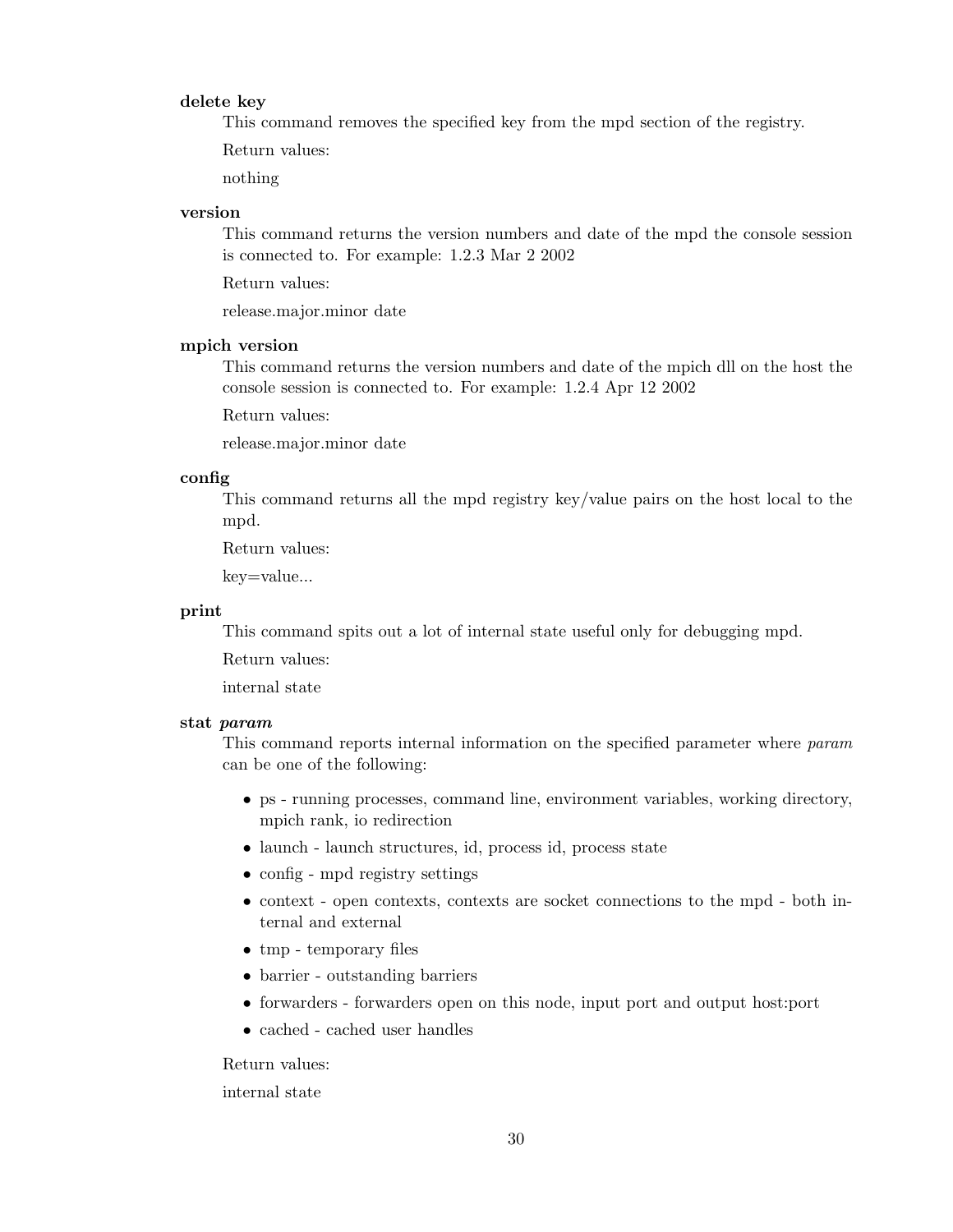## setdbgoutput filename

This command redirects the output of the running mpd to a file. This is useful for logging all the commands and operations that mpd processes and should only be used for debugging mpd.

Return values:

SUCCESS, FAIL

#### canceldbgoutput

This command cancels the redirection of mpd output.

Return values:

SUCCESS, FAIL

## setmpduser a=account p=password

This command sets the mpd user account and password for anonymous launch requests. If you don't supply either of the two parameters you will be prompted to enter them.

Return values:

SUCCESS, FAIL - error msg

### clrmpduser

This command removes the mpd user credentials and disables anonymous launch requests.

Return values:

SUCCESS, FAIL - error msg

### enablempduser

This command enables anonymous launch requests.

Return values:

SUCCES, FAIL - error msg

## disablempduser

This command disables anonymous launch requests.

Return values:

SUCCESS, FAIL - error msg

#### FILE OPERATIONS

The file operations are for moving files between hosts, creating temporary files and one custom function for mpich.nt

#### fileinit account=x password=x

This command is the first command that must be issued before the other commands can be used. File operations are done under the security context of this user. If the password option is omitted, you will be prompted to input the password.

Return values:

nothing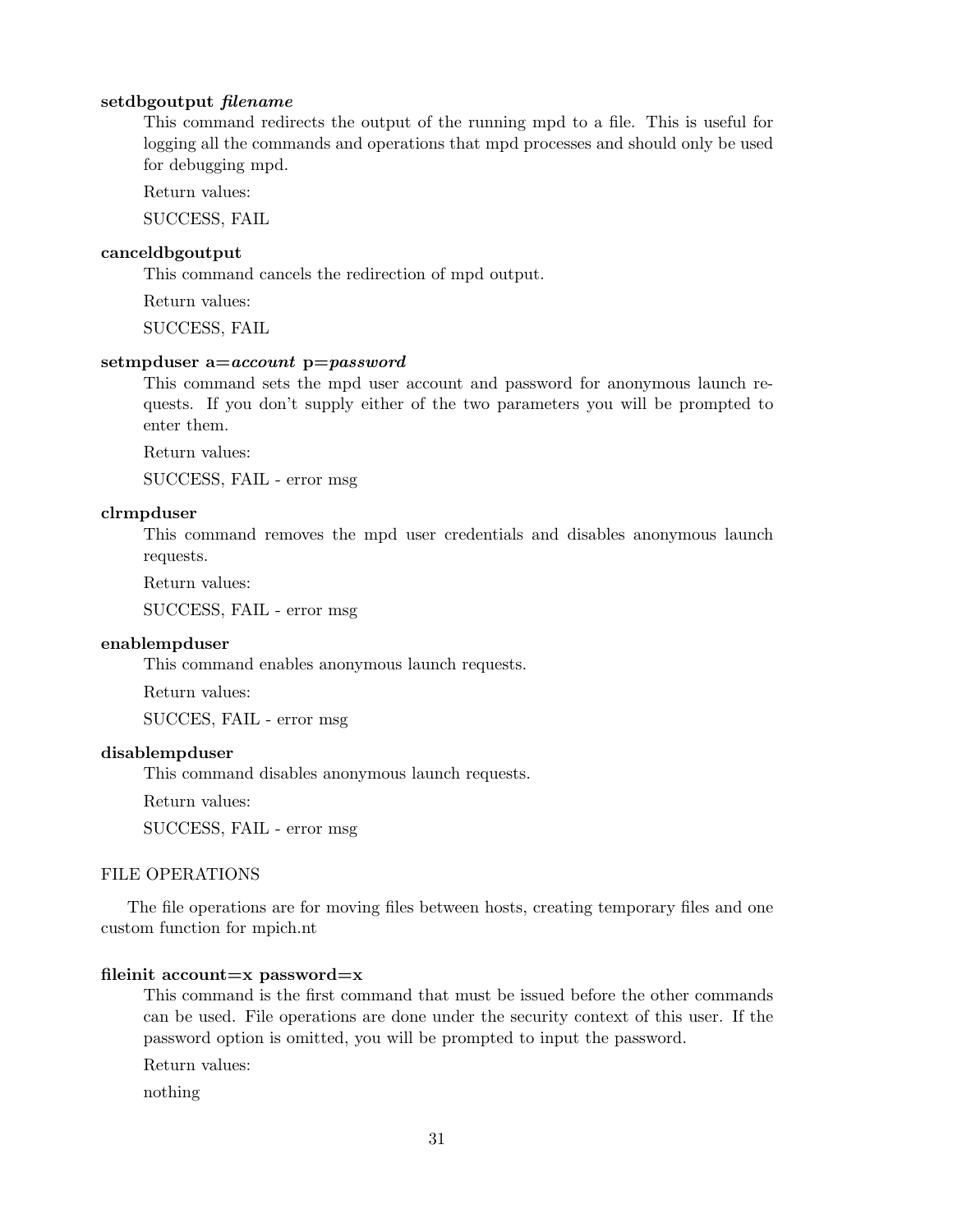## putfile local=fullfilename remote=fullfilename replace=yes/no createdir=yes/no

This command copies the file described by the local option to the location described by the remote option. Both the local and remote options must specify complete paths including file names. The replace and createdir options refer to the remote file. replace=yes overwrites the remote file if it exists. createdir=yes causes the path described by the remote option to be created if it doesn't exist. If replace and createdir are not specified, the defaults are replace=yes and createdir=yes.

Return values:

SUCCESS or "error message"

## getfile remote=fullfilename local=fullfilename replace=yes/no createdir=yes/no

This command copies the file described by the remote option to the location described by the local option. Both the remote and local options must specify complete paths including file names. The replace and createdir options refer to the local file. replace=yes overwrites the local file if it exists. createdir=yes causes the path described by the local option to be created if it doesn't exist. If replace and createdir are not specified, the default values are replace=yes createdir=no.

Return values:

SUCCESS or "error message"

## getdir path=fullpath

This command returns the names of the folders and files found in the directory on the remote host described by the path option. The path must be a full path. The file names are returned preceded by their file size like this: 1022 cathy.txt

Return values:

folders and sizes and filenames or and error message: ERROR: error message...

# createtmpfile host=x

This command creates a temporary file on the host specified and returns the file name.

Return values:

filename

### deletetmpfile host $=x$  file $=x$

This command deletes the file described by the file option on the host described by the host option. The file option must specify the complete path to the file.

Return values:

SUCCESS or FAIL

# mpich1readint host=x file=x

This command is a custom function provided to allow mpd to launch mpich 1.2.3 applications and earlier. It reads an integer from the file that was written by the root process during MPI Init.

Return values:

integer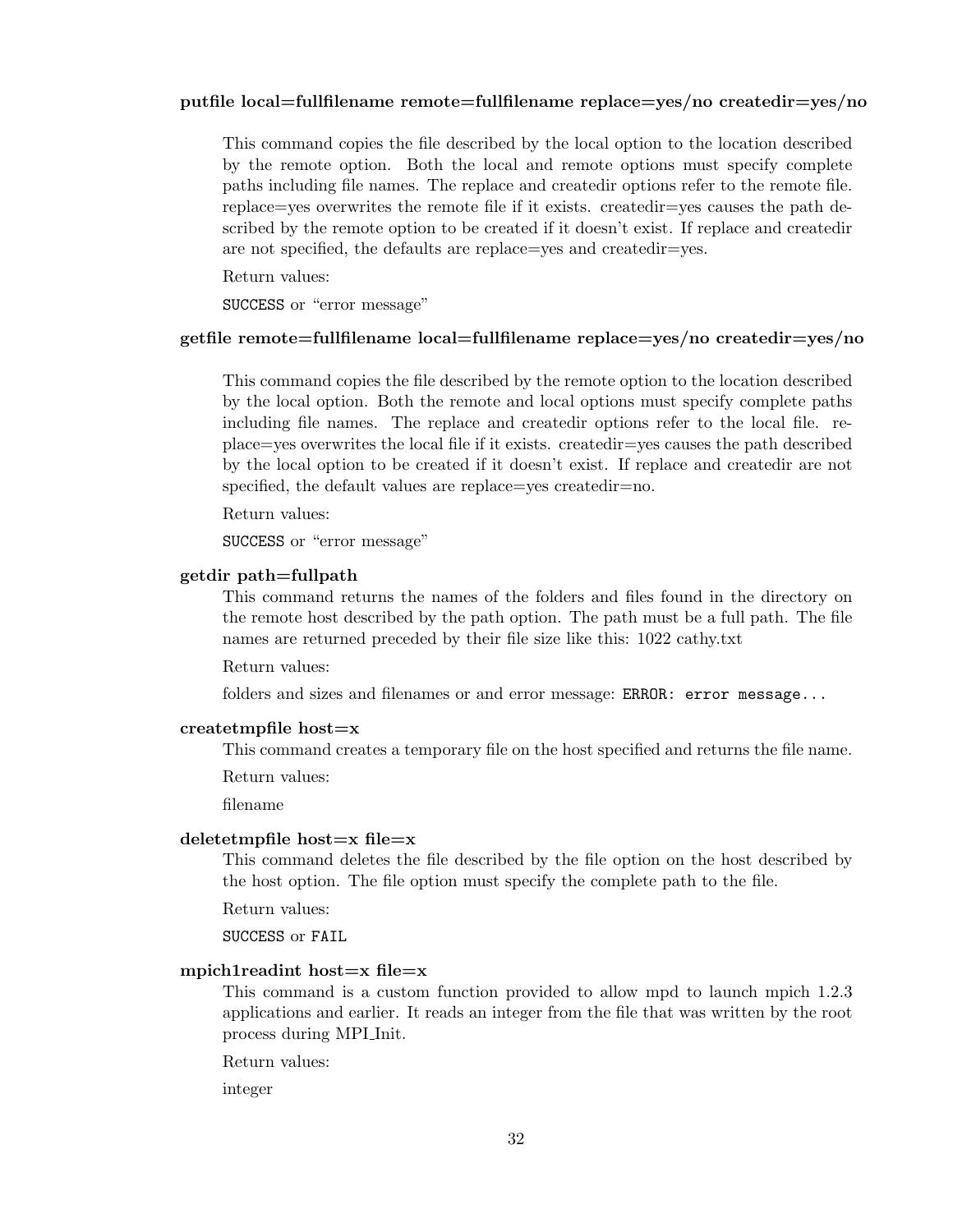# <span id="page-36-0"></span>5.8 MPICH and threads

The MPICH implementation of MPI is currently not threadsafe. It may, however, be possible to use MPICH in a threaded application as long as all MPICH calls are made by a single thread.

### 5.9 Rebuilding the MPICH dlls from the source distribution

This section describes how to download and build the mpich dlls and tools from the source distribution.

### 5.9.1 Download the source distribution

The first step is to download the source distribution of MPICH .

The easiest way to get MPICH is to use the web page [www.mcs.anl.gov/mpi/mpich/](www.mcs.anl.gov/mpi/mpich/download.html) [download.html](www.mcs.anl.gov/mpi/mpich/download.html); you can also use anonymous ftp from ftp.mcs.anl.gov in directory 'pub/ mpi/nt'. Get the file 'mpich.nt.1.2.5.src.exe'.

Execute 'mpich.nt.1.2.5.src.exe' and choose a directory to unzip the files into. An MPICH subdirectory will be created in the directory you choose. The default is C:\Program Files\mpich\mpich. (The extra mpich sub-directory is to prevent the source distribution from colliding with the binary distribution.)

### 5.9.2 Build

You must have MS Visual  $C++6$  and Compaq(Digital) Visual Fortran 6 in order to build without any modifications.

Load the workspace in Visual C++ IDE and select build=>batch build=>rebuild all.

There are several workspaces available:

#### • mpich.dsw

This project builds a shared memory/via/tcp device. It also contains the MPI-2 file functions provided by Romio for the NTFS file system. There are three targets to the project:

- Debug/Release builds the C interface and three Fortran interfaces for g77, Visual Fortran, and Intel. The Intel interface has MPI functions but not PMPI functions.
- Debug/ReleaseNoFortran excludes the Fortran files from the build in case you don't have a Fortran compiler
- Debug/ReleaseCDECLStrLenEnd builds the C interface and one Fortran interface. Use this project if you need to change the settings to match your Fortran compiler.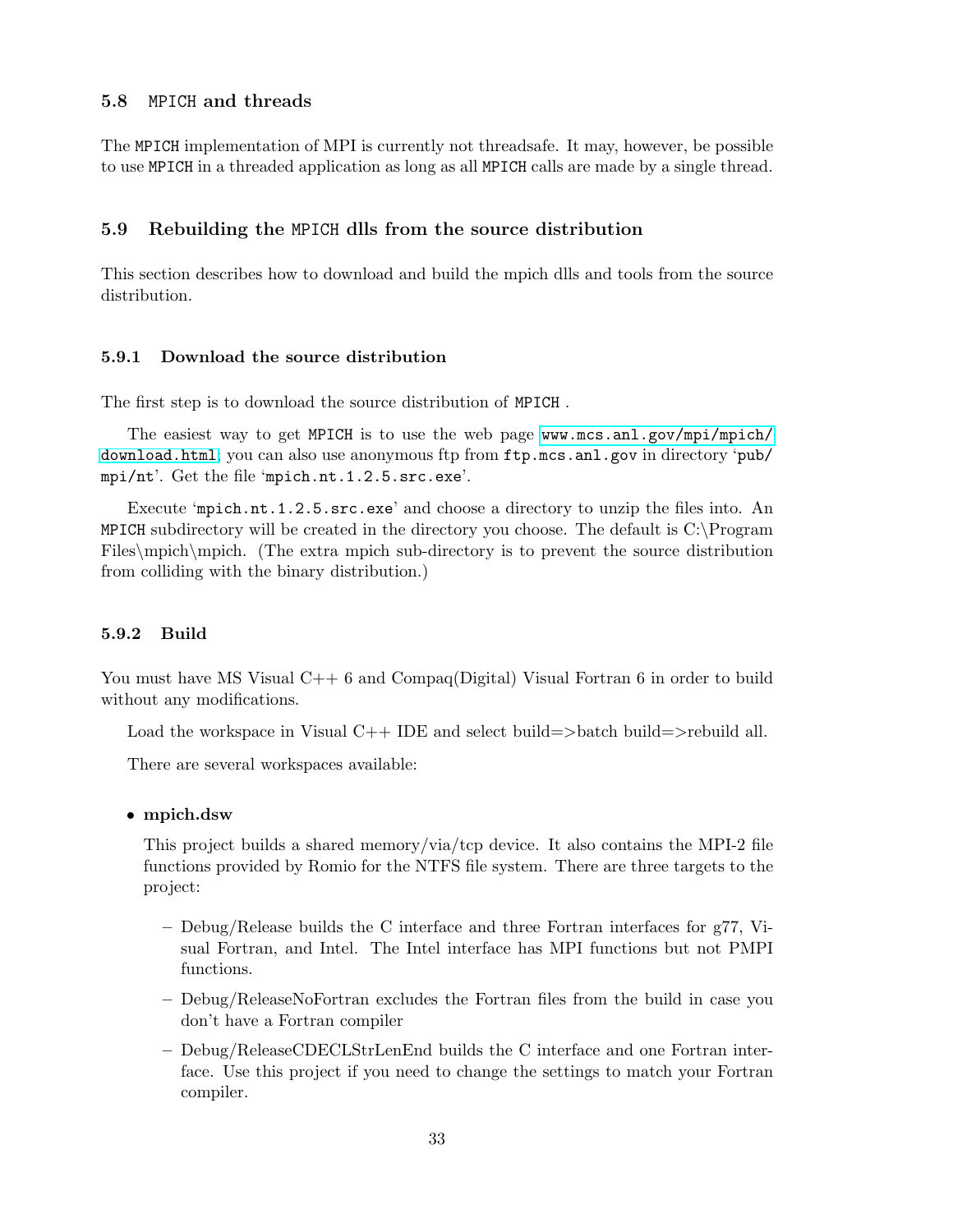If you have a FORTRAN compiler other than Digital Visual Fortran you will have to make some code changes. You will have to change farg.f to use the corresponding getarg and nargs calls provided by your compiler and set the USE lines to the appropriate modules.

# • mpe\mpe.dsw

The mpe workspace contains two projects used for logging mpich applications. The mpe library is used to profile an application. If you link to 'mpe.lib' before 'mpich.lib' your application will log all the MPI functions and output a clog file. 'clog2slog.exe' is a tool that converts the clog file to an slog file format that can be viewed with Jumpshot.

• mpid\nt\_server\winmpd\mpi2.dsw

The mpi2 workspace contains the projects necessary to build the MPD launcher, the configuration tool, the update tool, and other associated libraries.

mpid\nt server\winmpd\mpich1\mpich1.dsw

The mpich1 workspace contains the projects necessary to build mpirun, mpiregister, and guimpirun. These executables are specific to the mpd launcher.

• mpid\nt\_server\remoteshell\remoteshell.dsw

The RemoteShell workspace contains projects necessary to build the DCOM launcher. Only the Debug and ReleaseMinDependency versions have been tested. The UNI-CODE versions may not work. The RemoteShellServer is the DCOM launcher. mpirun, mpiconfig and mpiregister are tools that work with the DCOM launcher.

#### Note:

You must compile the projects in the mpi2 workspace before compiling the mpich workspace because the mpich dlls depend on the mpd libraries.

#### Note:

In order to compile cleanly you need to use the header files and libraries from the Platform SDK instead of the VC++ distribution. The files that come with VC6 are very old. The platform sdk has the most recent header files. If you do not want to use the platform sdk files, you will have to do the following to get the projects to compile:

1. Adjust the mpich project

In the mpich project add the following definintion for all configurations: USE VC6 HEADERS

2. Adjust the mpirun project

In the mpirun project of the mpich1 workspace remove the definition: WSOCK2 BEFORE WINDOWS.

You can change these definitions from the project settings dialog: Bring up the project settings (Alt F7). Go to  $C/C++$ , Category: [Preprocessor].

With these changes you can compile all the workspaces using the default libraries and header files provided with MSDEV Visual  $C++6.x$ .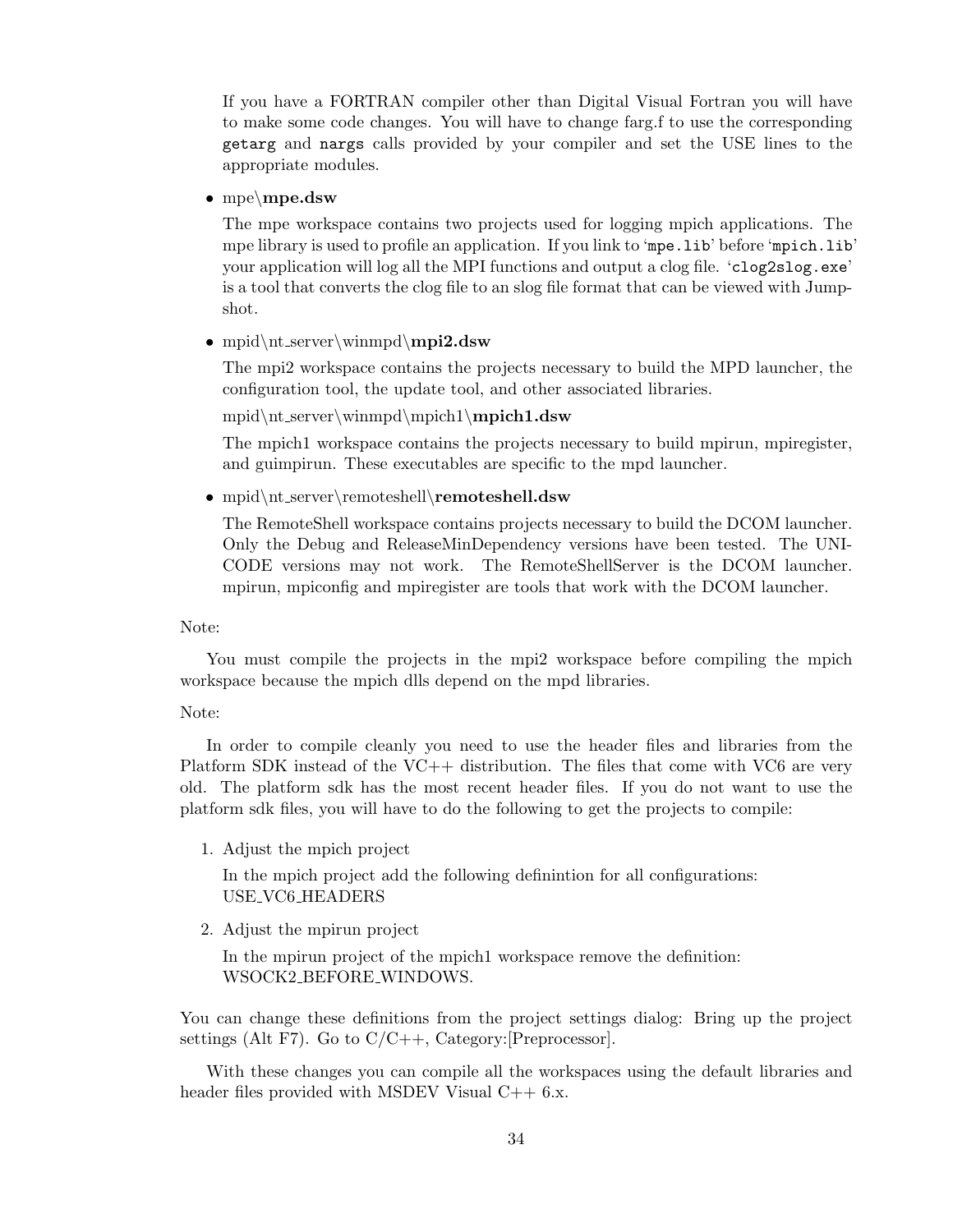# <span id="page-38-0"></span>6 Documentation

This distribution of MPICH comes with complete man pages for the MPI routines. The 'mpich/www' directory contains HTML versions of the man pages for MPI. All documentation is also available on the web at <www.mcs.anl.gov/mpi/mpich/docs.html>.

Information about MPI is available from a variety of sources. Some of these, particularly WWW pages, include pointers to other resources.

- The Standard itself:
	- As a Technical report [\[3\]](#page-50-0).
	- As Postscript and HTML at <www.mpi-forum.org>, for both MPI-1 and MPI-2.
	- As a journal article in the Fall 1994 issue of the Journal of Supercomputing Applications [\[12\]](#page-50-0) for MPI-1 and as a journal article in the International Journal of High Performance Computing Applications in 1998.
- MPI Forum discussions
	- The MPI Forum email discussions and both current and earlier versions of the Standard are available from www.netlib.org. MPI-2 discussions are available at <www.mpi-forum.org>.
- Books:
	- Using MPI: Portable Parallel Programming with the Message-Passing Interface, Second Edition, by Gropp, Lusk, and Skjellum [\[8\]](#page-50-0).
	- Using MPI-2: Advanced Features of the Message-Passing Interface, by Gropp, Lusk, and Thakur [\[9\]](#page-50-0).
	- $-$  MPI—The Complete Reference: Volume 1, The MPI Core, by Snir, et al. [\[14\]](#page-50-0).
	- MPI—The Complete Reference: Volume 2, The MPI-2 Extensions, by Gropp, et al. [\[4\]](#page-50-0).
	- Parallel Programming with MPI, by Peter S. Pacheco [\[13\]](#page-50-0).
- Newsgroup:
	- comp.parallel.mpi
- Mailing lists:
	- mpi-comments@mpi-forum.org: The MPI Forum discussion list.
	- mpi-impl@mcs.anl.gov: The implementors' discussion list.
	- <mpi-bugs@mcs.anl.gov> is the address to which you should report problems with mpich.
- Implementations available from the web:
	- MPICH is available from <http://www.mcs.anl.gov/mpi/mpich> or by anonymous ftp from ftp.mcs.anl.gov in the directory 'pub/mpi/mpich', file 'mpich.tar.gz'.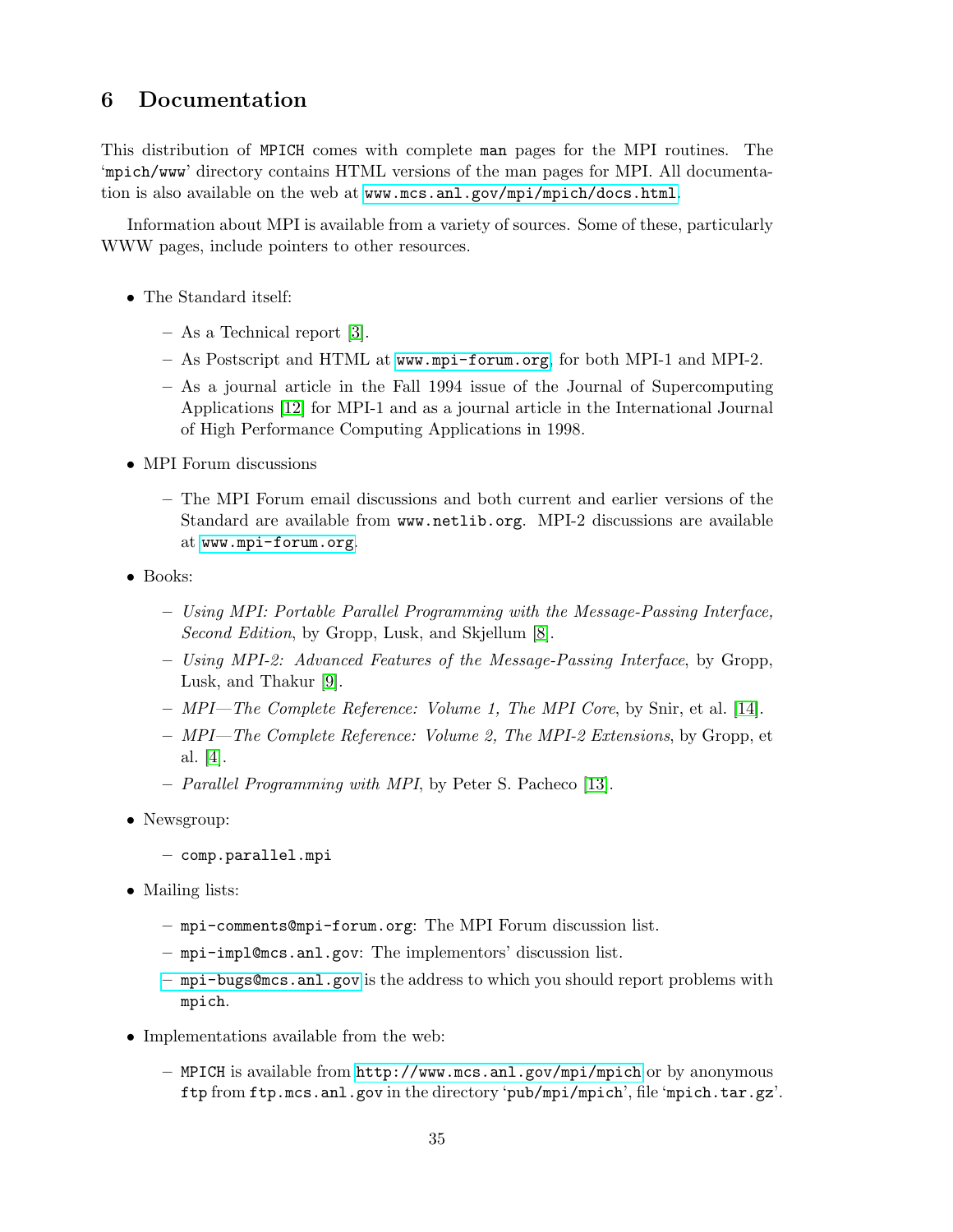- <span id="page-39-0"></span>– Links to other implementations are available at [www.mcs.anl.gov/mpi/implementations.](www.mcs.anl.gov/mpi/implementations.html) [html](www.mcs.anl.gov/mpi/implementations.html).
- Test code repository:

– <ftp://ftp.mcs.anl.gov/pub/mpi/mpi-test>

# 7 In Case of Trouble

This section describes some of the problems that you may run into and some solutions, along with information on submitting bug reports.

## 7.1 Things to try first

If something goes wrong, the first thing to do is to read the error message carefully and see if you can do something to fix it. If you still can't find a solution to your problem, submit a bug report and we will try to help you.

# 7.2 Submitting bug reports

Send any problem that you can not solve by checking this section to  $mpi$ -bugs@mcs.anl. [gov](mpi-bugs@mcs.anl.gov).

Please include:

- The version of MPICH  $(e.g., 1.2.6)$
- The operating system configuration you are running under.
- The output of running your program with the -mpiversion argument (e.g., mpirun -np 1 a.exe -mpiversion)
- The version of mpd. Run mpd -v to get this information.

If you have more than one problem, please send them in separate messages; this simplifies our handling of problem reports.

The rest of this section contains some information on trouble-shooting MPICH. Some of these describe problems that are peculiar to some environments and give suggested workarounds. Each section is organized in question and answer format, with questions that relate to more than one environment (workstation, operating system, etc.) first, followed by questions that are specific to a particular environment. Problems with workstation clusters are collected together as well. To make it easier to find solutions, the most common problems are described first.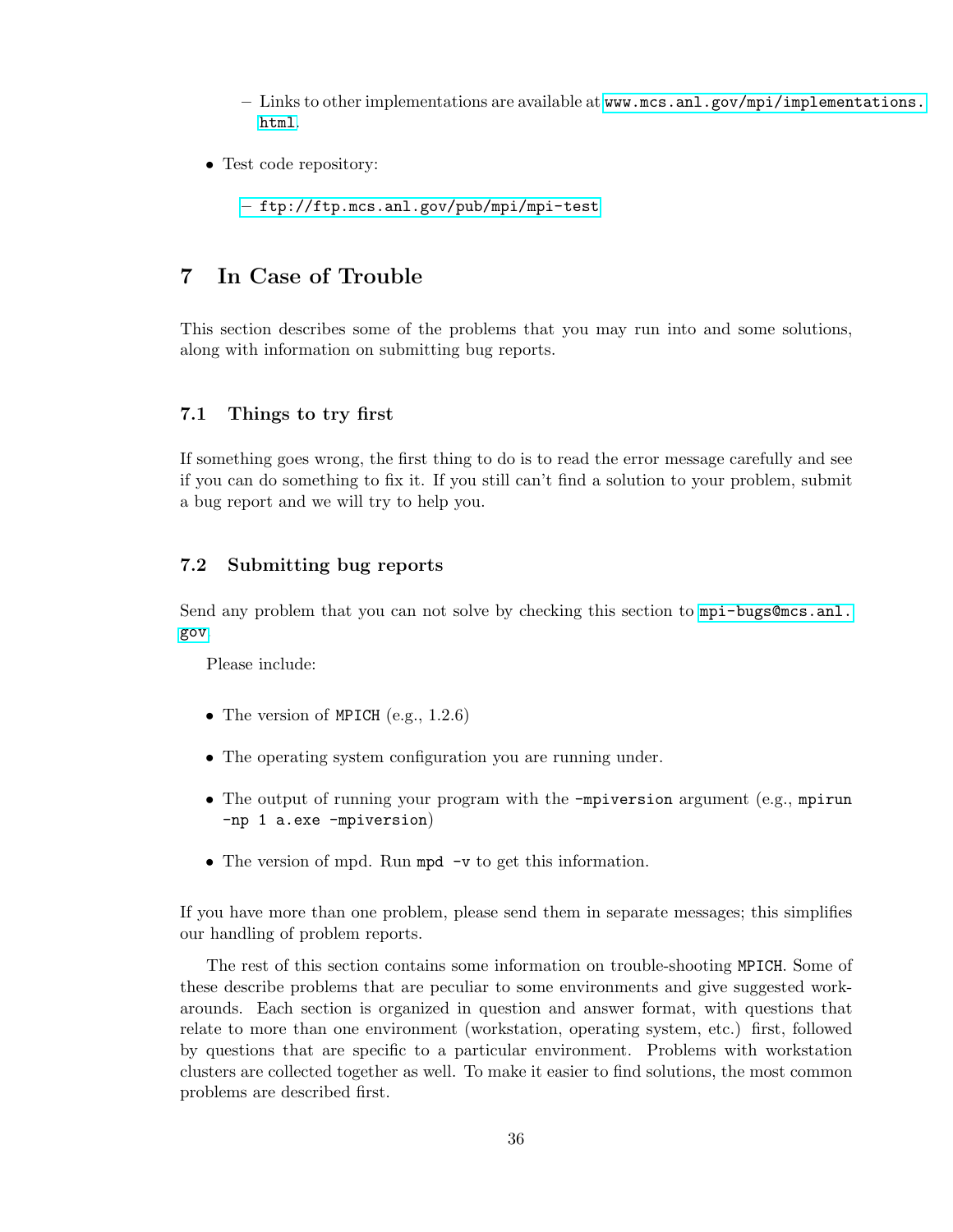# <span id="page-40-0"></span>8 FAQ

# 8.1 Error 64 - GetQueuedCompletenessStatus failed

Q) Why do I get this error:

GetQueuedCompletenessStatus failed, The specified network name is no longer available.

A) Error 64 is the generic "connection aborted" message for I/O completion ports and is usually the result of another error.

If there is another error in the output, it is probably the real cause of the error.

A common cause of error 64 all by itself is when one process exits while data is still being transmitted. Make sure all your MPI Isend's and MPI Irecv's are matched with corresponding MPI Wait calls. If all your communication is matched up, make sure a process isn't crashing or exiting prematurely.

# 8.2 No more connections

Q) Why do I get this error:

LaunchProcess failed, CreateProcessAsUser failed, No more connections can be made to this remote computer at this time because there are already as many connections as the computer can accept.

A) This error usually occurs when you try to launch an executable from a shared directory on WindowsNT Workstation, Windows 2000 Professional, or WindowsXP Professional. The professional versions of Windows as apposed to the server editions have limitations on the file sharing capabilities. Place the executable on a network share on a server machine or copy the executable to the local drive of each machine to resolve this problem.

## 8.3 my windows don't show up

Q) I'm having a problem with mpirun. When I use the command-line interface my application loads fine and works. When I try using a configuration file or use guimpirun, for some reason, my application is unable to create a window.

A)

- 1. Use the -localroot option to miprun and the root process will be able to create windows.
- 2. The process launcher for MPICH, mpd, runs as a service. When it launches processes they are put in their own hidden desktop. Any windows these processes bring up are hidden from view. If you must be able to see your windows, you can allow processes to share the default desktop by re-installing mpd with the interact option. Execute mpd -remove to uninstall and then execute mpd -install -interact to re-install.

This will not work for a terminal services session. This will only allow windows to show up on the default logon desktop (the monitor directly connected to the host).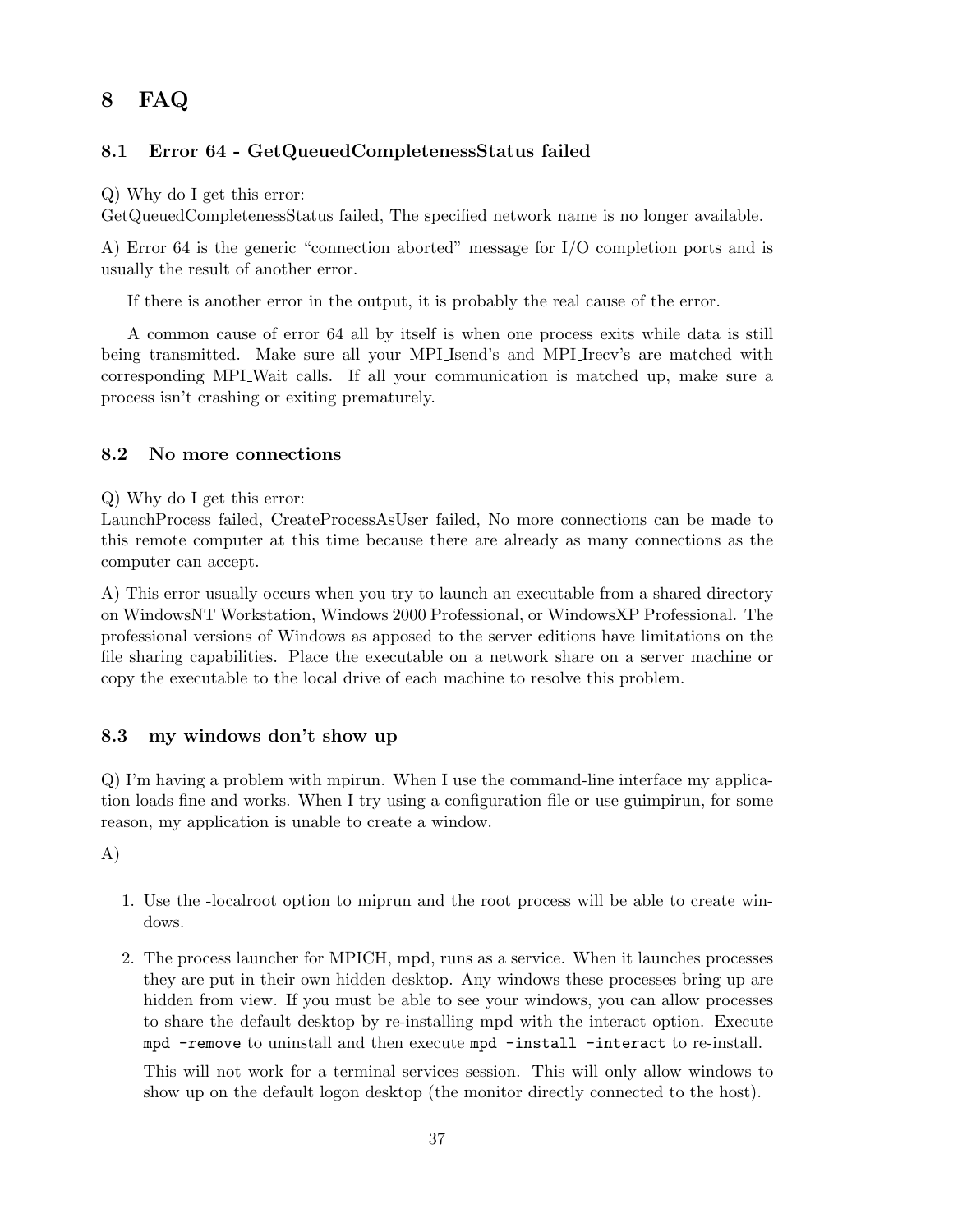<span id="page-41-0"></span>There may be permission issues if a user is logged on to a machine and a different user attempts to launch a process on the same machine. So '-interact' is not the default nor recommended method of installation.

3. But sometimes I can see my windows, even with the default installation. This is true. If mpirun determines that you are only running processes on the local machine, it bypasses mpd and launches the processes in the current context - thus allowing you to see your windows. When mpirun parses a configuration file, it always use mpd. 'guiMPIRun' always uses mpd.

# 8.4 mpirun options don't work

Q) Why doesn't the mpirun option do what the help pages say it shoud do?

A) mpirun options must be specified before the name of the executable. Any options specified after the executable will be passed as arguments to the executable and not parsed as mpirun options. For example: mpirun -np 5 myapp.exe -machinefile filename will not use the machine file specified by filename because mpirun considers this an argument to the application.

## 8.5 mpirun in a bash shell doesn't work

Q) Why doesn't mpirun work in the cygwin bash shell?

A) The cygwin environment has problems with the Windows API function CreateProcess. A workaround was introduced in mpich.nt.1.2.2 Oct 10, 2001. This and more recent versions of mpirun function in a bash shell running in a command prompt. MPIRun does not work in the XFree86 windowing environment.

# 8.6 Does MPICH work on Windows98?

#### Q) Can I run MPICH applications on Windows9x/ME?

A) In a limited way yes. The TCP/IP device for Windows has code that only runs on WindowsNT/2000/XP, but you can use the  $-\text{localonly option to 'mpirun' on a Win9x}$ machine (See Section [5.1.3\)](#page-14-0). This means you can run multiple processes on a single Win9x machine but you cannot run applications across multiple Win9x machines. This capability is provided so you can compile and test programs on a single Win9x machine and then run the code on an NT cluster at some other time. To install on a Win9x machine, download the source distribution, unzip the contents, use mpirun from the bin directory and make sure the dlls in the lib directory are in your path. Help files are in the www directory, www\index.html.

## 8.7 Can I run on both Windows and Linux at the same time?

Q) Can I run a single MPICH application on multiple Windows and Unix/Linux boxes?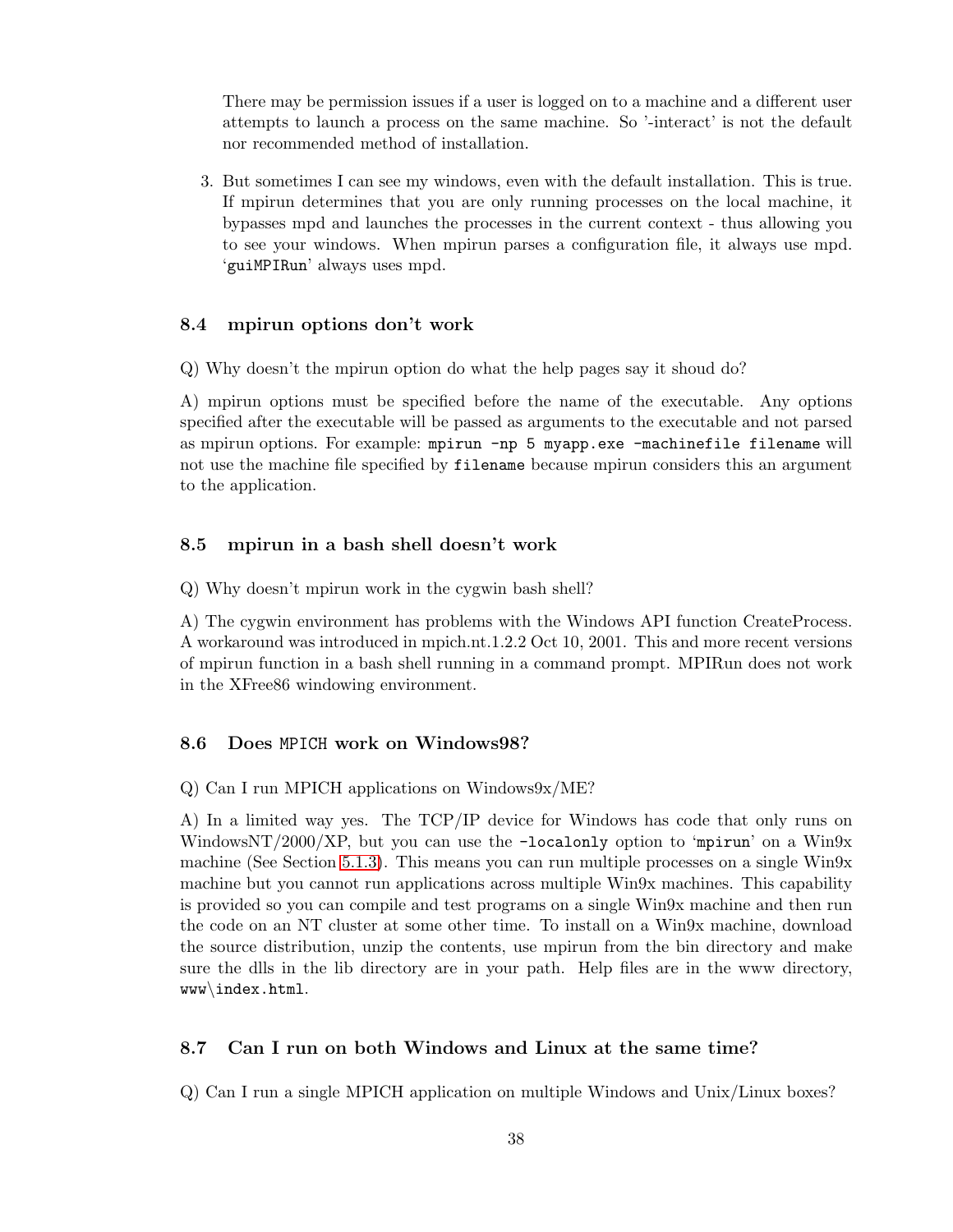<span id="page-42-0"></span>A) No. You can get the same MPI code to compile under Linux and Windows. But the resulting executables will not be able to used in the same MPI job. The MPICH code for establishing and managing socket connections between hosts is different for unix and Windows and is not compatible.

# Appendices

# A History of MPICH

MPICH was developed during the MPI standards process to provide feedback to the MPI Forum on implementation and usability issues. With the release of the MPI standard, MPICH was designed to provide an implementation of the MPI standard that could replace the proprietary message-passing systems on the massively parallel computers of the day, such as the Intel Paragon, IBM SP, and TMC CM5. MPICH used an early version of the abstract device interface (ADI), based on the Chameleon [\[11\]](#page-50-0) portability system, to provide a light-weight implementation layer. To enable development on desktop systems, a device layered on top of the P4 [\[1\]](#page-50-0) system was used. Over time, other devices were developed; as systems have vanished (e.g., the TMC CM5 and the Ncube), these devices have been dropped from our distribution. Because MPICH used P4 for workstation networks, MPICH has supported both MIMD programming and heterogeneous clusters from the very beginning.

Because MPICH was designed to enable ports to other systems, many parallel computer vendors and research groups have used MPICH as the basis for their implementation. Many users are now familar only with the version of MPICH that uses the ch\_p4 device for workstation and Beowulf clusters. However, MPICH continues to support other systems and continues to serve as a platform for research into MPI implementations.

# B File Manifest

This section briefly describes the files and directories at the top level of the MPICH source tree.

COPYRIGHT Copyright statement. This code is free but not public domain. It is copyrighted by the University of Chicago and Mississippi State University.

README Basic information and instructions for configuring.

- doc Assorted tools for producing documentation, together with this manual.
- examples Directory containing further directories of example MPI programs. Of particular note are basic, with a few small examples to try first, test, with a test suite for exercising MPICH, and perftest, containing benchmarking code.

include The include files, both user and system.

bin Contains the programs, such as mpirun, used to run MPI programs.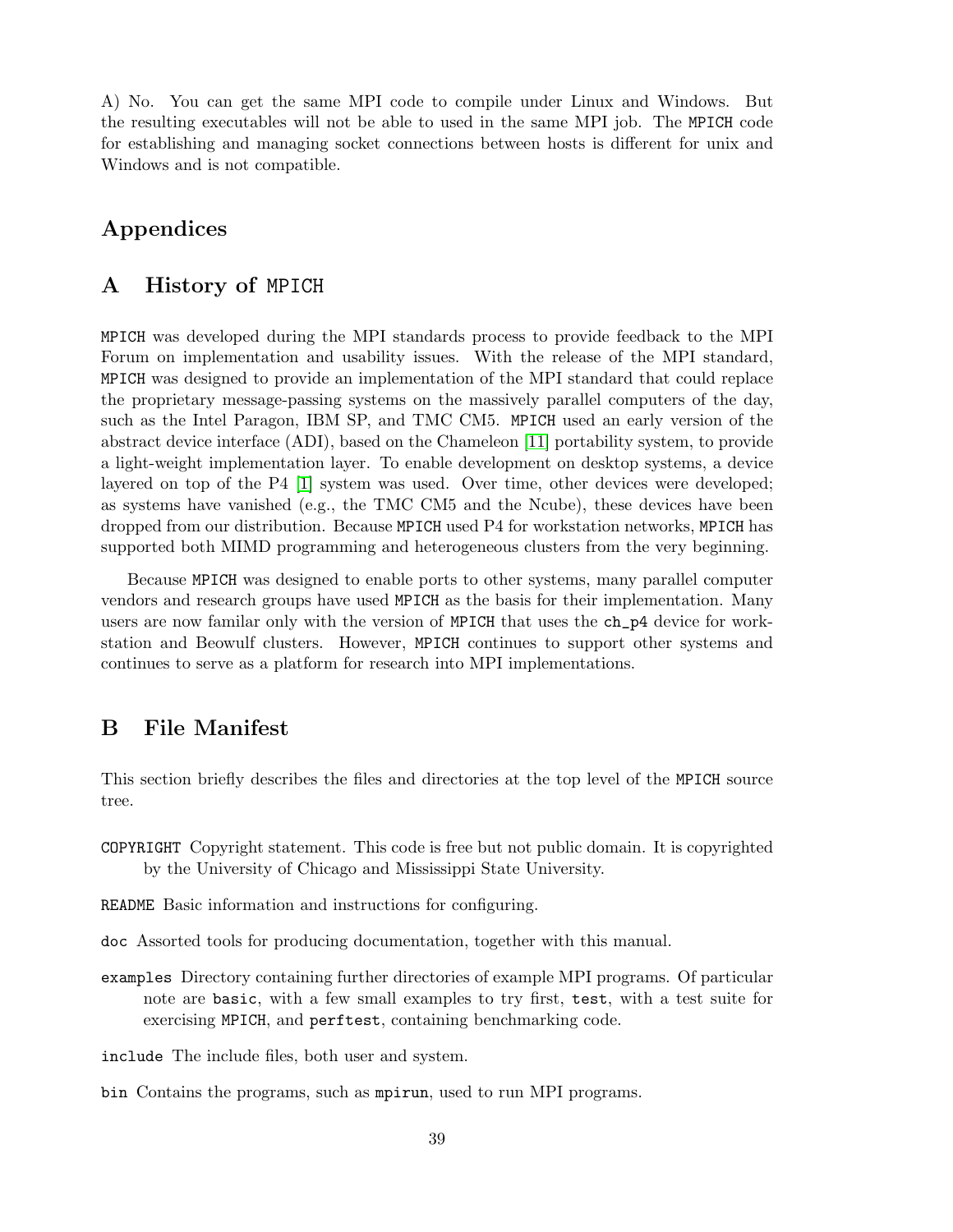- <span id="page-43-0"></span>man Man pages for MPI, MPE, and internal routines.
- mpe The source code for the MPE extensions for logging and X graphics. The contrib directory contains examples. Best are the mandel and mastermind subdirectories. The profiling subdirectory contains the profiling subsystem, including a system for automatically generating the "wrappers" for the MPI profiling interface. MPE also includes the performance visualization programs, such as jumpshot (see Section [4.6.3\)](#page-11-0).
- mpid The source code for the various "devices" that customize MPICH for a particular machine, operating system, and environment.
- romio The ROMIO parallel I/O system, which includes an implementation of most of the MPI-2 parallel I/O standard.
- src The source code for the portable part of MPICH. There are subdirectories for the various parts of the MPI specification.
- util Utility programs and files.
- www HTML versions of the man pages.

# C Manual installation

Instructions to install MPICH manually.

- 1. Download the source distribution 'mpich.nt.1.2.5.src.exe' or 'mpich.nt.1.2.5.src.zip'
- 2. Unzip the distribution
- 3. Copy mpd.exe from the mpich\bin directory to a local directory on each node.
- 4. Install mpd on each node by executing mpd -install. See section [5.7.1](#page-24-0) for full details and install options.
- 5. Make sure the mpich dlls are available to all mpich applications. You can do this in two ways.

One - copy mpich.dll and mpichd.dll to all the nodes and make sure they are in the system path. For example, the setup program copies them to the  $\wedge$  system32 directory.

Or two - place the dlls in the same location as the executables. If you put the executables in a shared directory, then place the mpich dlls there with them. If you copy the executables to each node, copy the mpich dlls also.

- 6. Compile your applications and link with the libraries in the mpich\lib directory. See section [4](#page-6-0) for programming options.
- 7. Run your applications using mpirun from the mpich\bin directory.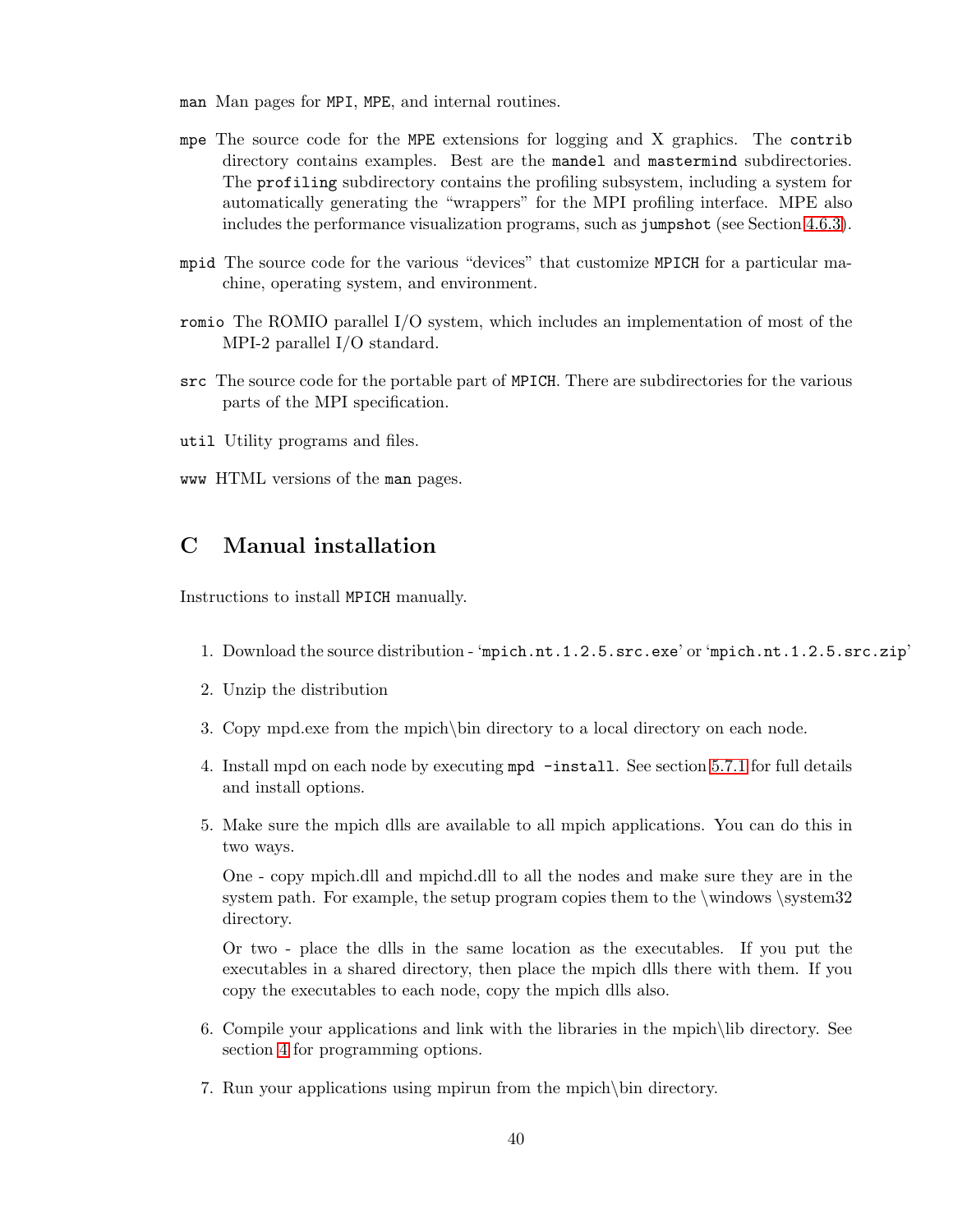# <span id="page-44-0"></span>D Automated installation

Instructions to get 'mpich.nt.1.2.5.exe' up and running on a cluster:

- 1. Download the zipped package 'mpich.nt.1.2.5.zip'.
- 2. Don't run setup yet. Unzip the contents to a temporary location in a shared directory.
- 3. Use notepad to edit 'setup.iss'.
- 4. Find the line:

szDir=C:\Program Files\MPICH

- 5. Change it to whatever directory you want.
- 6. Find the lines:

```
Component-count=7
Component-0=runtime dlls
Component-1=mpd
Component-2=SDK
Component-3=Help
Component-4=SDK.gcc
Component-5=RemoteShell
Component-6=Jumpshot
```
7. Delete the components you don't want installed and adjust the count and numbers.

A typical setting for a non-interactive node would be as follows:

Component-count=2 Component-0=runtime dlls Component-1=mpd

A typical setting for an interactive node would be as follows:

```
Component-count=5
Component-0=runtime dlls
Component-1=mpd
Component-2=SDK
Component-3=Help
Component-4=Jumpshot
```
8. From each host in the cluster, execute the following command:  $\mbox{baryshare}\setminus\mathbb{R}$ -s -f1\\myhost\myshare\setup.iss

Here is an example. I unzipped 'mpich.nt.1.2.5.zip' into the directory c:\temp on a machine called FRY. I edited 'setup.iss' as explained above and then typed the following from a command prompt on a machine called FRENCH: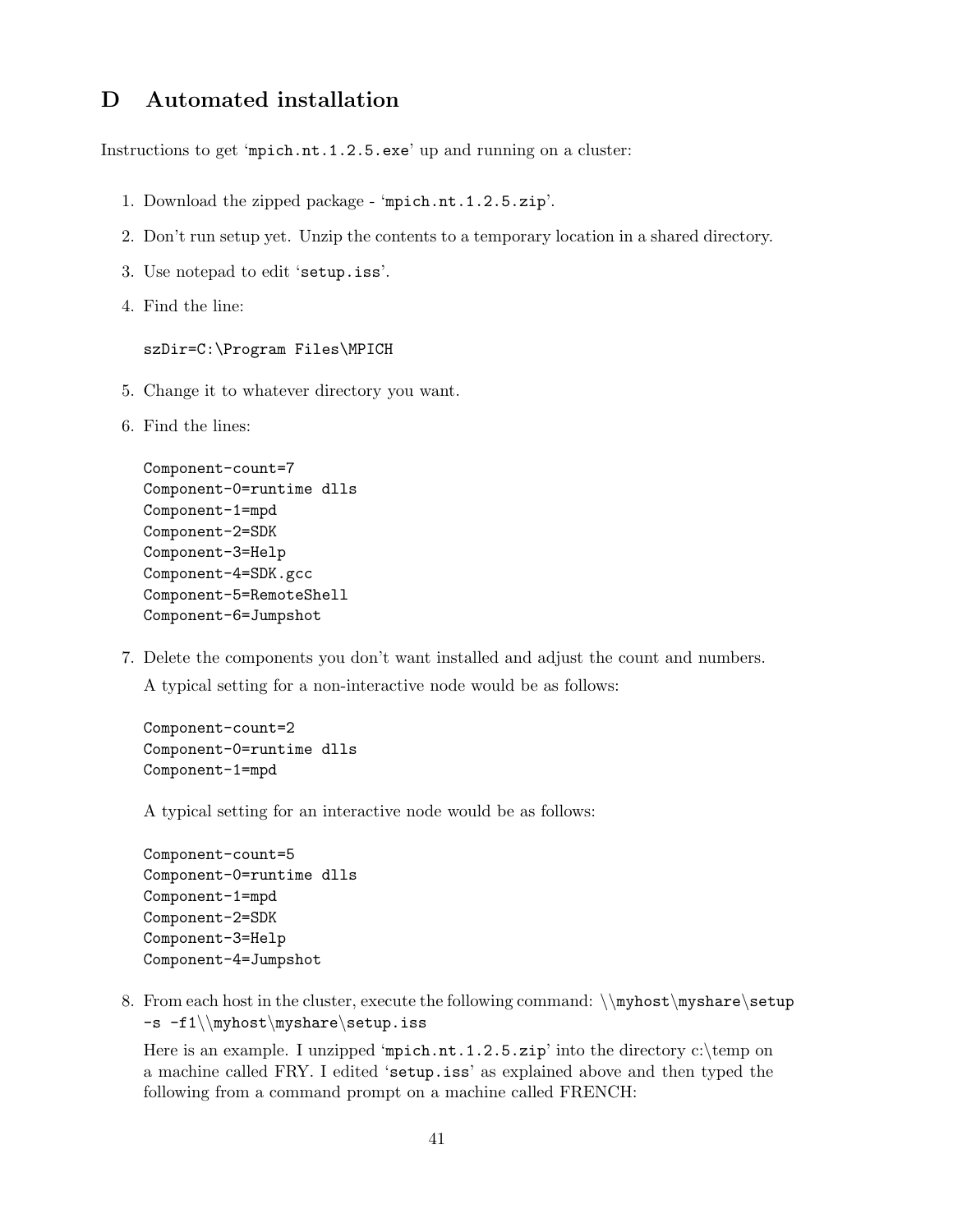<span id="page-45-0"></span>C:\>\\fry\c\$\temp\setup -s -f1\\fry\c\$\temp\setup.iss

Note:  $c\$  is an administrative share for c: on fry

Note: There is no space between  $-f1$  and  $\mbox{\textnormal{\char'1}}$ 

9. Finally, delete the files you unzipped from the archive.

# E Distribution files

There are several files that can be downloaded to get the mpich distribution. The two major categories are the binary and source distributions. The binary distribution contains the pre-built dlls and libraries ready to link and run applications with. The source distribution contains the same binaries along with all the source code. The source distribution does not contain an installer though.

The binary distribution comes in two forms:

1. 'mpich.nt.1.2.5.exe'

This is the preferred download because it contains an installer to copy an install everything automatically.

2. 'mpich.nt.1.2.5.zip'

The zipped file contains the same files as the .exe file but you have to unzip the files and run setup.exe yourself.

The source distribution comes in three forms:

1. 'mpich.nt.1.2.5.src.exe'

The source distribution contains a self-extractor to copy all the files to the location of your choice. There is no setup program so you will have to read the Section [5.7.1](#page-24-0) on how to install the mpd launcher manually.

2. 'mpich.nt.1.2.5.src.zip'

This is a zipped only version of the source distribution.

3. 'mpich.nt.1.2.5.tar.gz'

This is a gzipped version of the source distribution.

# F MSDEV Project settings

Here are the steps to creating a new mpich.nt project with MS Developer Studio 6 after you have installed mpich.nt:

1. Open MS Developer Studio - Visual C++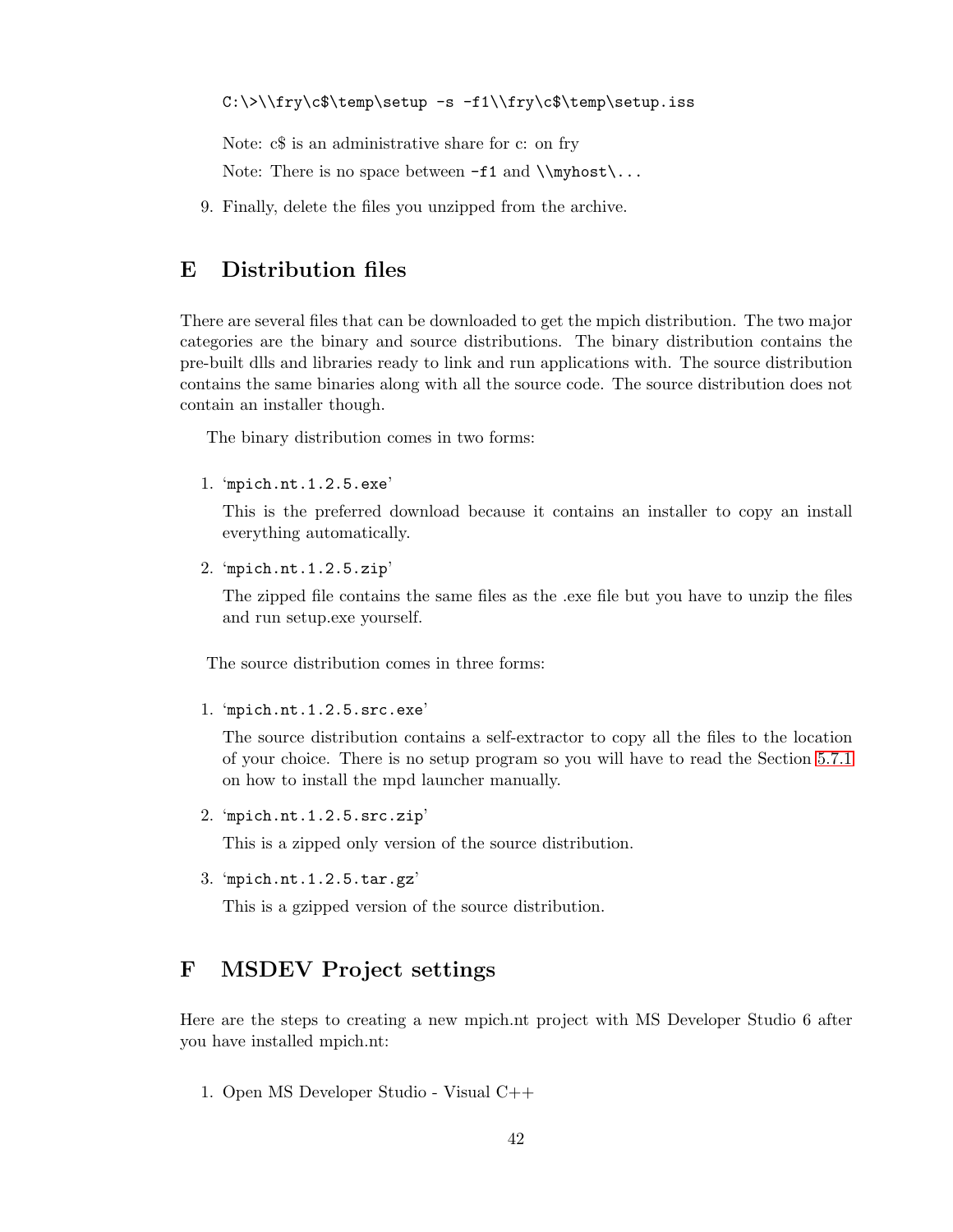<span id="page-46-0"></span>

| WNew Database Wizard<br>Tf Utility Project                      | Project name:                                                                    |
|-----------------------------------------------------------------|----------------------------------------------------------------------------------|
| Win32 Application<br>Win32 Console Application                  | <b>Location:</b>                                                                 |
| <sup>9</sup> Win32 Dynamic-Link Library<br>Win32 Static Library | C:\Argonne National Lab\MPIC   La                                                |
|                                                                 | C Create new workspace<br>Add to current workspace<br>Dependency of:<br>z<br>cpi |
|                                                                 | Platforms:<br>VWm32                                                              |

Figure 5: New project

- 2. Create a new project with whatever name you want in whatever directory you want. The easiest one is a Win32 console application with no files in it. See figure 5
- 3. Finish the new project wizard.
- 4. Go to Project->Settings or hit Alt F7 to bring up the project settings dialog box.
- 5. Change the settings to use the multithreaded libraries. Change the settings for both Debug and Release targets. See figure [6](#page-47-0)
- 6. Set the include path for all target configurations: This should be Program Files\MPICH\SDK\include. See figure [7](#page-47-0)
- 7. Set the lib path for all target configurations: This should be Program Files\MPICH\SDK\lib. See figure [8](#page-48-0)
- 8. Add the ws2 32.lib library to all configurations (This is the Microsoft Winsock2 library. It's in your default library path). Add mpich.lib to the release target and mpichd.lib to the debug target. See figure [9](#page-48-0)
- 9. Close the project settings dialog box.
- 10. Add your source files to the project. See figure [10](#page-49-0)
- 11. Build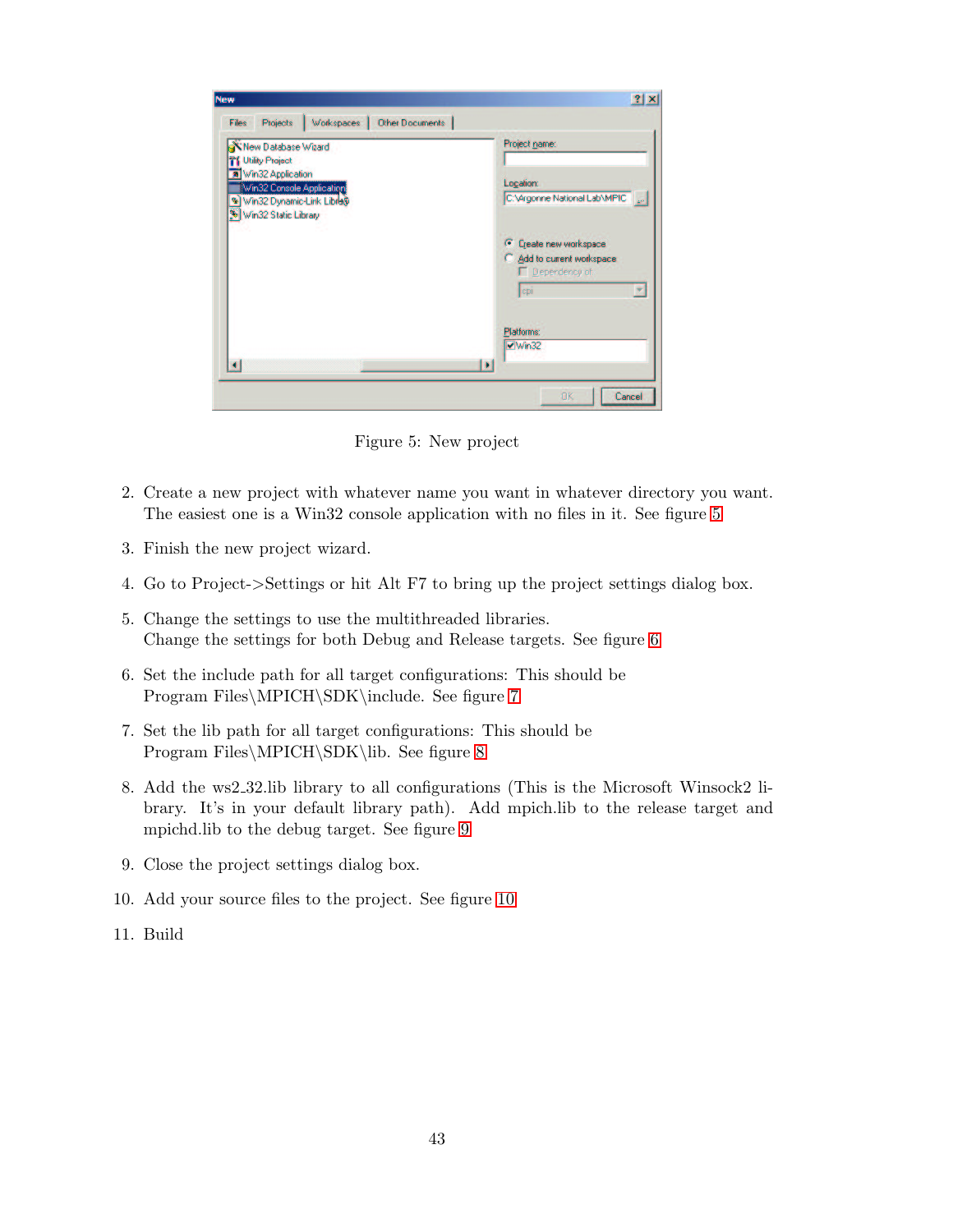<span id="page-47-0"></span>

Figure 6: Compiler flags

| Settings For All Configurations<br>图 cpi<br>閘 hi<br>田<br>图 mandel<br>田 | Debug Fortran<br>General<br>$C/E++$<br>Link<br>Category:<br><b>Reset</b><br>Preprocessor                                   |
|------------------------------------------------------------------------|----------------------------------------------------------------------------------------------------------------------------|
| mpptest<br>田<br>e <sup>ga</sup> netpipe<br>田<br>田 中 systest            | Preprocessor definitions:<br>WIN32, CONSOLE, MBCS<br>Undefine all symbols<br>Undefined symbols:                            |
|                                                                        | Additional include directories.<br>I Ignore standard include paths                                                         |
|                                                                        | <b>Common Options:</b><br>/nologo AV3 /GX /l " \  \  \include" /D "WIN32" /D<br>$\sim$<br>" CONSOLE" /D " MBCS" /YX /FD /c |

Figure 7: Include path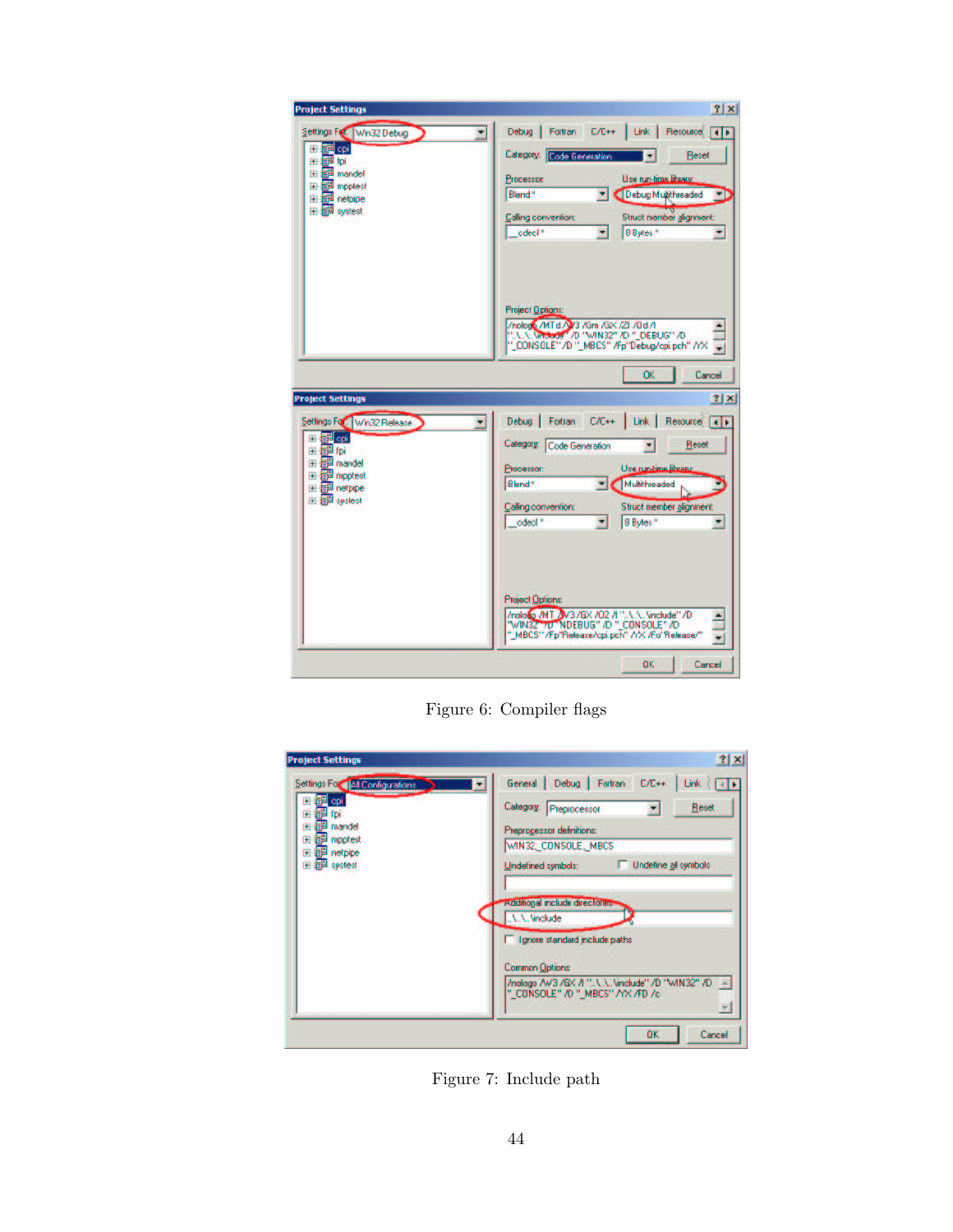<span id="page-48-0"></span>

| <b>Project Settings</b>                                                                                                                | 2x                                                                                                                                                                                                    |
|----------------------------------------------------------------------------------------------------------------------------------------|-------------------------------------------------------------------------------------------------------------------------------------------------------------------------------------------------------|
| Settings For All Configurations<br>田信 <sup>2</sup> cpi<br>信 <sup>門</sup> fpi<br>田<br><b>Ell</b> mandel<br>匣<br><b>Epi mpptest</b><br>田 | Debug   Fortran   C/C++ Link  <br>Resource<br>$\blacksquare$<br>Category:<br><b>Reset</b><br><b>Input</b><br>Object/library modules:<br>kemel32.lib user32.lib gdi32.lib winspool.lib comdlg32.lib ad |
| 信 <sup>例</sup> netpipe<br>匣<br>田 中 systest                                                                                             | I Ignore all default libraries<br><b>Ignore libraries:</b>                                                                                                                                            |
|                                                                                                                                        | <b>Force symbol references:</b>                                                                                                                                                                       |
|                                                                                                                                        | Auditional library path:<br>A.A.Mb<br><b>L'Offmore</b> Septions.                                                                                                                                      |
|                                                                                                                                        | kemel32.lib user32.lib gdi32.lib winspool.lib comdlg32.lib -<br>advapi32.lib shell32.lib ole32.lib oleaut32.lib uuid.lib<br>odbc32.lib odbccp32.lib ws2_32.lib /nologo<br>Ξ                           |
|                                                                                                                                        | <b>OK</b><br>Cancel                                                                                                                                                                                   |

Figure 8: Library path



Figure 9: Libraries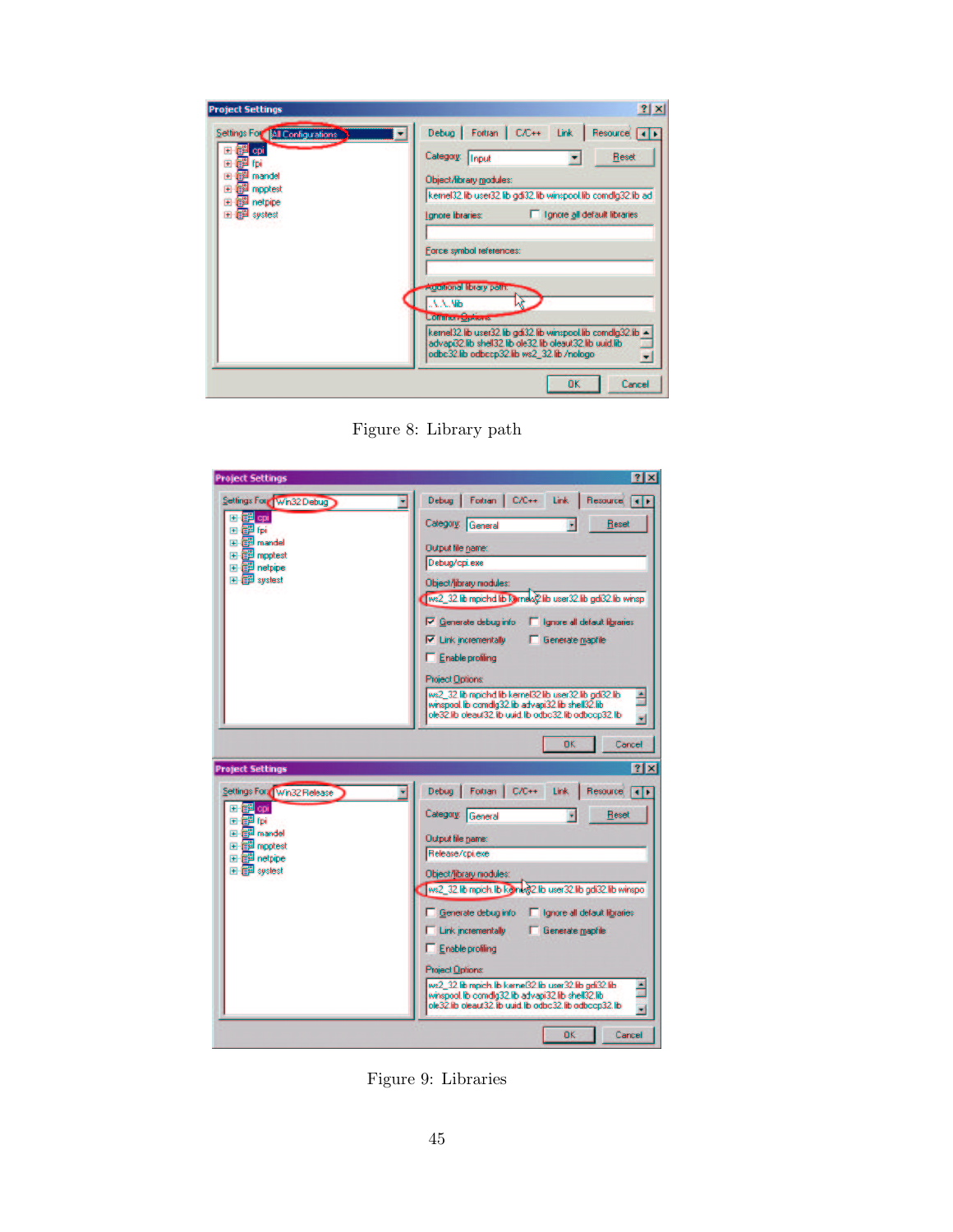<span id="page-49-0"></span>

Figure 10: Add source files